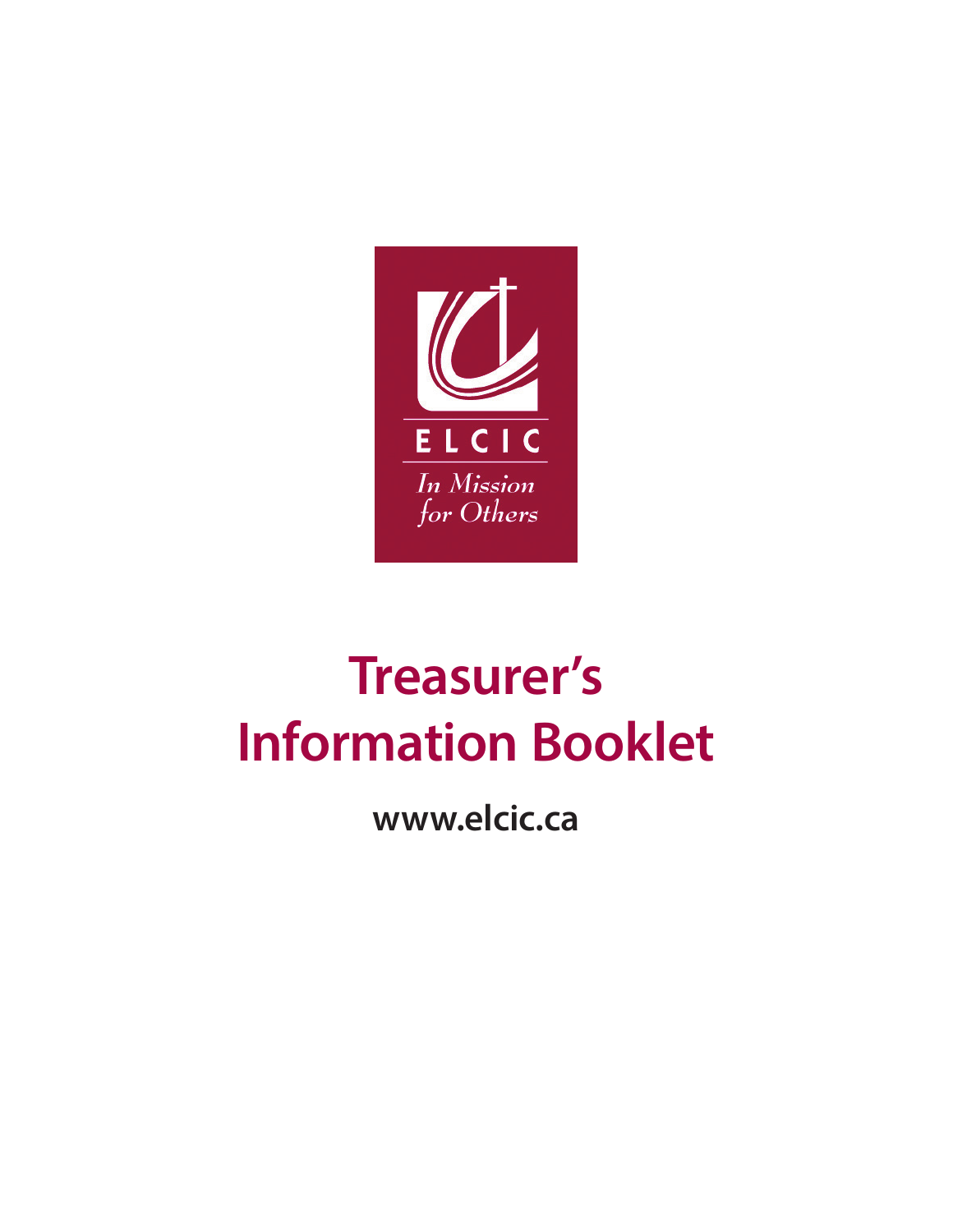## **MEMO**

**To:** Congregational Treasurers/administration **From:** Kyle Giesbrecht, CPA, CA

 Director, Finance & Administration, ELCIC

#### **Re: Treasurer's Information Booklet**

The Treasurer's Information Booklet has been prepared with information currently available. The booklet also lists additional reference sources. If there are any changes to the booklet throughout the year, we will post them to the ELCIC web site. To quickly access the Treasurer's information from the home page of the ELCIC website, www.elcic.ca, choose "Resources", and then choose the "Treasurer Resources" link. This will bring you to the section where the Treasurer's information and forms are located.

Throughout the Treasurer's Information Booklet you will find links to the web which will enable you to easily access information online. These links appear in a blue font and are underlined. By selecting the link, and then holding down the "Ctrl" key and clicking on your mouse, you will be connected to the information online. For example, the link for the Treasurer's Information Booklet on the ELCIC website is http://elcic.ca/Treasurer-Resources/default.cfm. For those treasurers who do not have access to the Internet, please contact the National Office at 204.984.9177 or toll free 1.888.786.6707 Ext 177 or by email at *info@elcic.ca*, and we will mail you a printed copy of the Treasurer's Information Booklet.

Detailed information on the Pension and Benefit Plans of the ELCIC which is administered by ELCIC Group Services Inc. (GSI) is available on the GSI website at www.elcicgsi.ca. The GSI website also includes the payroll, the T4 information and the examples for calculating payroll for clergy previously provided in the Treasurer's Booklet.

Copies of ELCIC forms can be downloaded or printed from the ELCIC and GSI websites. See the Contact Information section of the Treasurer's Information Booklet for details.

Contact information for the Canada Revenue Agency (CRA) also provided for your reference. CRA provides free electronic mailing lists that you are able to subscribe to. When you subscribe to an electronic mailing list, CRA will notify you by email whenever there's important new information on a subject of interest to you.

We thank those treasurers and synods who have provided us with comments and suggestions on the treasurer's booklet over the past year. If you have any suggestions for topics to include in future editions of the treasurer's handbook, please let us know. Email the ELCIC national finance office at kgiesbrecht@elcic.ca. Our objective to provide a booklet that is informative and easy to use.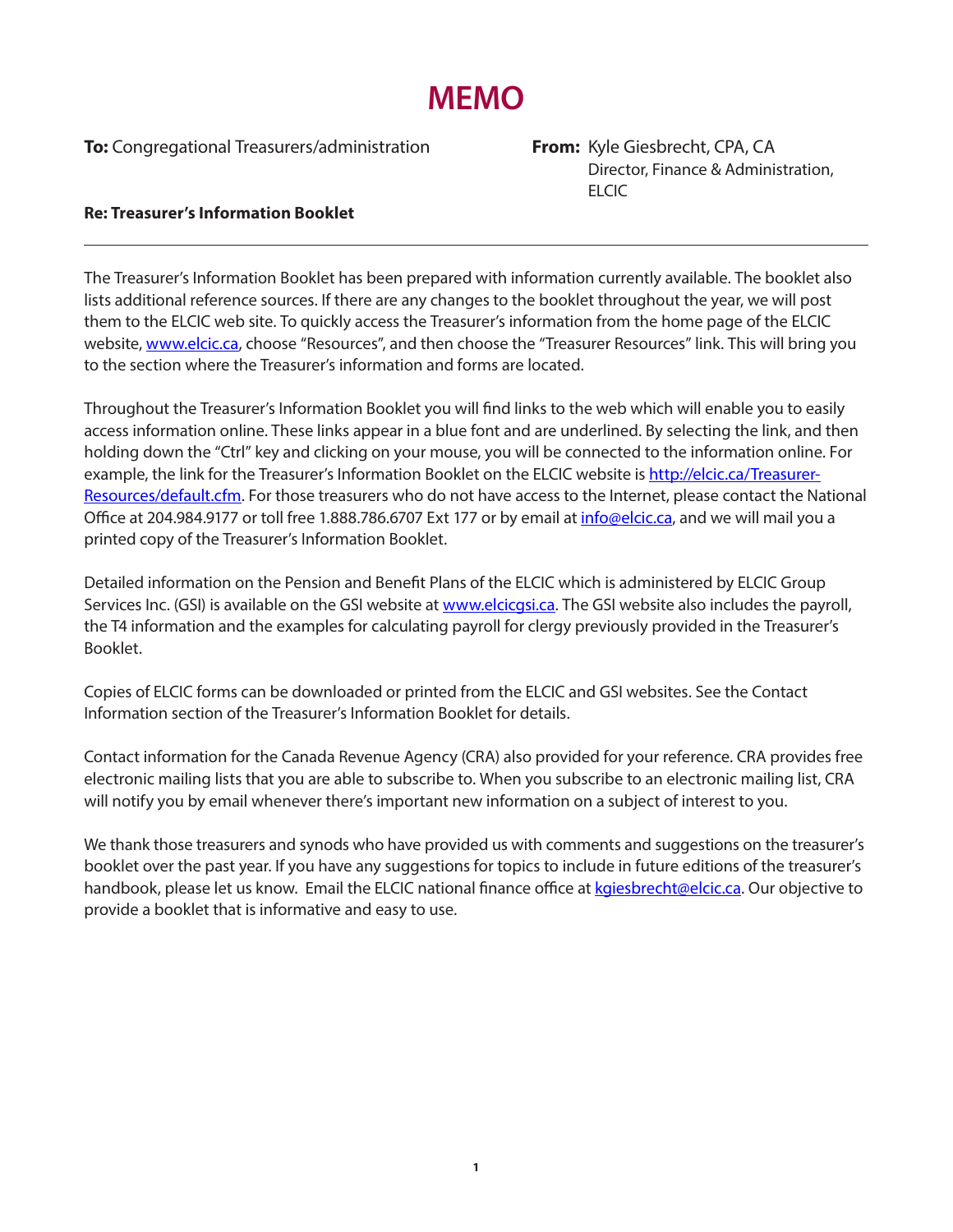## **TABLE OF CONTENTS**

| 1. | В.                                                       |
|----|----------------------------------------------------------|
|    |                                                          |
| 3. |                                                          |
|    |                                                          |
| 5. | B.                                                       |
| 6. |                                                          |
| 7. |                                                          |
|    | В.<br>C.<br>D.<br>Е.<br>F.<br>G.<br>Н.<br>I.<br>J.<br>Κ. |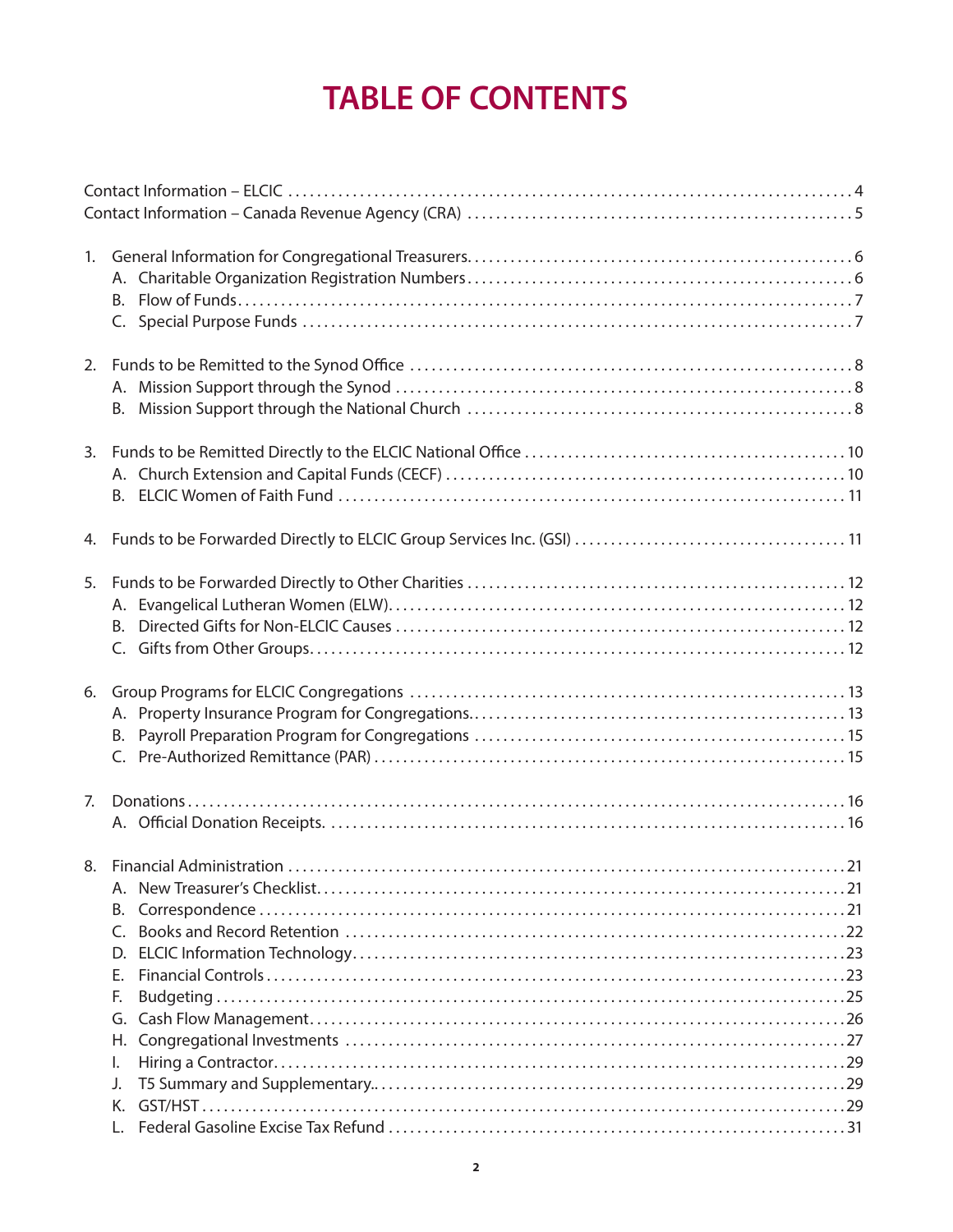| 9. |                                                                            |  |
|----|----------------------------------------------------------------------------|--|
|    |                                                                            |  |
|    |                                                                            |  |
|    |                                                                            |  |
|    |                                                                            |  |
|    |                                                                            |  |
|    | F.                                                                         |  |
|    |                                                                            |  |
|    | A. Personal Information Protection and Electronic Documents Act (PIPEDA)38 |  |
|    |                                                                            |  |
|    |                                                                            |  |
|    |                                                                            |  |
|    |                                                                            |  |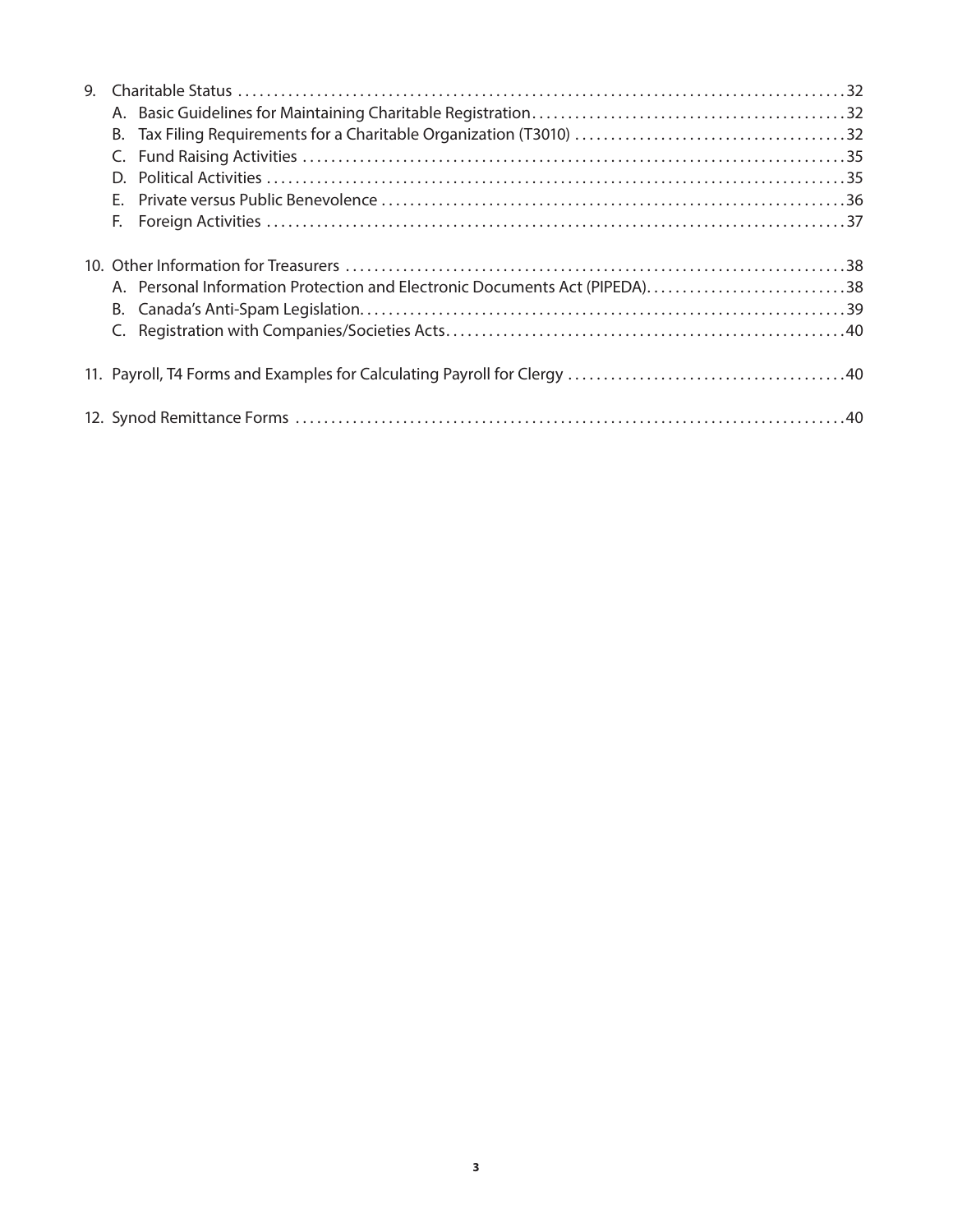## **CONTACT INFORMATION – ELCIC**

| <b>ELCIC National Office</b>           | 600-177 Lombard Ave., Winnipeg, MB R3B 0W5<br>Tel: 204-984-9150 or 1-888-786-6707<br>Fax: 204-984-9185<br>General Information: dmendoza@elcic.ca<br>Finance & Administration: finance@elcic.ca<br>Website: www.elcic.ca |  |  |
|----------------------------------------|-------------------------------------------------------------------------------------------------------------------------------------------------------------------------------------------------------------------------|--|--|
|                                        | Treasurer information is located under "Resources", the<br>"Treasurer Resources" link on the www.elcic.ca home page.                                                                                                    |  |  |
| <b>ELCIC Group Services Inc.</b>       | 805-177 Lombard Ave, Winnipeg, MB R3B 0W5<br>Tel: 204-984-9181 or 1-877-352-4247<br>Fax: 204-984-9179<br>Email: info@elcicgsi.ca<br>Website: www.elcicqsi.ca                                                            |  |  |
| <b>ELCIC SYNOD OFFICES</b>             |                                                                                                                                                                                                                         |  |  |
| • Synod of Alberta and the Territories | 10014-81 Ave. N., Edmonton, AB T6E 1W8<br>Tel: 780-439-2636 or 1-866-430-2636<br>Fax: 780-433-6623<br>Email: abtoffice@elcic.ca<br>Website: www.albertasynod.ca                                                         |  |  |
| • British Columbia Synod               | 80 East 10 Ave., New Westminster, BC V3L 4R5<br>Tel: 604-524-1318<br>Fax: 604-524-9255<br>Email: bcsynod@elcic.ca<br>Website: www.bcsynod.org                                                                           |  |  |
| • Eastern Synod                        | 74 Weber St. W., Kitchener, ON N2H 3Z3<br>Tel: 519-743-1461 or 1-877-373-5242<br>Fax: 519-743-4291<br>Email: kmarcy@elcic.ca<br>Website: www.easternsynod.org                                                           |  |  |
| • Manitoba/Northwestern Ontario Synod  | 935 Nesbitt Bay, Winnipeg, MB R3T 1W6<br>Tel: 204-889-3760<br>Fax: 204-896-0272<br>Email: mnosynod@elcic.ca<br>Website: www.mnosynod.org                                                                                |  |  |
| • Saskatchewan Synod                   | #6-2220 Northridge Drive, Saskatoon, SK S7L 6X8<br>Tel: 306-244-2474<br>Fax: 306-664-8677<br>Email: info@sasksynod.ca<br>Website: www.sasksynod.ca                                                                      |  |  |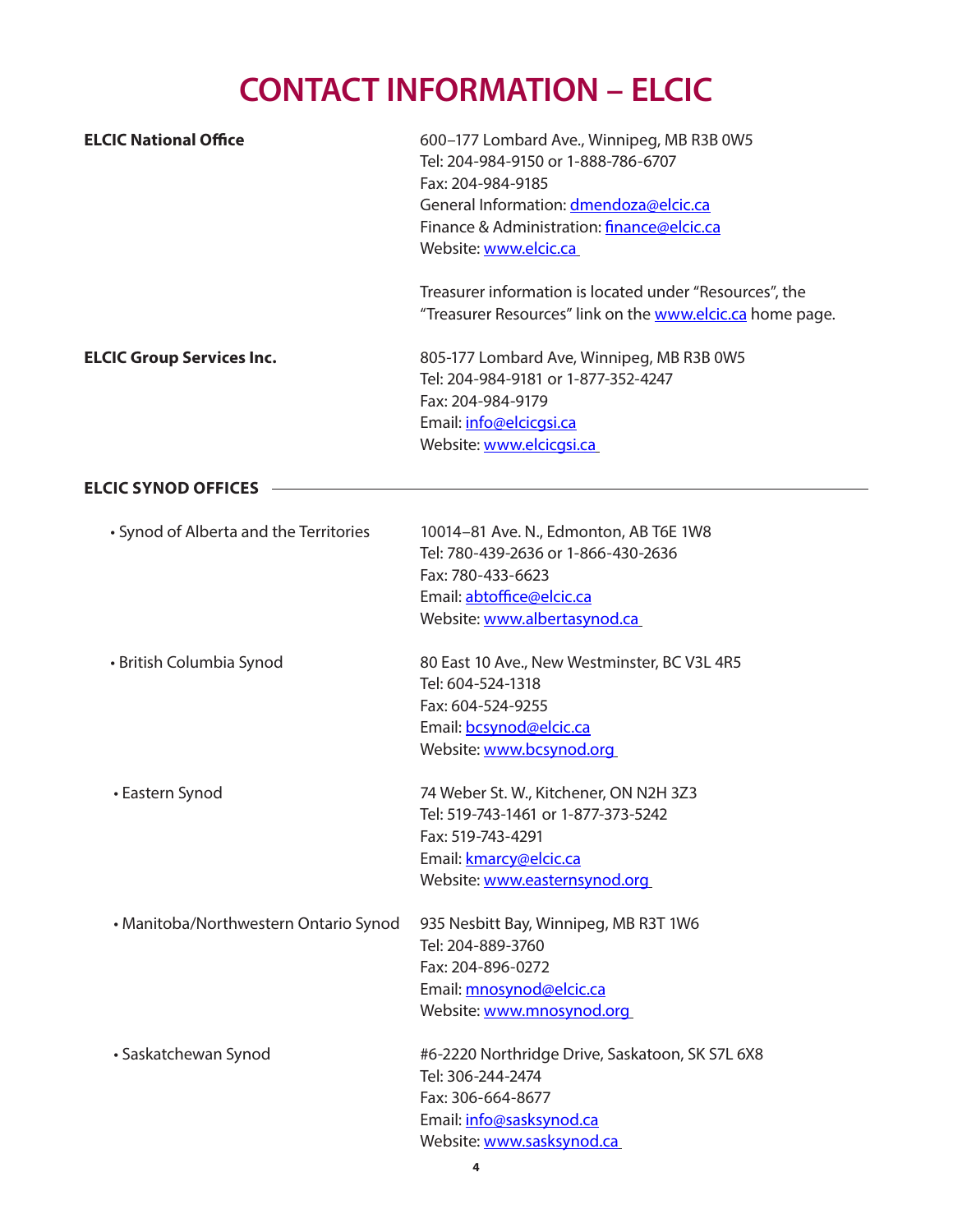## **CONTACT INFORMATION – CANADA REVENUE AGENCY (CRA)**

| <b>General Website</b>                                      | www.cra-arc.gc.ca                                                                                                      |
|-------------------------------------------------------------|------------------------------------------------------------------------------------------------------------------------|
| <b>Charities Directorate</b>                                | Tel: 1-800-267-2384 toll-free<br>Fax: 1-613-954-8037<br>www.cra-arc.gc.ca/charities                                    |
| <b>Forms &amp; Publications</b>                             | Tel: 1-800-959-2221<br>www.cra-arc.gc.ca/formspubs/menu-e.html                                                         |
| <b>GST, Payroll Deductions and Other Business Inquiries</b> | Tel: 1-800-959-5525<br>www.cra-arc.gc.ca/tx/bsnss/menu-eng.html<br>www.cra-arc.gc.ca/tx/bsnss/tpcs/pyrll/menu-eng.html |
| <b>Electronic Mailing Lists</b>                             | www.cra-arc.gc.ca/esrvc-srvce/mllst/menu-eng.html                                                                      |
| <b>Personal Tax Inquiries</b>                               | Tel: 1-800-959-8281                                                                                                    |
| Ministère du Revenu du Québec                               | Tel: 1-888-413-2277<br>www.revenu.gouv.gc.ca/                                                                          |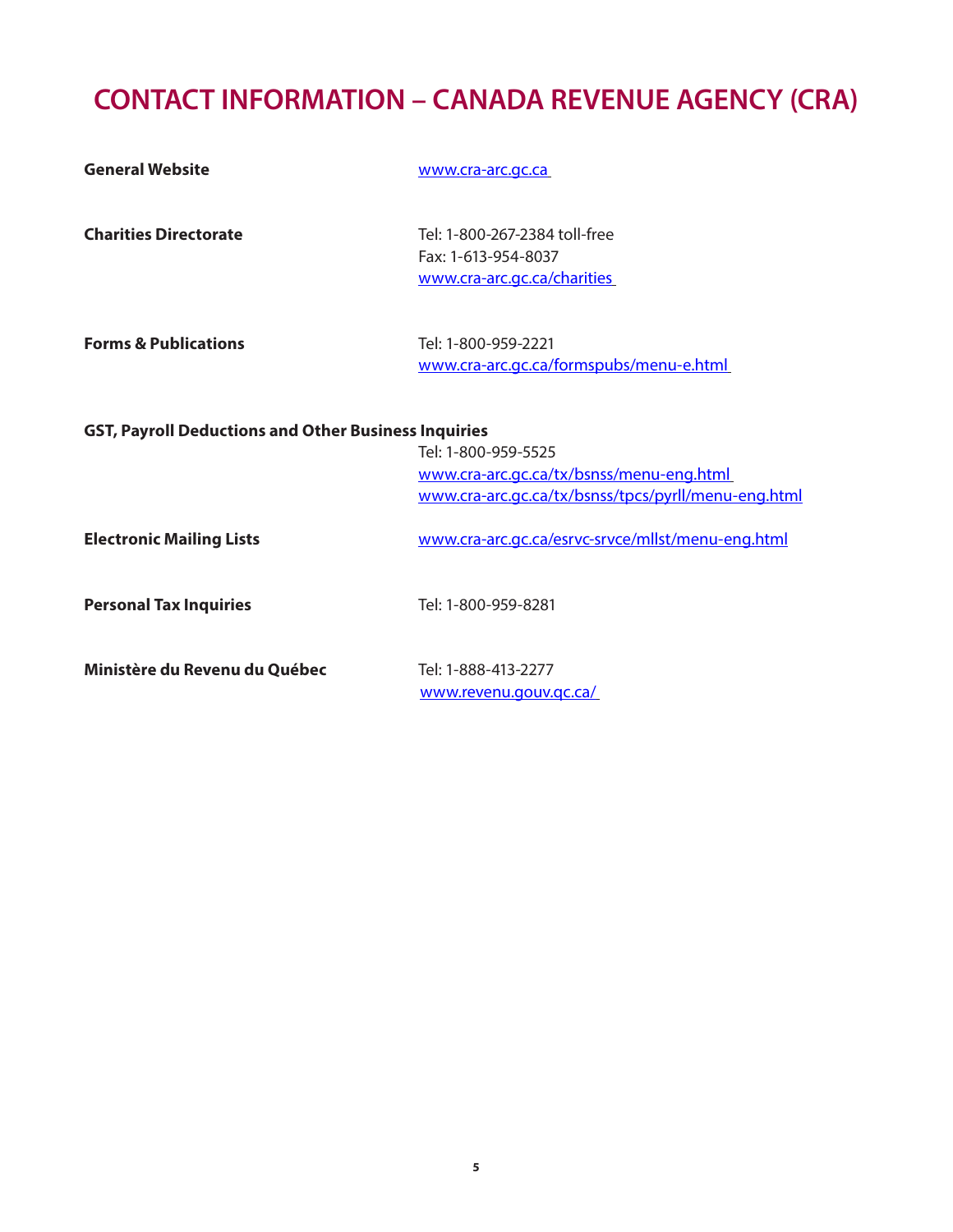## **1. GENERAL INFORMATION FOR CONGREGATIONAL TREASURERS**

The information in this booklet is to be used by the treasurer and should also be shared with other persons in the congregation involved with church administration such as the church council, staff and volunteers. Forms are available in this booklet for photocopying and also on the ELCIC web site.

#### **1A. Charitable Organization Registration Numbers**

The Evangelical Lutheran Church in Canada (ELCIC) began operations January 1, 1986. It was incorporated by Special Act of Parliament, Chapter 55, and is registered as a charitable organization with the Canada Revenue Agency (CRA). Each of the five synods is separately incorporated in a province and registered as a separate charitable organization. Each congregation also has its own registered charitable organization number.

For your information and for the completion of Form T3010, Registered Charity Information Return, following are the charity registration numbers for some of the commonly supported Lutheran entities:

| Lutheran Association of Missionaries and Pilots, Edmonton 11900 4810 RR0001 |  |
|-----------------------------------------------------------------------------|--|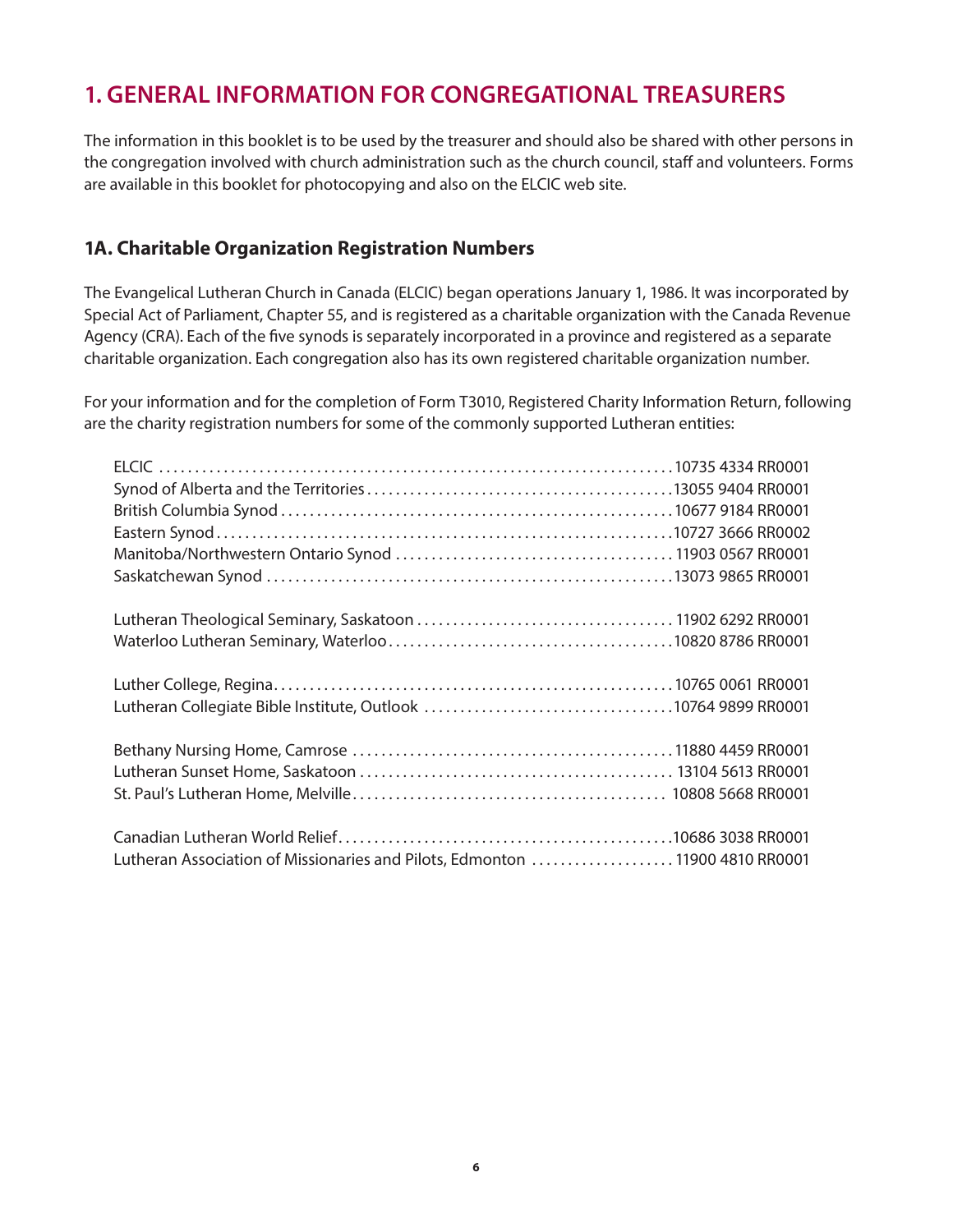#### **1B. Flow of Funds**

For **general mission support**, the flow of funds is from individual to congregation to synod to national office. Each is responsible for using or sharing the gifts in accordance with the intent of the donor.

For **certain other items**, the congregational treasurer will send remittances directly to the national office or directly to another charity as specified by the donor.

For any donations received by the congregation, whether general or specified, and the funds are deposited into the congregation's bank account, the congregation is responsible for issuing the **donation receipts** and also ensuring all directed gifts are properly forwarded.

#### **1C. Special Purpose Funds**

By law, funds that are donated for specific purposes must be kept separate, e.g. building fund, synod benevolence, organ fund, cemetery fund. In theory, special bank accounts should be set up for each special fund. However, as this most often is impractical, it is essential that separate accounts be maintained in the church financial records for each special fund.

Depositing a cheque into the charity's bank account acknowledges acceptance of the gift, and the funds cannot be used for a purpose other than that stipulated by the donor. Therefore, if you are unsure of whether a directed gift can be spent as directed, do not deposit funds until this information is confirmed. If unable to fulfill the obligation of a directed gift, the gift must either be returned to the donor, or the donor must be asked to provide, in writing, alternative uses of the gift. The only legal way to change the purpose of the funds once they have been accepted is to obtain a court order. Even the donor cannot change the original intention once the gift has been accepted.

Special purpose accounts should only be set up after the congregational council has approved the purpose. Also, when the congregational council establishes a new special purpose fund, council should indicate where extra monies will be applied should the specific fund be over-subscribed or when the project is completed and funds are remaining in the account (essentially, how and when the special fund can be closed.)

Borrowing from special funds should not be done. As well, interest on special funds being held cannot be allocated to a different purpose.

Suggested wording for a donor to modify the restrictions of a gift in order to give the congregation ultimate control over the use of the funds:

"The donor hereby authorizes the church to use the designated funds for other church programs if the program or project for which the enclosed gift is designated has been fully funded or if the church council, in its sole discretion, decides that the program or project for which the funds are designated will not be carried out."

**Designated Giving Policy**—Congregations would do well to have a general fundraising policy similar to the following. It should be printed on the offering envelopes and/or frequently publicized in the bulletin or elsewhere. Provided donors are aware of the policy, it allows congregation councils to deal effectively with designations that are no longer appropriate.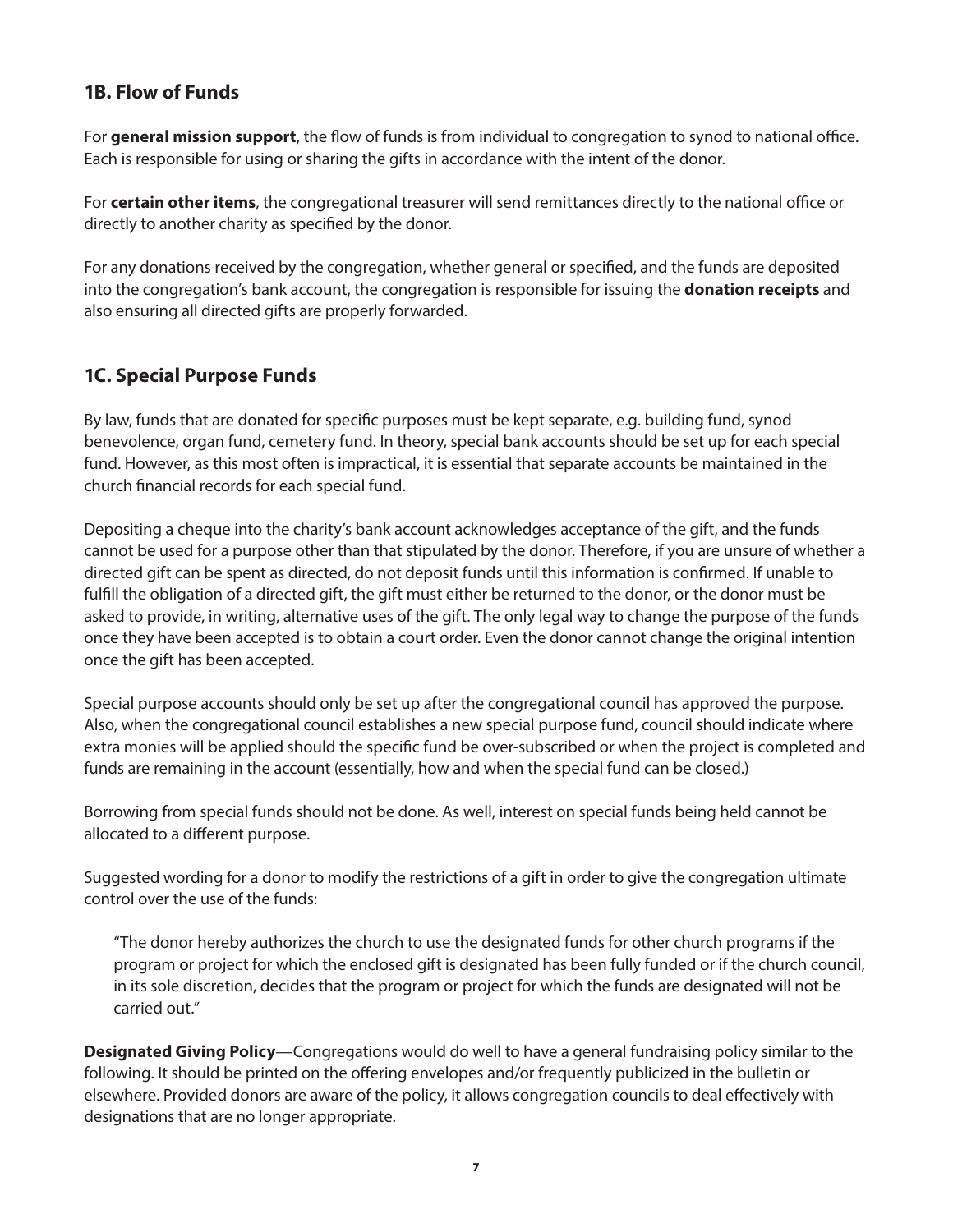To avoid being legally precluded from using designated funds at all if a project is oversubscribed or is terminated, the following policy is in place and is published:

"Spending of funds is confined to council approved programs and purchases. Each gift designated toward an approved program will be used as designated with the understanding that when any given need has been met, or where projects cannot be carried out for any reason, designated gifts will be used where needed most."

## **2. FUNDS TO BE REMITTED TO THE SYNOD OFFICE**

#### **2A. Mission Support through the Synod**

#### **Regular Mission Support of Synod**

This consists of remittances from the congregation's budget for benevolence of church wide programs. The funds are to be sent from the congregation to the synod office on a monthly basis. A completed synod remittance form must be enclosed with each payment. See forms in Section B.

#### **Directed Gifts for Synod Purposes**

This consists of remittances for causes carried out in the synod program as part of its budget. These may include support for the seminaries, campus ministry, outdoor camps, homes and other programs or agencies located within a synod boundary.

#### **2B. Mission Support through the National Church**

#### **Regular Mission Support of National Church**

Working together as a church *In Mission for Others* means we respond generously with our stewardship —the sharing of our time, talents and resources that we have been first given by God. When we respond in faith, we participate in God's mission in ways that go beyond what we can accomplish alone.

Financially, within the ELCIC, we operate all levels of the church through one offering plate:

- Individuals give to and through their congregations;
- Congregations give to and through their synods;
- Synods give to and through the National Office; and
- The National Office gives to and through the wider expression of the church.

Through every expression of the church we are called to faithful and generous giving to accomplish God's mission.

Individual members and congregations frequently choose to provide donations for specific missions and ministries. Directed giving provides additional support over and above the regular mission support of a congregation. National Office programs include: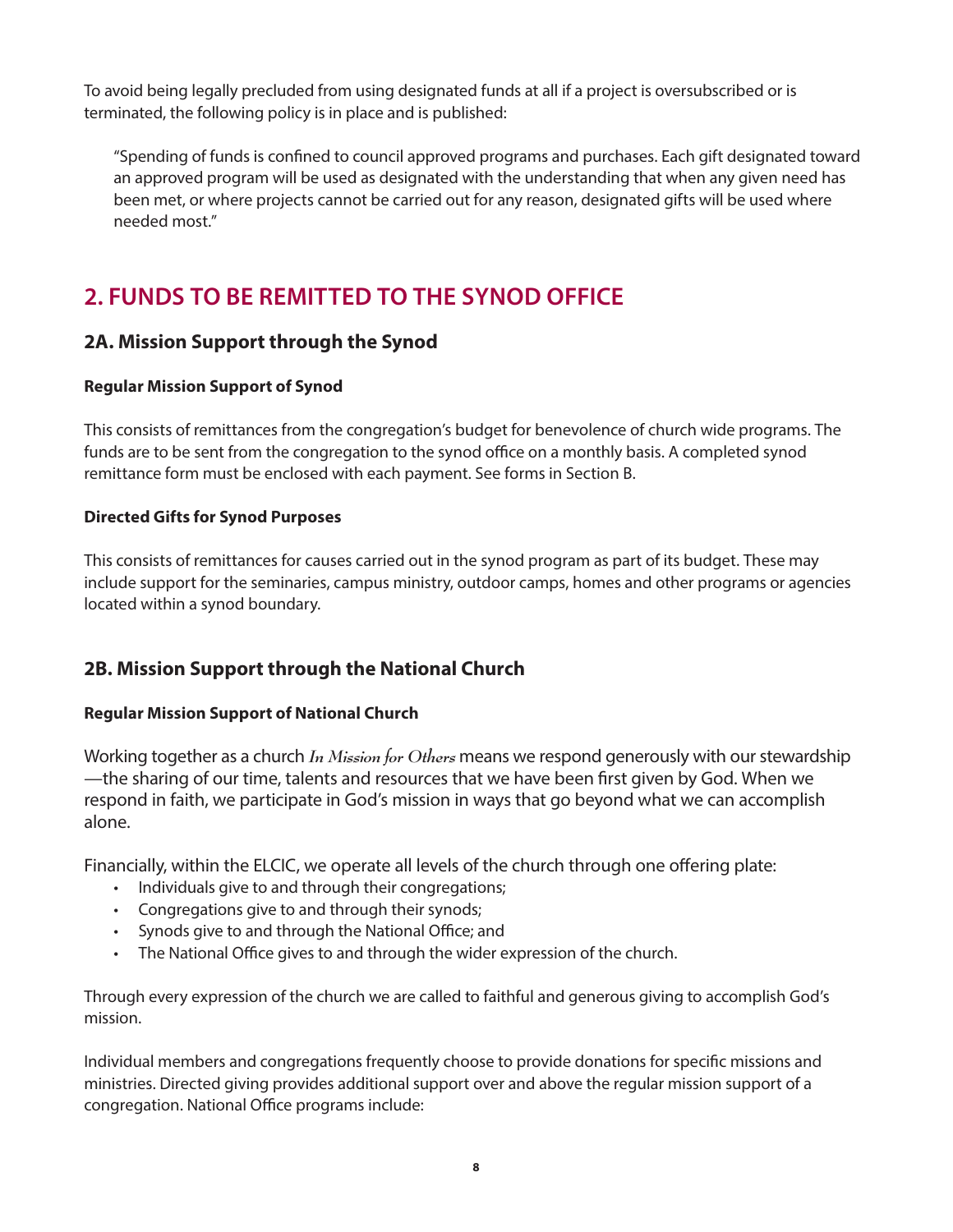- Global Mission
- Worship
- Public Policy
- Stewardship
- Communications
- Youth Ministry
- Leadership
- Compassionate Justice
- Ecumenical & Inter-faith
- Partnerships, and
- *Canada Lutheran*.

Directed giving should flow from the congregation to the synod, and then from the synod on to the National Office. Donations to Canadian Lutheran World Relief, a partner of the ELCIC in the area of international relief and development work, should also be sent through the synod.

#### **ELCIC Praise Appeal**

The ELCIC Praise Appeal allows the opportunity to highlight different aspects of the ministry of the wider church. Congregations throughout the ELCIC are asked to designate one Sunday a year, at a time that works best within their own context, to highlight the ELCIC Praise Appeal.

Resources for holding an ELCIC Praise Appeal Sunday (including a letter from the ELCIC National Bishop and Synod Bishops, worship and liturgy ideas, a sermon and offering envelopes) can be found online at www.elcic.ca/praiseappeal.

Giving directed for the ELCIC Praise Appeal should flow from the congregation to the synod, and then from the synod on to the National Office.

#### **Canadian Lutheran World Relief (CLWR)**

The ELCIC and Canadian Lutheran World Relief (CLWR) work in effective partnership to challenge the causes and respond to the consequences of injustice and poverty. Within Canada, CLWR facilitates the engagement of Lutheran communities in refugee resettlement and provides funding to support ELCIC Compassionate Justice initiatives.

CLWR reaches out to the world's poor and disenfranchised in four main ways: community development, We Care shipments, emergency relief, and refugee resettlement. More detailed information about each of these program areas can be found on CLWR's website www.clwr.org by calling CLWR toll-free at 1.800.661.2597.

ELCIC members are encouraged to support the work of CLWR and donations to CLWR can be made through congregational offerings and forwarded along with your synod benevolence to the synod office. Should your congregation receive donations for the work of GHDA, they should be remitted along with CLWR donations to your synod office. Gifts designated to CLWR for a special appeal are forwarded in their entirety according to the donor's instruction.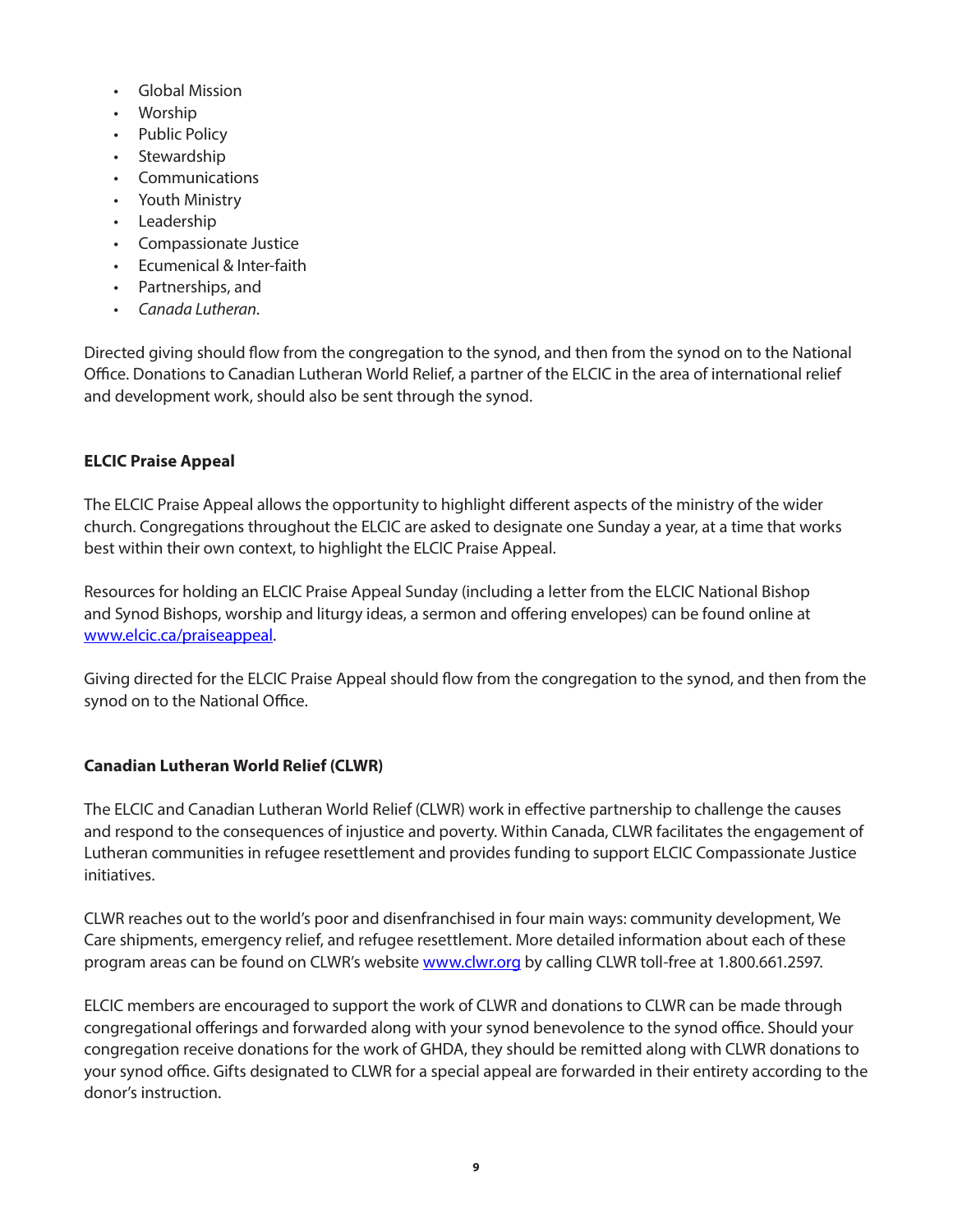The following is a list of the projects currently in place at CLWR. Treasurers need to identify donations for these projects separately on the synod remittance form:

Undesignated

• CLWR-where needed most (includes GHDA)

Designated

- Augusta Victoria Hospital (AVH), Jerusalem
- **Bequests**
- Canadian Foodgrains Bank
- Dev. Project, Ethiopia
- Dev. Project, Israel/Palestine
- ELCJHL
- Emergency and Disaster Appeals (Specify)
- Ethiopia SSD
- Gifts from the Heart GFTH (Specify)
- Memorials
- We Care Shipments (Ocean Freight)
- Refugees
- Seeds of Hope

ELCIC members are called to be *In Mission for Others* through the support of CLWR, enabling our compassion for helping those in need. Our call to do justice, to love kindness and to walk humbly with [our] God (Micah 6:8) remains as strong as ever.

### **3. FUNDS TO BE REMITTED DIRECTLY TO THE ELCIC NATIONAL OFFICE**

There are some remittances of a congregation that must be sent directly to the ELCIC national office. These do not pertain to mission support of either the synod or the national church. Each of these payments must be made by separate cheque and have a completed remittance form enclosed with it.

#### **3A. Church Extension and Capital Fund (CECF)**

All mortgage payments of Canadian Mission congregations are to be sent directly to the ELCIC national office. These monthly payments include interest and principal and should be made in accordance with the agreement with the CECF. Congregations can make their monthly mortgage payments by pre-authorized debit. With the pre-authorized payment option, your payment is made automatically on the payment due date. There is no cost to the congregation for this service. To join, complete and sign the enrolment/authorization form found in Section B and attach a congregation business blank cheque marked "void". Mail the form and the void cheque to the national office.

Additional payments can be applied to the principal at any time. To submit an additional payment, cheques can be made payable to the "Evangelical Lutheran Church in Canada" and forwarded to the national office. We also request that you attach a completed remittance form to the cheque to ensure that your additional payment is applied to your loan. These forms are available in Section B and also in the Treasurer's section on the ELCIC website.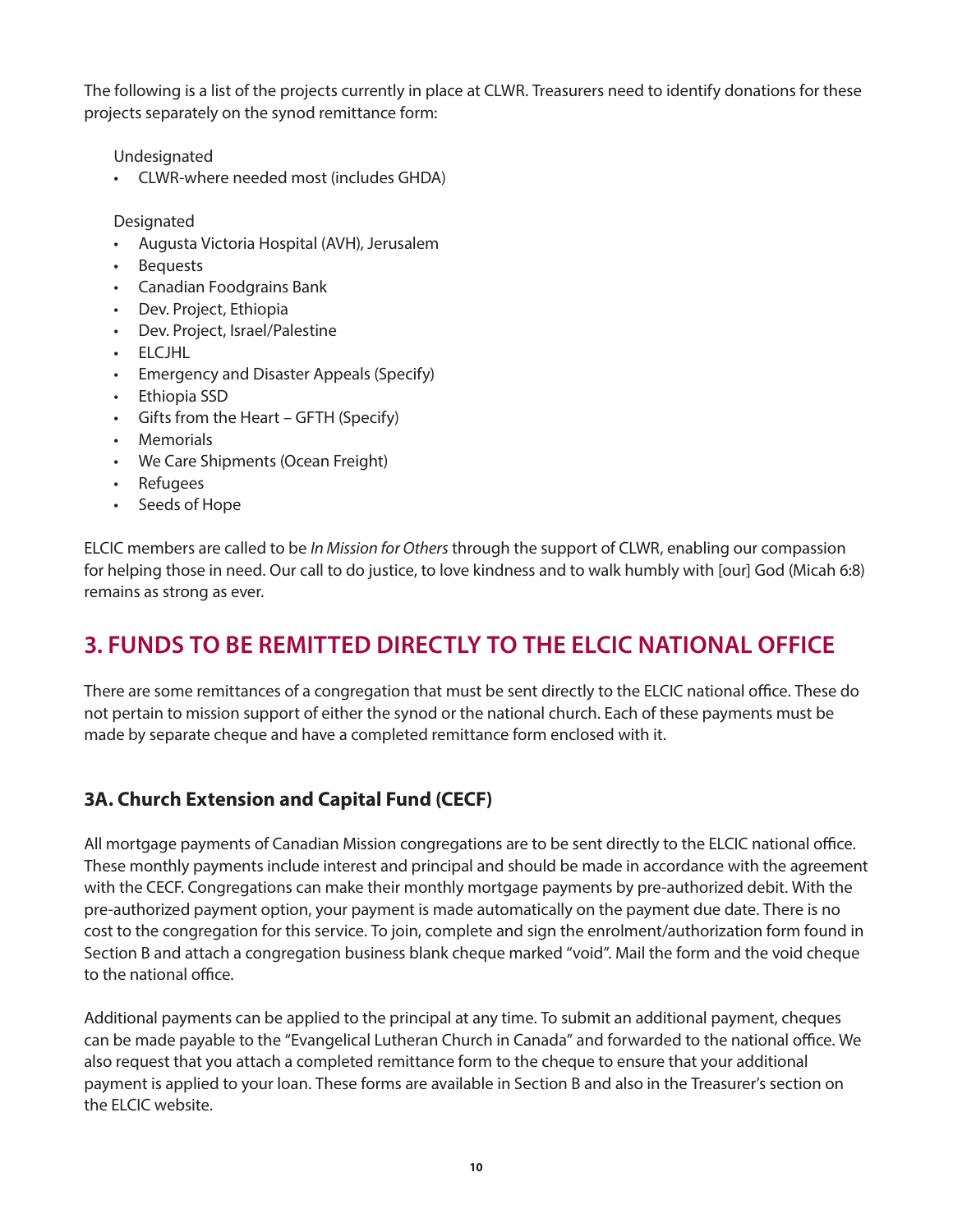For those congregations paying by cheque, it is preferable that, on an annual basis, the regular monthly cheques for the year are postdated and forwarded to the national office. A mortgage remittance form should accompany each cheque. See forms in Section B.

#### **3B. ELCIC Women of Faith Fund**

The ELCIC Women of Faith Fund, which recognizes the significant contribution of the women of the Evangelical Lutheran Women of the Evangelical Lutheran Church in Canada (ELCIC), and provides grants for the purpose of encouraging and facilitating, "the Christ-centered ministry of women within [the ELCIC] and *In Mission for Others*."

The fund honours the work of women in our church in the areas of faith and spiritual growth, fostering supportive communities, developing leadership skills and working towards justice and peace.

The initial contributions to the fund were provided from the residual amount remaining after the dissolution of Evangelical Lutheran Women Inc. (ELW). The contribution comes as per ELW bylaws.

Grants from the ELCIC Women of Faith Fund are available on an annual basis. Applicants submit their proposals for review and consideration by an advisory committee appointed by the ELCIC's National Church Council. Applications are to be completed and submitted by May 1 of each year. Successful applications are notified by May 31 of each year.

Further information on the fund, along with a list of past recipients, is available on the ELCIC website: http:// elcic.ca/Womens-Desk/default.cfm.

Groups or individuals may also make additional donations to the fund. Contributions to the ELCIC Women of Faith Fund can be made by sending a cheque made payable to the ELCIC (please indicate ELCIC Women of Faith Fund in the memo portion). See page A-3 for the ELCIC address.

Should donations for ELW be received, they can be processed as indicated in the preceding paragraph.

## **4. FUNDS TO BE FORWARDED TO ELCIC GROUP SERVICES INC. (GSI)**

ELCIC Group Services Inc. (GSI) is the Administrator of the Pension Plan for Clergy and Lay Workers of the Evangelical Lutheran Church in Canada (ELCIC Pension Plan) and the ELCIC Group Benefits plan.

GSI will prepare and email an invoice each month which details the contributions and premiums for each employee enrolled. Cheques should be made payable to "ELCIC Group Services Inc." and should be forwarded together with the invoice including any changes to the invoice in order to ensure all payments are properly allocated.

GSI also provides the financial administration for the Continuing Education Plan (CEP) overseen by the Program Committee for Leadership in Ministry (PCLM). The CEP contributions should be entered in the space provided on the monthly invoice.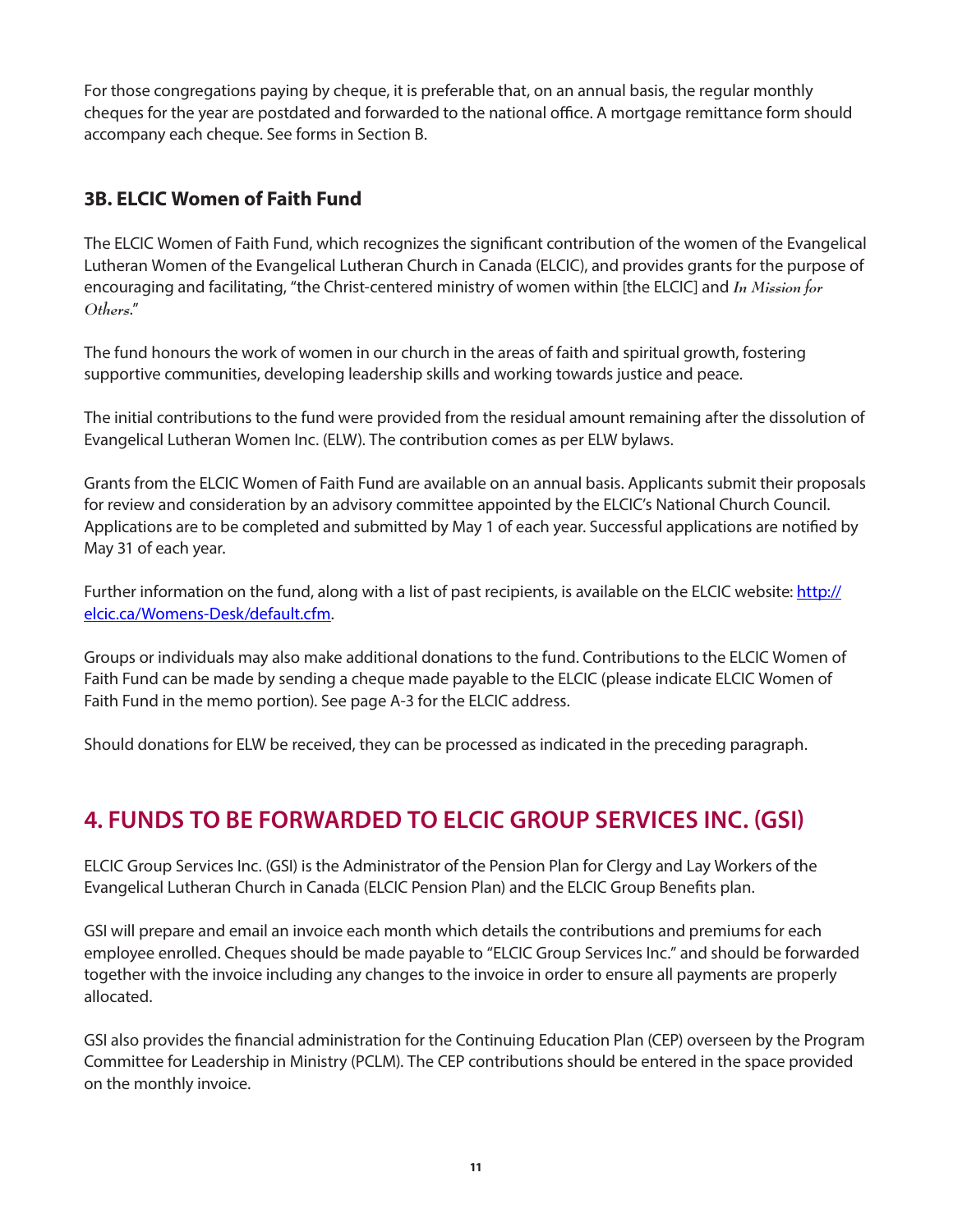General information such as description of each plan, eligibility, enrollment forms, payroll, T4 information and the examples for the calculation of payroll are available on the GSI website www.elcicgsi.ca

## **5. FUNDS TO BE FORWARDED DIRECTLY TO OTHER CHARITIES**

#### **5A. Evangelical Lutheran Women (ELW)**

At a very spirit-led meeting in June 2010, after prayer and discussion, the National Board of Evangelical Lutheran Women Inc. (ELW) determined that the most responsible path was to enter into a process of dissolution. While this decision has been difficult, the Board of ELW believes it responded faithfully to the realities with which ELW faced.

By deciding to dissolve at this time, ELW was able to leave a legacy by setting up a special fund within the ELCIC called the ELCIC Women of Faith Fund. See section 3C for details regarding the ELCIC Women of Faith Fund.

#### **5B. Directed Gifts for Non-ELCIC Causes**

For gifts received by a congregation for local causes or non-ELCIC causes, the congregation should send these directly to the beneficiary. CRA indicates that a registered charity can only transfer money to qualified donees, unless the charity and the recipient enter into a written agreement that gives the charity the necessary direction and control over what is done with the money it transfers over.

Congregations are allowed to process receipts only for known registered charities. Some examples include the World Mission Prayer League, Lutheran Association of Missionaries and Pilots, On Eagle's Wings, Lutheran Bible Translators, and Wycliffe Bible Translators.

Remember that funds transferred to other charities have to be reported on the annual filing of the Registered Charity Information Return Form T3010. To find the registration numbers for charitable organizations other than those listed in Section 1A, search on the CRA web site located at: http://www.cra-arc.gc.ca/chrts-gyng/ menu-eng.html.

#### **5C. Gifts from Other Groups**

Other committees or groups such as Sunday school, youth, etc. should report their activities to the congregational council on a monthly basis. Any special fundraising projects should only occur after the approval of the congregational council. Directed gifts from these groups must be forwarded as specified.

Any special or directed funds for synod or national ELCIC projects should be forwarded to the synod office in the same way as other congregational funds. These gifts will become a part of the congregational financial support to the synod and the national church.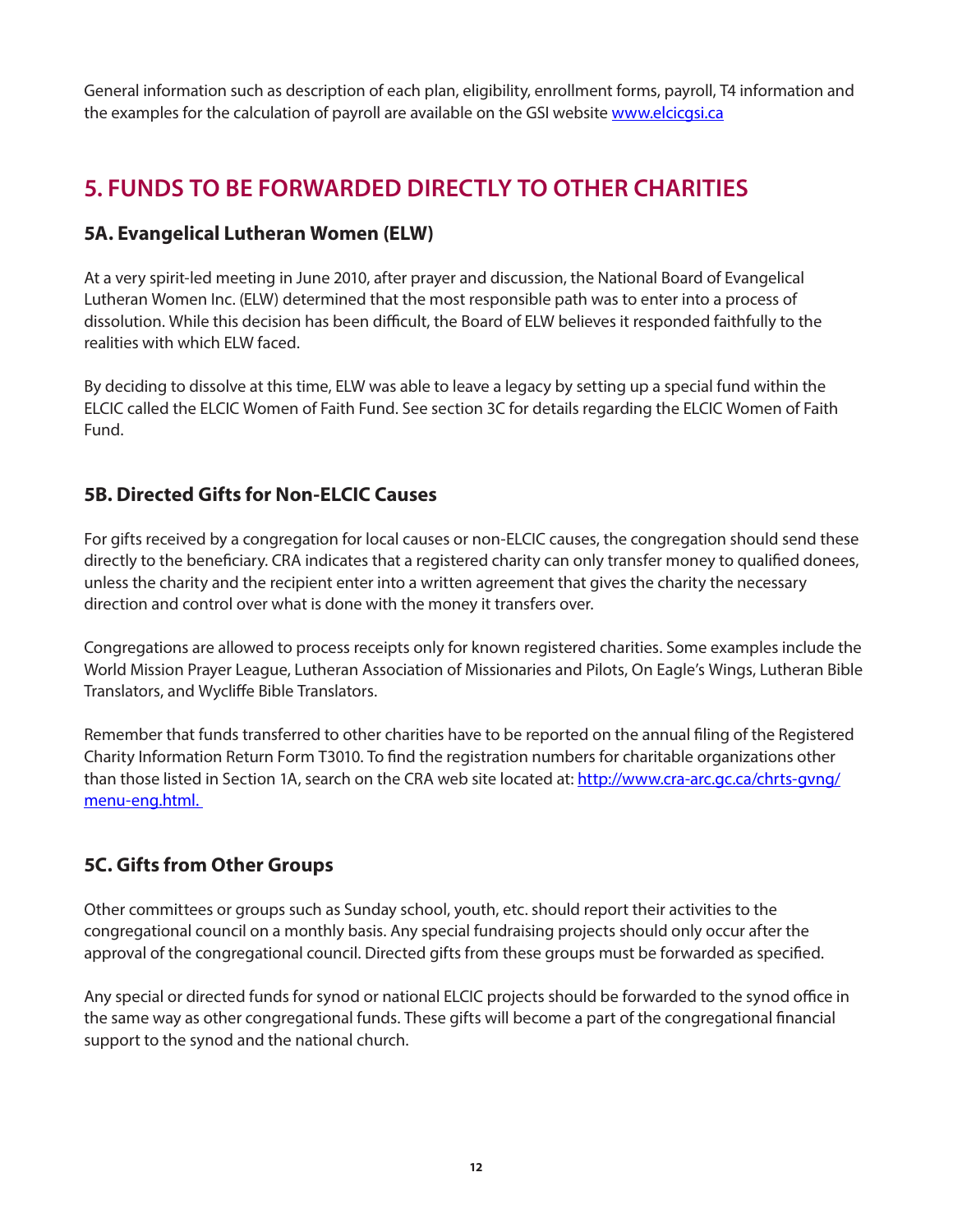## **6. GROUP PROGRAMS FOR ELCIC CONGREGATIONS**

#### **6A. Property Insurance Program for Congregations**

The ELCIC has endorsed a comprehensive property and liability insurance program for its member parishes across Canada for the past several years. This program, administered by Aon Reed Stenhouse Inc., a global insurance and risk management consulting firm, is available to all congregations, synods and the national office. Each congregation will need only one comprehensive insurance policy that will include property, liability and bonding coverage, as well as specific liability coverage for directors and officers, pastors, counselors, etc., and any other special coverage requirements.

The program provides cost savings due to the pooling of all ELCIC premiums within one national program, as well as the competitive rating structure established through partnering with insurers specializing in insuring faith-based organizations. Rates have decreased significantly in recent years. More importantly, if covered under this program, there is assurance that complete and proper insurance is in place with universal comprehensive coverage. All congregations are encouraged to examine this program.

Aon understands the ELCIC's vision for a comprehensive national insurance program. Here are the highlights of the program:

- "All Risks" Property covers loss or damage to insured property for "All Risks" of Direct Physical Loss or Damage except as specifically excluded. Coverage is extended to include damage caused by flood, sewer backup and earthquake.
- Boiler and Machinery protects against sudden and accidental breakdown of pressure, mechanical, and electrical equipment causing damage to objects, and resulting damage to owned property or property under the parish's control
- Commercial General Liability covers the parish, its employees, volunteers and directors and officers for the legal liability imposed by law for bodily injury and/or property damage to a third party that arises from the operations of the parish, and its ownership, use, maintenance or existence of the parish premises
- Physical and Sexual Abuse covers legal liability of the parish or its employees, volunteers, directors or officers for bodily injury arising out of or from actual or threatened abuse (physical or sexual); coverage extensions included to provide reimbursement to the alleged perpetrator of civil or criminal legal defense costs incurred, where the alleged perpetrator is found innocent or proceedings are dismissed
- Crime covers loss inside and outside church properties, including loss resulting from employee or volunteer dishonesty
- Directors and Officers Liability covers legal liability arising out of alleged wrongful acts, defined as any actual or alleged breach of duty, neglect, error, or misrepresentation, made by directors, officers, employees, volunteers, bonafide committees or the parish itself.

Further information on this program can be found in the Treasurer's section on our web site at http://elcic.ca/ Treasurer-Resources/Insurance.cfm. To obtain a price quote or request further information, please contact the corresponding Aon insurance consultant for your synod: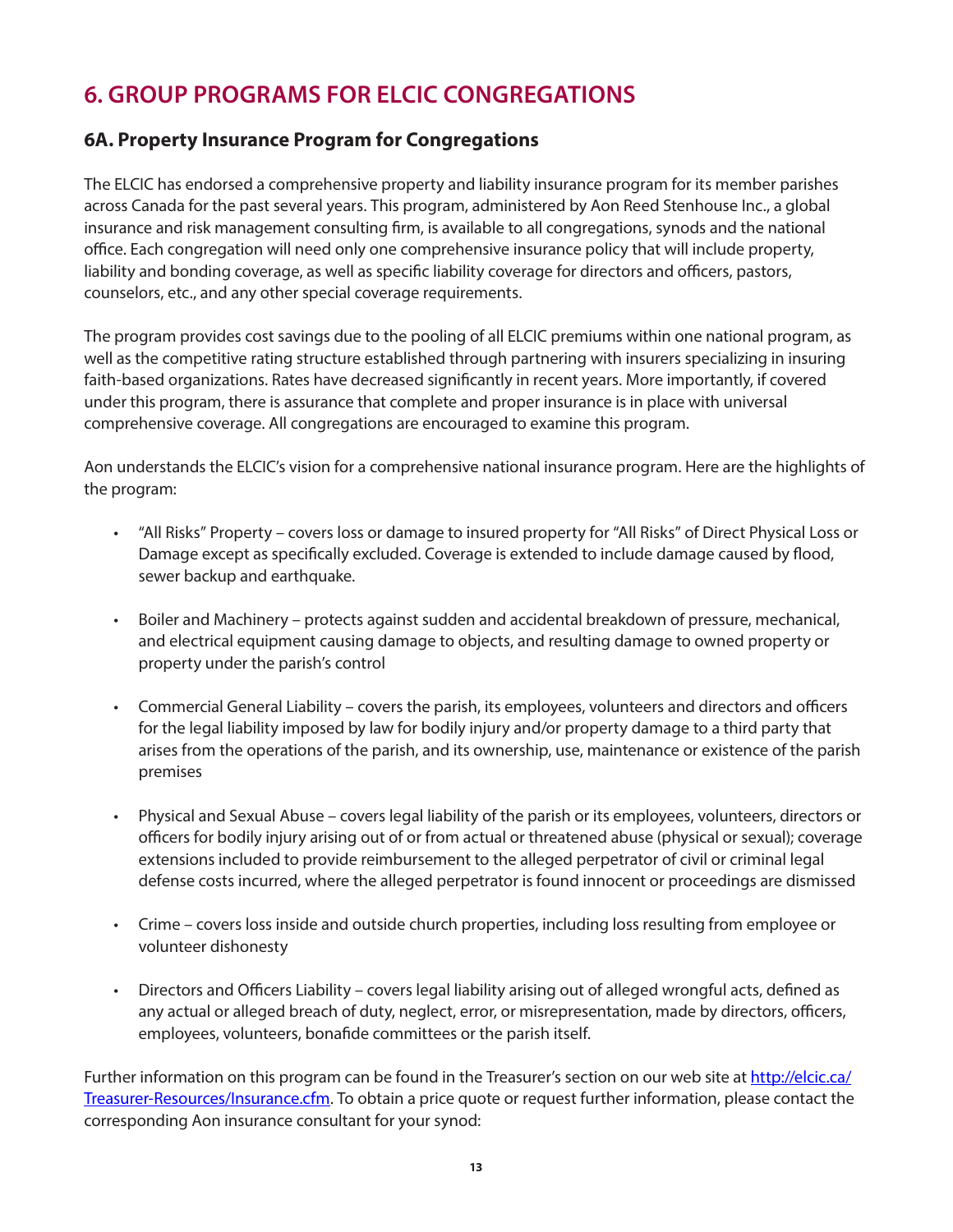| <b>Alberta and the Territories</b>   | Edmonton             | Cory Stabel<br>Tel: 780-423-9493<br>Email: cory.stabel@aon.ca              |
|--------------------------------------|----------------------|----------------------------------------------------------------------------|
|                                      | Calgary              | Josh Morgan<br>Tel: 403-267-7004<br>Email: josh.morgan@aon.ca              |
| <b>British Columbia</b>              | Kamloops             | <b>Brenda Garvey</b><br>Tel: 250-377-2273<br>Email: brenda.garvey@aon.ca   |
| Eastern                              | Toronto              | Shawna Whitmell<br>Tel: 416-868-5697<br>Email: shawna.whitmell@aon.ca      |
|                                      | Montreal             | Zoe Natalia Vasquez<br>Tel: 514-840-7056<br>Email: natalia.vasquez@aon.ca  |
|                                      | Halifax              | <b>Nancy Walters</b><br>Tel: 902-421-7041<br>Email: nancy.walters@aon.ca   |
| <b>Manitoba/Northwestern Ontario</b> | Winnipeg             | <b>Andrew Chudley</b><br>Tel: 204-934-0235<br>Email: andrew.chudley@aon.ca |
| Saskatchewan                         | Saskatoon/<br>Regina | Cagney Brucker<br>Tel: 306-569-6720<br>Email: cagney.brucker@aon.ca        |

**Risk Contol Bulletins** – Three risk control bulletins are available in the Treasurers Resources section of the ELCIC website at http://elcic.ca/Treasurer-Resources/Risk-Control.cfm. They are:

- Cold Weather Slip and Fall Prevention for Places of Worship
- Protecting Places of Worship Fire Safety, and
- Holiday Preparations Reminder.
- Maintain Your Roof
- Ladders in the Workplace
- Sump Pump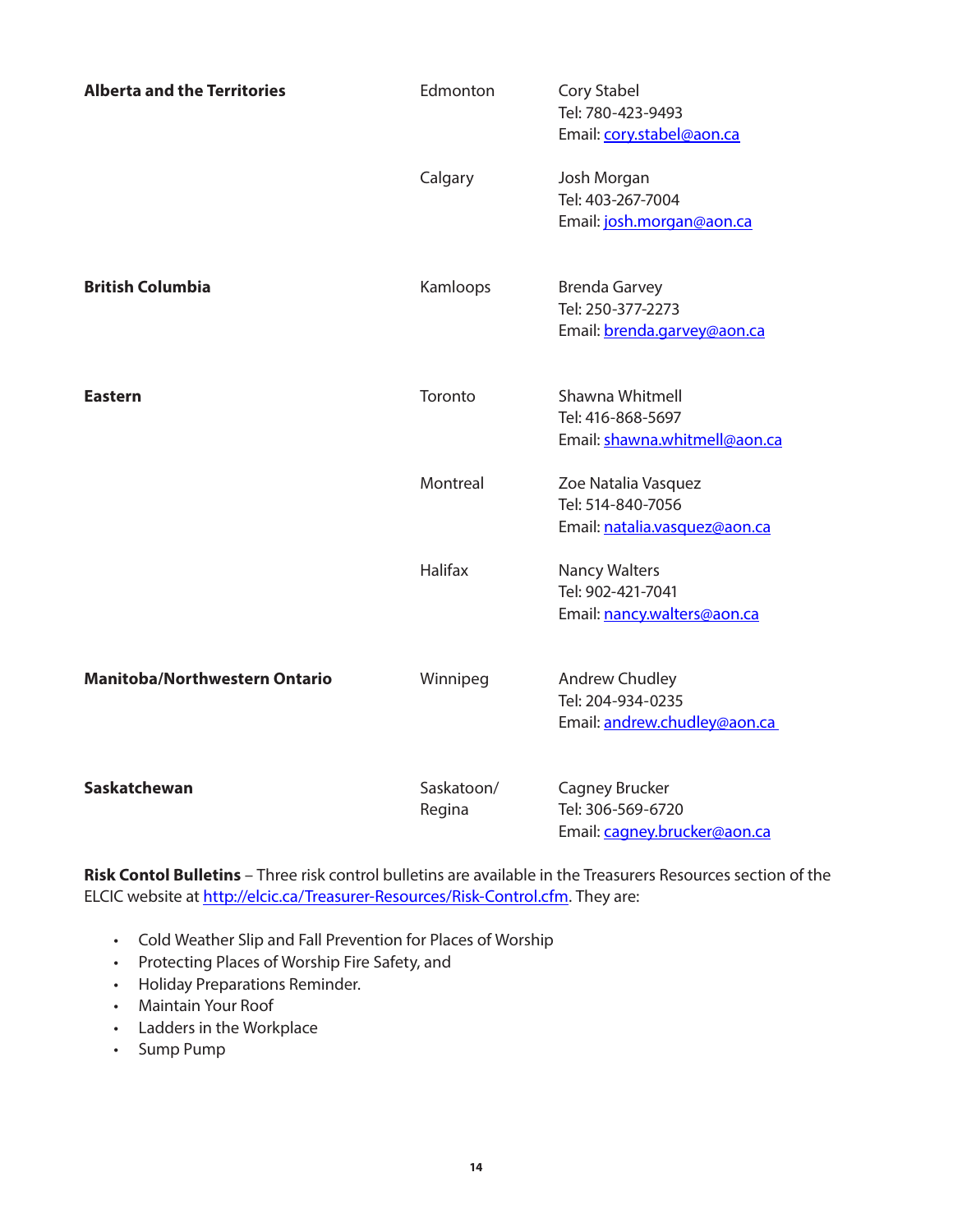#### **6B. Payroll Preparation Program for Congregations**

A payroll preparation program for our congregations and related organizations has been established through Ceridian Canada Ltd. This program has been set up to assist employers in fulfilling payroll obligations and to greatly reduce the time and commitment required of the volunteer treasurers.

Once payroll for your organization has been set up with Ceridian, the deductions for each of your employees can be calculated and the net pay directly deposited to their bank accounts. Ceridian can also calculate and submit remittances to the Receiver General, prepare Record of Employment (ROE) forms, and generate T4s at year-end. For further information, check the Treasurer's section of our web site at http://elcic.ca/Treasurer-Resources/Payroll.cfm.

Ceridian has a web based product called "Powerpay Web" which allows you to easily produce your payroll over the internet. Another payroll solution is called "Powerpay Phone". This product enables you to produce your payroll each pay period by calling in and talking to a live CPA (Canadian Payroll Association) certified customer care representative. ELCIC members will receive a 15% discount on Powerpay and a 10% discount on Phone in Pay in addition to receiving a reduced implementation fee of \$50 on either product.

To enroll in the program and receive the group discount offered by Ceridian, contact:

Raul Ponce Email: Rraul.ponce@ceridian.com Telephone: 905-282-8100 Ext. 6172

Ceridian also maintains a website at http://www.ceridian.ca/en/index.html and toll free line 1-877-237-4342 which provides information on payroll matters.

#### **6C. Pre-Authorized Remittances (PAR)**

Pre-Authorized Remittance (PAR) is a "direct debit" program that allows people to support their church through an automatic monthly withdrawal from their bank account. Congregational members often find that monthly direct debiting allows them to more intentionally plan and honour their financial commitments to their congregation. A donation can be designated to current expenses and/or other special funds, just like it is on an offering envelope.

If your congregation wishes to use a pre-authorized remittance plan for member donations, check with your financial institution to see if they can provide the service at a reasonable cost. FaithLife Financial has a Preauthorized Offering Program (POP). Details can be found on their website at http://faithlifefinancial.ca/en/ uniquebenefits/preauthorizedofferingprogram.asp.

Another alternative solution is the Pre-Authorized Remittance (PAR) program offered to ELCIC congregations by The United Church of Canada. For further information and materials on the Pre-Authorized Remittance program, please contact: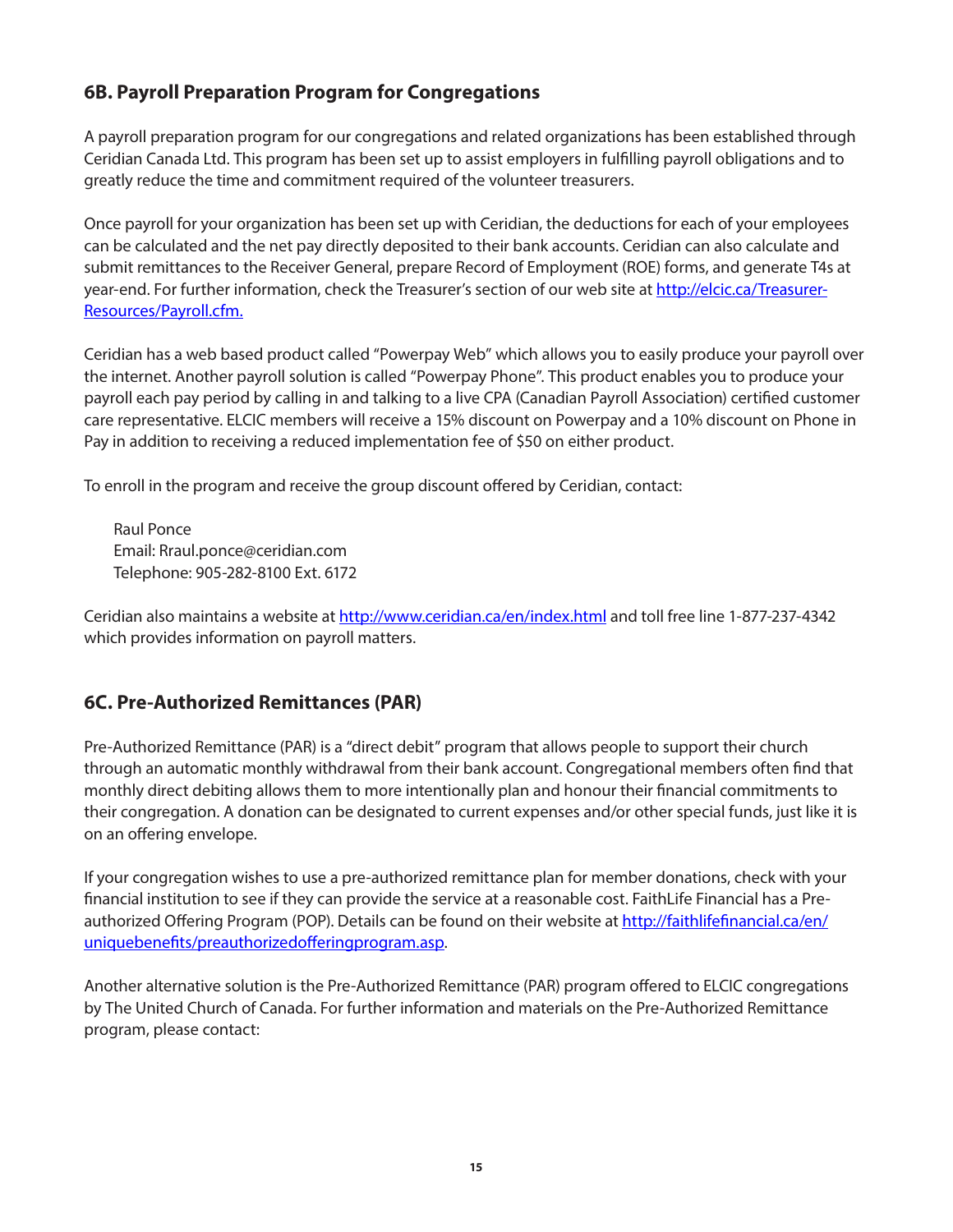PAR Program Administrator Financial Stewardship The United Church of Canada 300 - 3250 Bloor Street West Toronto, ON M8X 2Y4

Tel: 416-231-5931 Ext. 3050 Fax: 416-231-3103 Email: par@united-church.ca Website: www.united-church.ca/getinvolved/donate/howto/par

### **7. DONATIONS**

#### **7A. Official Donation Receipts**

#### **Issuing Official Donation Receipts**

The congregation is responsible for issuing donation receipts for any donations received by the congregation, whether general or specified, and the funds are deposited into the congregation's bank account. Congregations must carefully evaluate all contributions to ensure the qualifications for an official receipt for income tax purposes are met.

To qualify to receive an official donation receipt, the donation of money or property must be an outright gift. A gift is made in any circumstance where all three of the following conditions are satisfied:

- 1) Property (usually cash) is transferred to a registered charity. Non-cash gifts such as stocks, real estate, used furniture, etc, must be appraised by a qualified independent appraiser.
- 2) The transfer of property is voluntary.
- 3) The transfer is made without expectation of return. No consideration, or benefit of any kind to the donor, or to anyone designated by the donor, may result from the payment.

In most cases, this rule can be applied relatively easily to determine whether a particular payment is a gift or some form of non-qualifying contribution. If the contribution does not qualify as a donation, an official receipt for income tax purposes cannot be issued. If doubt exists about a particular transaction, contact the synod office or the Charities Directorate.

#### Following are some **examples of special situations**:

• Donation receipts cannot be issued for **volunteer time**. If a volunteer service is provided and the supplier wishes to receive a donation receipt, the supplier must present an invoice to the congregation; the congregation pays the invoice; the supplier then provides the cash donation back to the congregation. A donation must involve property, and "time" does not qualify as "property" until it has been paid for. The Charities Directorate states that the transfer of funds must flow through the bank accounts of both the charity and the donor. If donating out-of-pocket expenses, the provider should be reimbursed and then return the funds to the charity. In this way, the donation flows through the bank account of both the donor and the donee.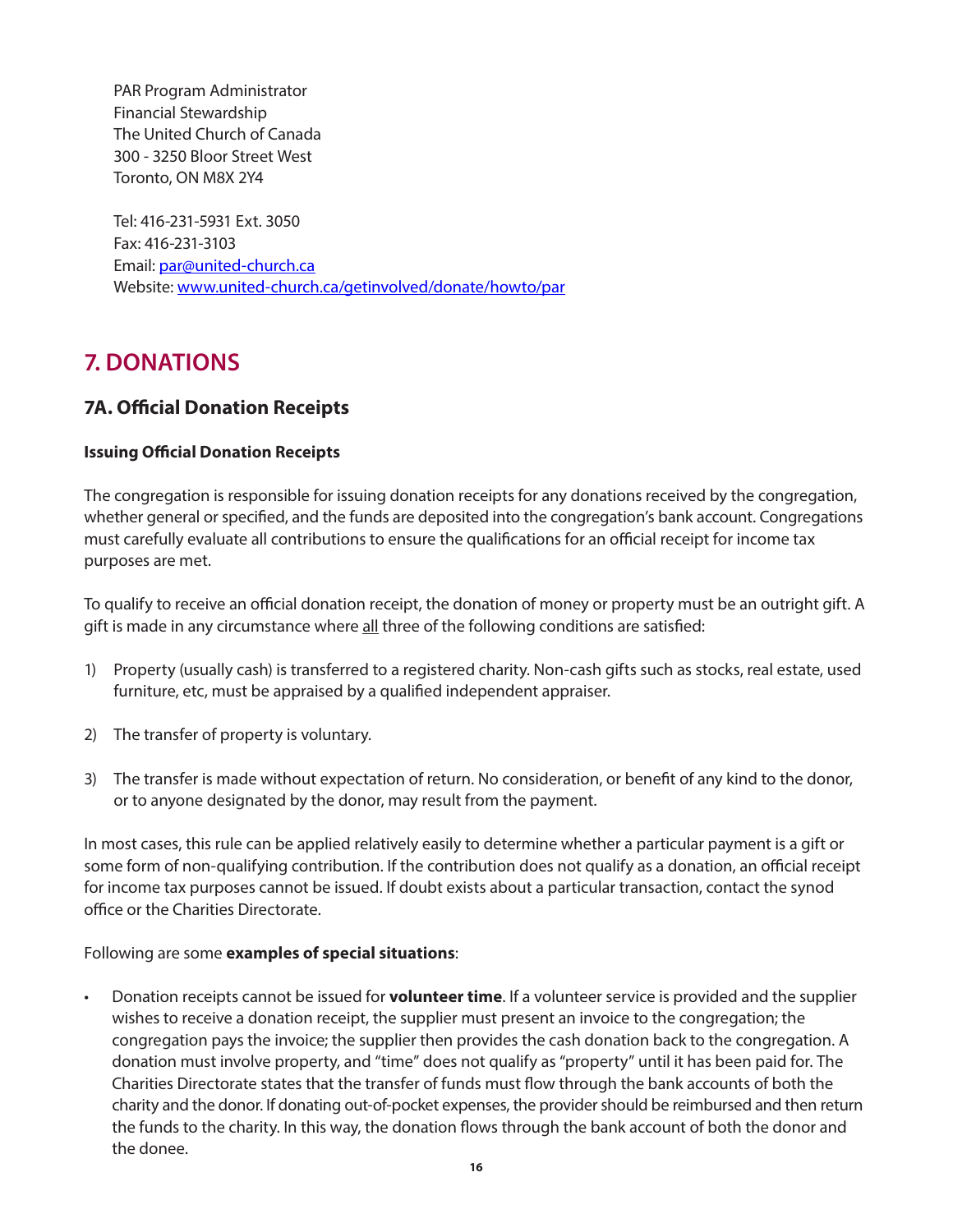- If a donor directs funds to a **specified person** inside a specified program, the funds received by the charity might not qualify for an official receipt for income tax purposes. Donations made to charities can be subject to a general direction, but decisions regarding specific beneficiaries of one of its established programs must be the exclusive responsibility of the charity. The gift must be directed towards the charity and not towards the individual.
- A charity may not act as a conduit to simply **transfer funds** to a person or an organization whose activities, although charitable, are not considered to be related in any way to the activities of the charity. To qualify as a donation to a charity, the amount must be given to the charity for its use in pursuing its own charitable objectives.
- Donations directed to a **foreign agency** might not be qualifying contributions. When a donor directs a charity to send a gift to another charity, that other charity must normally be a registered Canadian charity. A charity's charitable objectives may include activities carried on jointly with another charity, or may include the funding of charitable activities carried on by other charities, including foreign charities. The national office of ELCIC works with CLWR and LWF to assist in carrying out our commitments to the rest of the world. Funds to missionaries and global missions, CLWR and LWF should be sent through the synods to the national office to be distributed.

#### **Information Appearing on Official Donation Receipts**

Canada Revenue Agency indicates that an official donation receipt must include, in a manner that cannot be readily altered, the following information:

#### **For cash gifts -**

- statement "Official Receipt for Income Tax Purposes"
- serial number of receipt
- congregation's name
- congregation's address
- charity registration number
- date donation received
- eligible amount of gift for tax purposes
- name, initial and address of the donor
- date receipt was issued
- location receipt was issued
- authorized signature
- statement "For information on all registered charities in Canada under the Income Tax Act, please contact: Canada Revenue Agency www.cra.gc.ca/charities"

**For non-cash gifts** – in addition to the above, also include the following:

- description of property
- name and address of appraiser
- the eligible amount of gift for tax purposes is the fair market value of the property at the time the gift was made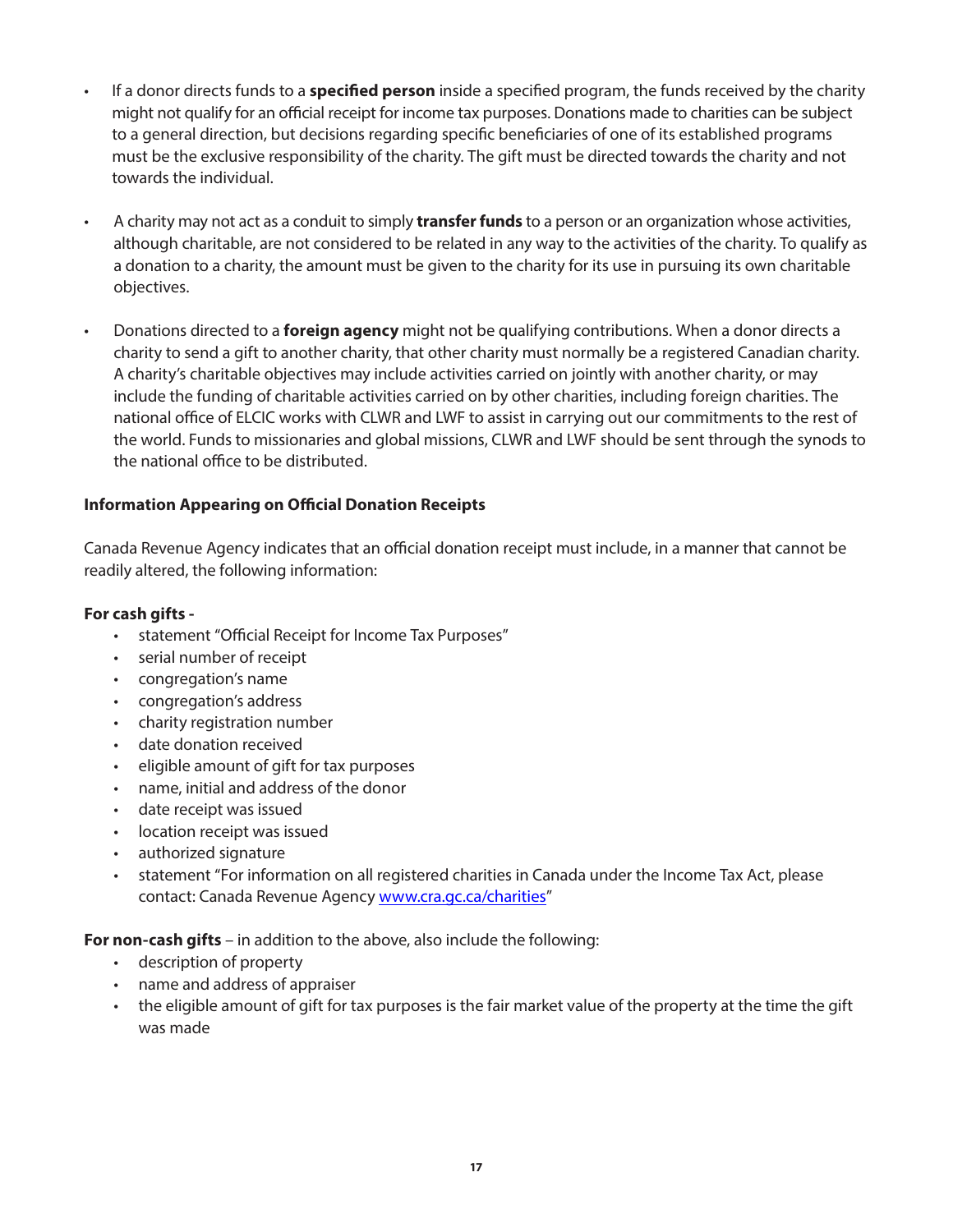**For gifts with an advantage** – when the donor receives something in return for the gift other than a nominal amount (i.e. meal, book, golf tournament, etc.), the receipt must also include:

- total amount received (cash or fair market value)
- value of advantage (cash or fair market value of property or services)
- eligible amount of gift for tax purposes (total amount received less value of advantage)

For example, a donor pays \$50 to attend a fundraising dinner where they receive a meal valued at \$20. The total amount received by the charity is \$50 and the value of the advantage (the meal) is \$20. Therefore the eligible amount of the gift is \$30. If the amount of the advantage exceeds 80% of the fair market value of the gift, the charity is advised to contact the CRA before issuing a receipt.

Each **receipt must be prepared** in duplicate, must be signed by an authorized person, and must bear its own serial number. In preparing official donation receipts, a congregation must indicate the year in which it actually received a gift. If a gift is dated, mailed, and postmarked in one year and received in the next year, the congregation can issue a receipt indicating the year appearing on the postmark as the date it received the gift. A charity must keep on file a copy of all official receipts that it issues.

Receipts can have a **facsimile signature** if they are imprinted distinctly (usually by a commercial printer) with the name, address, and BN/Registration number of the congregation and are serially numbered by a printing press or numbering machine. In addition, all unused receipt forms must be kept at the charity's Canadian address.

To replace a **lost or spoiled receipt**, a congregation can issue a replacement which must contain all required information plus a notation to the effect that it "cancels and replaces receipt No. "XXX" (insert the serial number of the lost receipt). The congregation's copy of the lost receipt must be retained and marked "cancelled." In the case of a spoiled receipt, all copies must be retained by the charity and marked "cancelled." The congregation can then issue another receipt.

To **correct printed receipts**, a congregation can use a stamp that clearly shows a change of name, address, or BN/Registration number if you want to use the remaining stock of official donation receipts before ordering a new supply. Make sure that the incorrect information is crossed out, either by the stamp or by hand.

CRA indicates that a registered charity can issue **computer-generated electronic official donation receipts** as long as they are readable and the reliability of the computer data entries is sufficiently protected. Protection against unauthorized changes to the data entries is the key security concern. An ideal computer system should incorporate user authentication (user-identifications validated by passwords) with access controls to restrict entry to and modification of donor contribution records. CRA recommends that donor records be stored on nonerasable media, such as CD-ROMs, micro-fiche, or printouts, with copies kept off-site for recovery purposes. Registered charities sending official donation receipts by e-mail on the Internet should ensure that the receipts are in read only or non-editable format. The recipient donor should only be able to read and print the receipt. The intent is to safeguard registered charities against fraud, for example, by preventing a donor from changing the amount on the receipt.

When electronically-kept records are changed from one format to another, the record-keeper is responsible for ensuring that the change does not result in the loss, destruction, or alteration of the information.

A registered charity is required by law to keep adequate books and records. If it fails to adequately safeguard and maintain records in a readable and reliable manner, it could be considered to have failed to meet this requirement.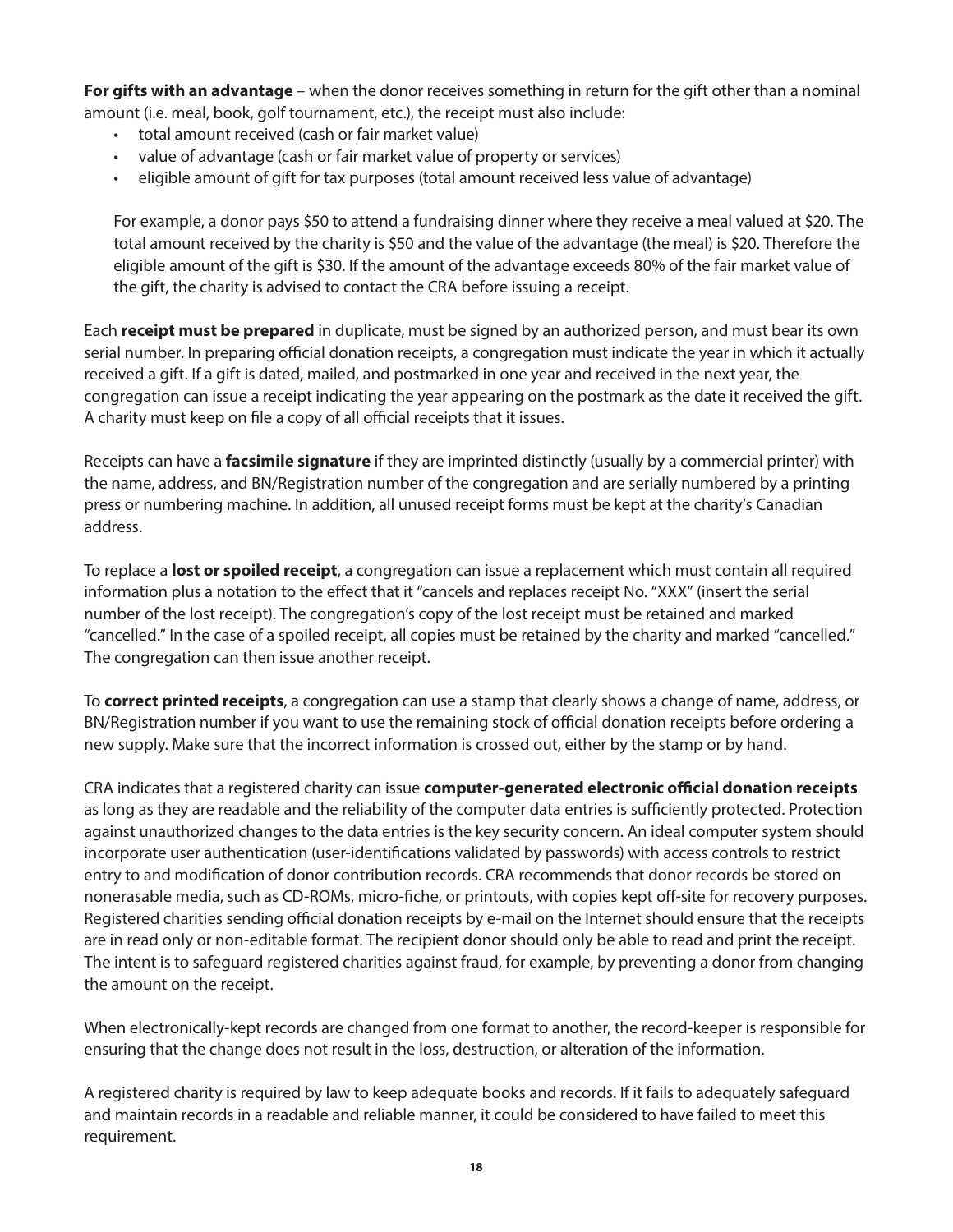#### **Sample Donation Receipt**

Following is a sample of a donation receipt for a cash donation. Please note that this receipt contains the information that must be provided according to the Income Tax Act. However, this sample receipt is only a guide and your receipts do not have to appear exactly as presented but must contain all the relevant information. Adjustments to the receipt will be necessary to accommodate information requirements for non-cash donations or gifts with an advantage.

| <b>Official Donation Receipt for Income Tax Purposes</b>                                                                                         |                                          |  |  |
|--------------------------------------------------------------------------------------------------------------------------------------------------|------------------------------------------|--|--|
| <b>Congregation Name</b>                                                                                                                         | Serial No. of Receipt                    |  |  |
| <b>Congregation Address</b>                                                                                                                      |                                          |  |  |
| City, Province, Postal Code                                                                                                                      | Date Receipt Issued                      |  |  |
| <b>Charity Registration Number</b>                                                                                                               | <b>Location Receipt Issued</b>           |  |  |
|                                                                                                                                                  | Date Donation Received                   |  |  |
|                                                                                                                                                  | Eligible Amount of Gift for Tax Purposes |  |  |
| Name of Donor (first name, initial, last name)<br>Address of Donor                                                                               |                                          |  |  |
| City, Province, Postal Code                                                                                                                      | <b>Authorized Signature</b>              |  |  |
| For information on all registered charities in Canada under the Income Tax Act, please contact:<br>Canada Revenue Agency www.cra.gc.ca/charities |                                          |  |  |

Other samples of donation receipts can be found on the Charities website at: http://www.cra-arc.gc.ca/chrts-gvng/chrts/pbs/rcpts-eng.html.

#### **Gifts of Securities (Capital Property)**

The Income Tax Act sets out special rules for the donation of appreciated securities (**stocks, bonds, mutual funds and income trusts**) that are traded on a recognized exchange. The capital gain resulting from disposing of such securities is not taxed when there is a gift-in-kind to a registered charity. This special treatment makes such gifts highly advantageous from the donor's point of view.

Most securities today are held in electronic form. To qualify as a gift-in-kind, the securities must be transferred from the donor to the charity without being sold. A gift-in-kind must therefore be made by electronically transferring the ownership of the security from the donor's account to the charity's. If a congregation intends to receive such gifts, it must open the appropriate type of account with a stock broker or investment dealer.

Issuing a donation receipt for donations of appreciated securities can pose special problems. The general rule for valuing gifts is to use the fair market value at the time the gift is made. Because electronic transfers between financial institutions can take 5-10 working days (and sometimes more), and since the value of securities can fluctuate because of normal trading patterns, Canada Revenue Agency addressed the receipting of such gifts in its *Registered Charities Newsletter* #12, Spring 2002. Following are excerpts from that newsletter: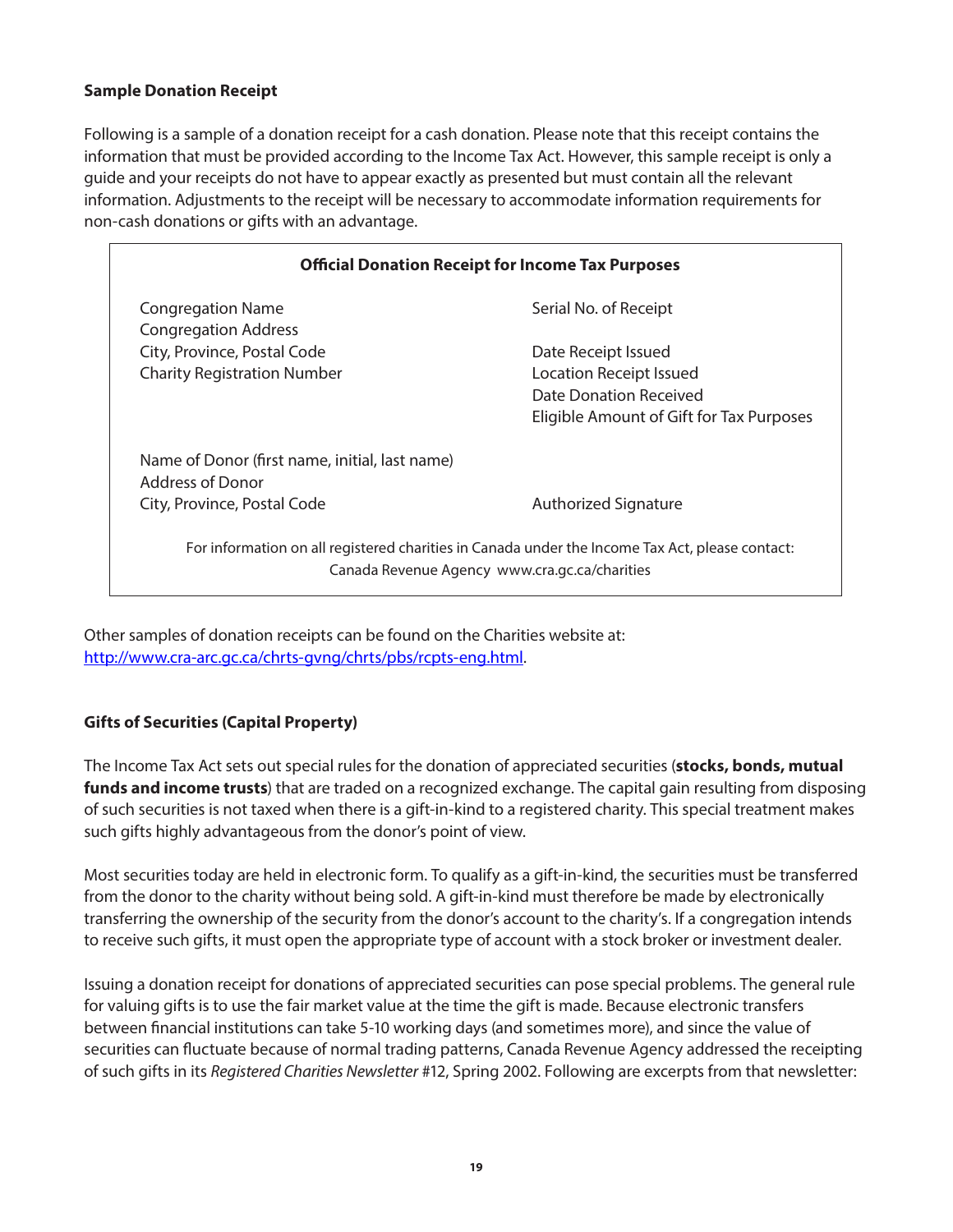**Date of the Donation** - As a general rule, the date of a gift of electronically transferred shares is the date the shares are received in the charity's account. In such cases, the donor's intent to make the gift has been communicated to the charity and the charity has indicated its intent to accept the gift by providing the donor with its account number.

However, this rule may not apply in all cases, and you should carefully review the facts of each situation to determine the timing of the gift. For instance, the donor and charity may have entered into a written agreement which effectively transferred ownership of the shares to the charity prior to physical receipt by the charity.

**Valuation** - The *Income Tax Act* does not provide guidance in determining how a gift of shares should be valued. A careful review of the facts of each situation should be made to determine the "fair market value". The CRA has, as a general rule, accepted the use of the closing bid price of the share on the date it is received or the mid-point between the high and the low trading prices for the day, whichever provides the best indicator, given the circumstances, of fair market value on normal and active market trading.

Some other factors that may have to be taken into consideration are: the size of the block of shares in relation to the whole; the volume traded; the attributes of the shares; whether the donor had control or was a minority shareholder; whether there were any restrictions on the transferability of the shares; and whether the shares were thinly traded, requiring a look at trades over a longer period of time.

If you have any questions regarding valuation of gifts of shares, please contact the client assistance unit of the Charities Directorate at 1-800-267-2384 (English) or 1-888-892-5667 (French & English).

**Donation Receipts** – The donation of securities is treated as a gift-in-kind (non-cash gift), and the following information is also required on the donation receipt:

- Description of property identify the type of security (stocks, bonds, mutual funds or income trusts)
- Eligible amount of gift for tax purposes is the fair market value of the security when the charity takes possession of the security, that is, when the security appears in your account

**Brokerage Accounts** - The ELCIC national office and most synods have established their own brokerage accounts and are able to accept donations of securities on behalf of congregations. In such cases the national office or the synod would accept the transfer and sell the securities immediately. The proceeds of the sale, minus any sales commission charged by the broker, are then forwarded to the congregation by cheque. The national or synod office would process the donation receipt and send it to the donor, thereby relieving the congregation of any administrative responsibility.

Please contact your synod office or the Director, Finance and Administration at the National Office before any transaction is initiated for more information on what is required.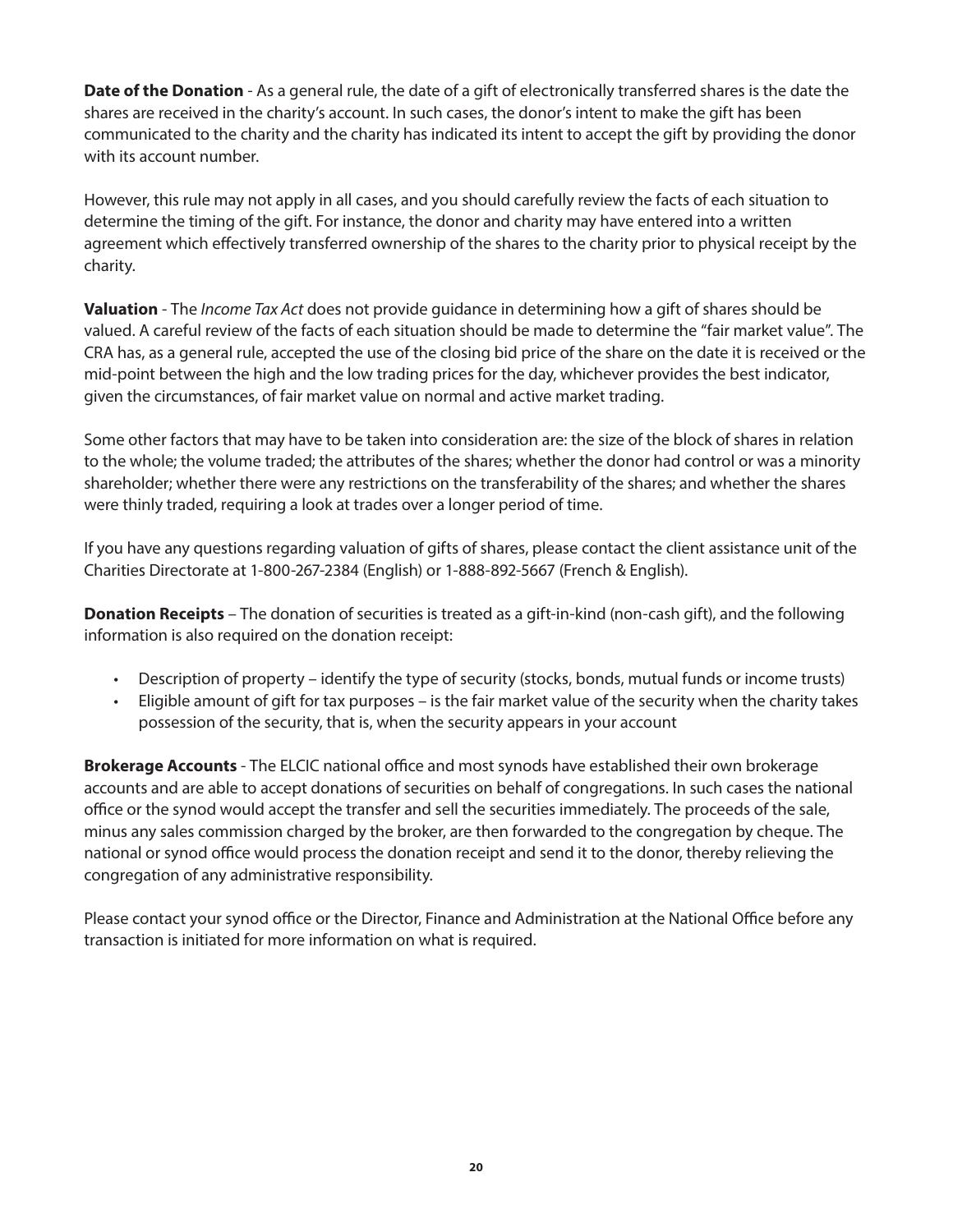## **8. FINANCIAL ADMINISTRATION**

#### **8A. New Treasurers Checklist**

If you are a new treasurer for your congregation, following is a checklist of items to help you get oriented to your new responsibilities. Depending on your congregation, some of these items may be carried out by the church staff.

- **Signing Authorities** update banking, tax receipting, invoice payment authorization, etc. Any signing authority requiring church council approval should be noted in the minutes.
- **Contact Information** update contacts for government, associations, suppliers and banking. Note all correspondence and government forms should go to the church's address not the treasurer's home address.
- **Government Filings and Deadlines** review filings and deadlines for the annual T3010, remitting payroll deductions, remitting GST/HST and filing for GST/HST rebates, corporation annual returns, etc.
- **Time-Sensitive Remittances** find out when payroll deductions, benefit remittances, synod remittances, insurance premiums, etc., are due.
- **Financial System & Bank Reconciliations** review current budget, cash handling, donation and cash receipts ledgers, expenditure controls and ledgers, bank reconciliations, the general ledger, internal and external financial statements, etc.
- **Other Financial Items** review what investments are held, for what purpose and the term. Find out about any long term commitments for equipment and rental lease agreements, service contracts and capital projects. Are there any legal or other issues underway or that might be coming up.
- **Insurance** review coverage, documentation and contact information.
- **Agendas** review agenda items the treasurer is responsible for on church council and at the annual general meeting.
- **Back Ups** review the computer back up system and frequency.
- **Records Retention** review recommended policy in Treasurer's Information Booklet.
- **Policies** review policies specifically relevant to the treasurer, the salary review process and have an awareness of all other charity policies.
- **Past Minutes** review minute copies of the past year and any other relevant historical information.

#### **8B. Correspondence**

It is recommended that all important documents, correspondence, banking information and government forms be mailed to the permanent address of the congregation. As volunteers in the church change from time to time, this would prevent any correspondence from being missed if the volunteer is no longer involved in the church.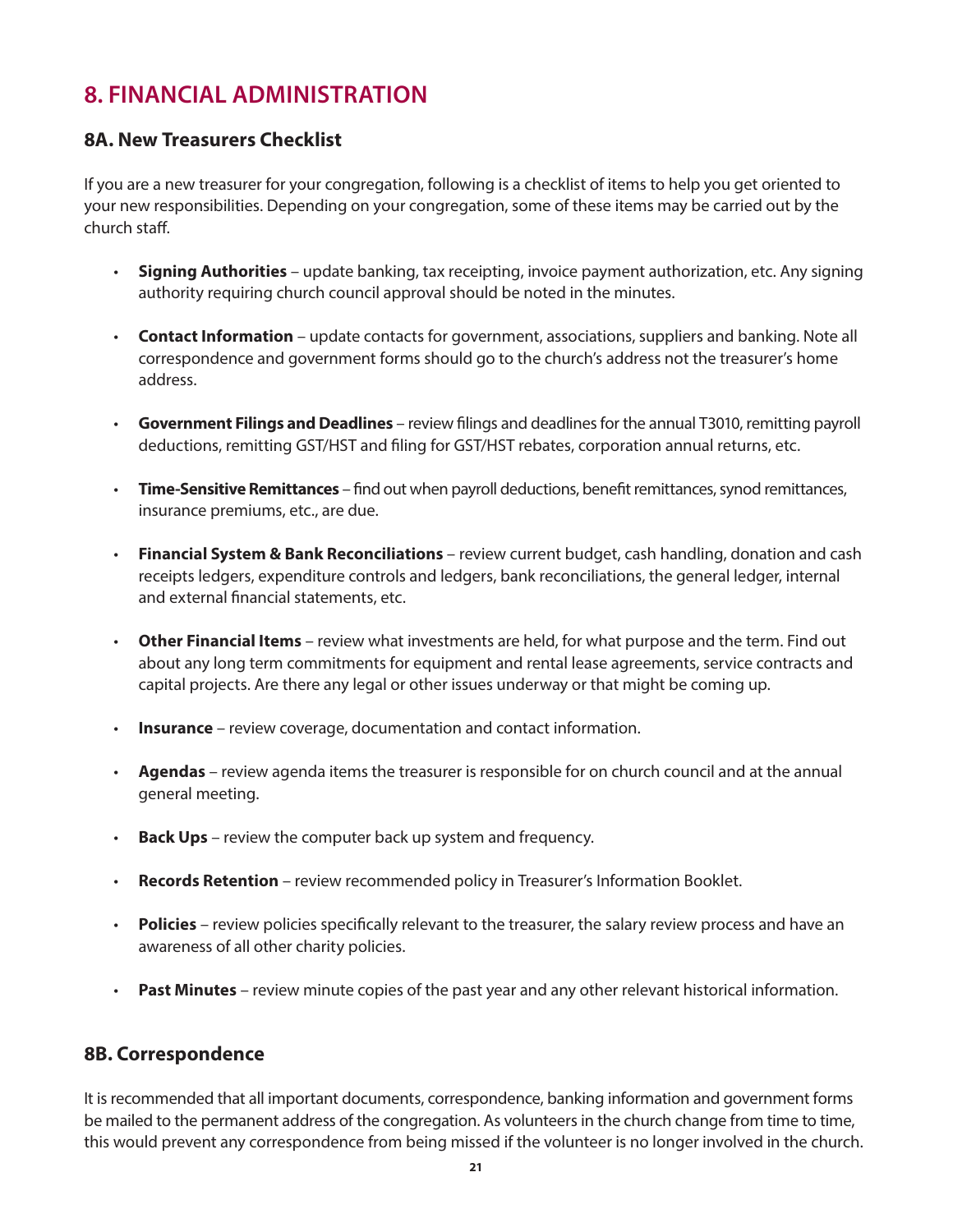#### **8C. Books and Record Retention**

The following provides some common examples of records and suggested retention periods.

Retain permanently:

- Financial ledgers, journals, and year-end financial statements
- Official receipts for income tax purposes and records applying to gifts where donor directed that funds be held for at least 10 years (endowments and ten year gifts)
- T4 and T4 Summaries
- Insurance policies
- Employment and payroll records as well as employment applications and performance reviews
- Minutes of meetings of church council, executive committee and members
- All governing documents and bylaws.
- Volunteer application forms
- Confidential record of reference checks
- NEW (2021) Canada Emergency Wage Subsidy applications and information should be maintained permanently. This information can include:
	- eligible revenue assumptions (e.g. identify parties at arms' length, parties not at arms' length, extraordinary income)
	- eligible remuneration assumptions (e.g. salary, housing allowance, etc.)
	- elections and why they were made
	- uncertain financial situation such as lack of offering revenue or building closure (to explain why subsidy was requested)
	- revenue declines
	- legislative interpretations

Copies of key documents and records should also be kept in a separate location (preferably off-site) for back-up purposes.

Retain for a minimum of 6 years after the year end to which they pertain:

- Invoices/receipt of payment
- Inventory records
- Donation records and church giving envelope records
- Bank reconciliations, bank statements and cancelled cheques
- Monthly trial balance and financial statement working papers
- Approved budgets
- Mileage logs
- GST/HST records
- Income tax receipts and all records backing up such gifts.

Books and records may be destroyed at an earlier time if CRA gives written permission for their disposal. To get such permission, complete and send in CRA Form T137, *Request for Destruction of Books and Records.*

Further information on record retention can be obtained in the CRA Information Circulars IT78-10R5 – *Books and Records Retention/Destruction* and IC05-1 - *Electronic Record Keeping*.

**Planned Gift Records** - When a congregation receives a planned gift, it is important to establish and maintain a file of information about the gift.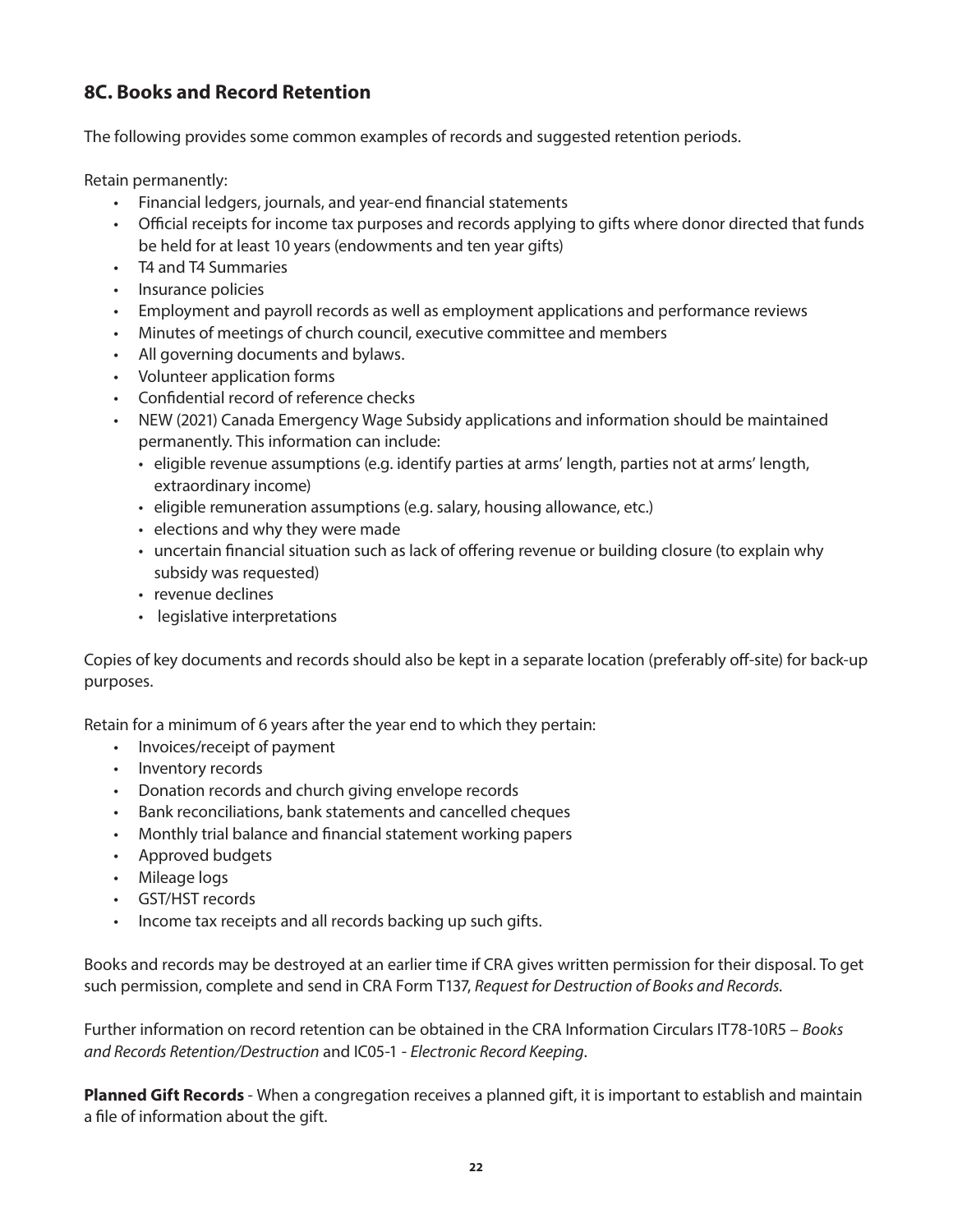**Contents** *-* The gift file might contain any of the following types of documents:

- A will or copy of the relevant bequest clause
- Application for probate, or other form filed with the court or sent by the estate executor
- Insurance forms, such as beneficiary change form or absolute assignment (ownership transfer) form
- Endowment or gift agreement
- Annuity agreement
- Stock or mutual fund transfer form
- Correspondence with donor, executor, insurance company, etc.

**Retention** *-* It is prudent to retain these files permanently. Reasons include the following:

- If the donor has given direction on how the gift is to be used, or specified that the capital of the gift is to be retained in perpetuity, such directions have permanent effect. A congregation may be called upon to prove that it is fulfilling its legal obligations.
- A family member of the donor, or a member of the congregation, may have a question about how the gift was applied. It is important to have a complete record as reference for an answer to such questions. The written record is the only authoritative voice when it comes to determining "how my father wanted the money to be used".

**Storage and Access** *-* Gift files should be kept with other important congregational documents in a secure location. Measures should be taken to protect them against accidental destruction and loss. The congregational council should have a policy statement concerning who has responsibility for custody of the files, and who has access to the information in them. If the donor has indicated that his/her identity or other information should remain confidential, appropriate steps must be taken to ensure that these wishes are respected.

#### **8D. Information Technology**

Sometimes we find that our church or synod is in need of assistance with information technology or computer system related matters either hardware or software. You may contact our Information Technology Coordinator Rick Natividad at **matividad@elcic.ca** or 204-984-9191 or call toll-free at 1-888-786-6707 Ext 191.

#### **8E. Financial Controls**

Congregations must ensure the following basic financial controls are in place:

#### **With Respect To Cash Receipts – Required Financial Controls**

- Two persons should be responsible for counting and recording cash receipts. Both counters should sign off the record of cash receipts for each particular count.
- The two persons responsible for counting must **not** be related.
- Upon completing and recording the count, the bank deposit is prepared and placed in safe-keeping until it can be taken directly to the bank.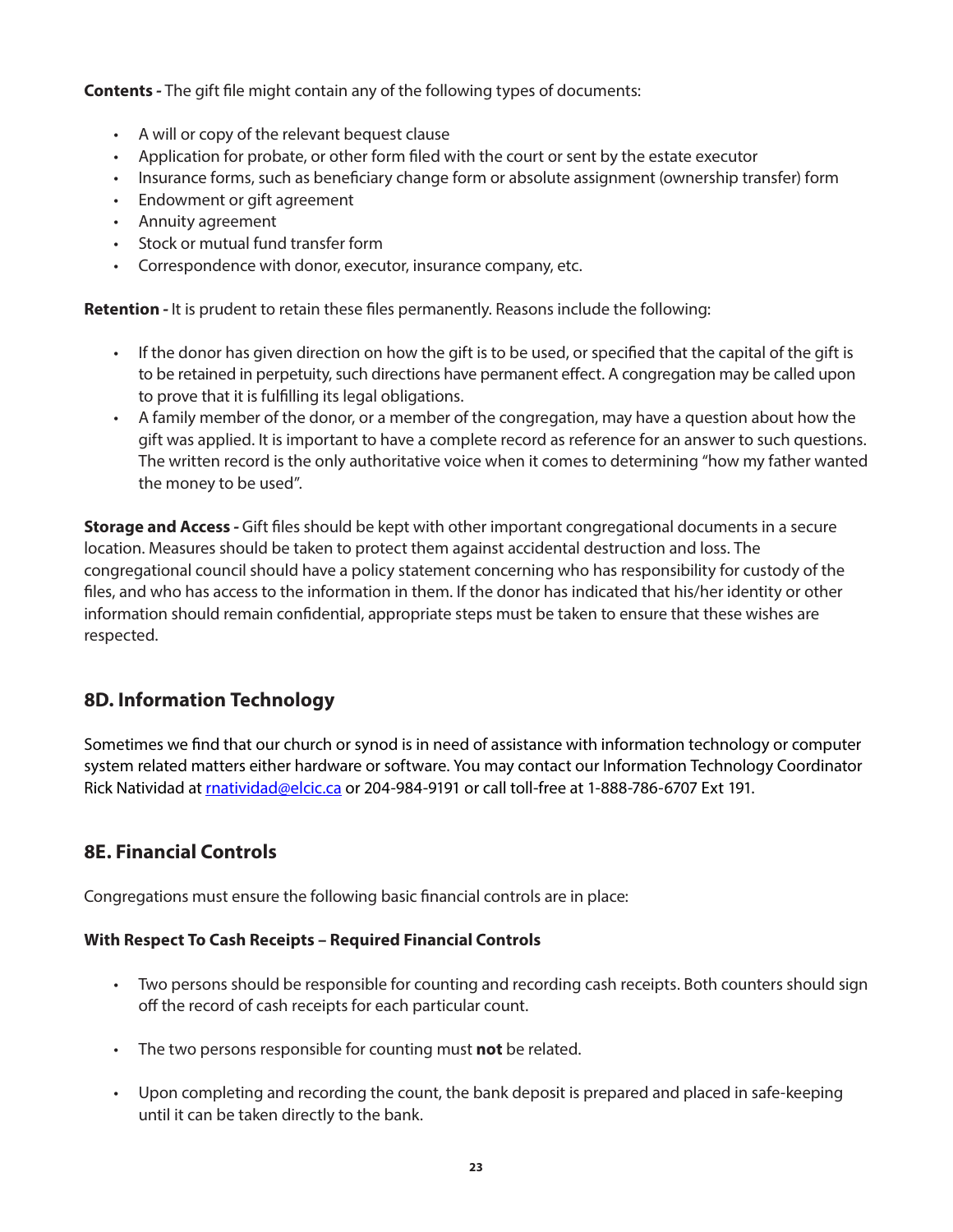#### **With Respect To Cash Receipts – Desired Financial Controls**

- The two-person counting teams should be rotated so the same two people do not always count together.
- The two-person team that counts and records the deposit should not include the Treasurer or Financial Secretary.
- If a deposit cannot be made immediately or if a night deposit is not available, a safe should be available to store the deposit until it can be taken to the bank. Some financial institutions have experienced tampering of their night deposit boxes. Do not leave your deposit in the night deposit box if it does not appear to be working properly. Place the deposit in another locked and safe location, delivering it to the bank on the next business day and notifying the bank of the suspected problem.

#### **With Respect To Cash Disbursements – Required Financial Controls**

- Two signing officers for cheques are required.
- Signing officers must not be related.
- Cheques must not be signed in advance and left blank.
- Prior to signing cheques, supporting invoices and vouchers must be reviewed and initialed by cheque signatories where applicable.

#### **With Respect To Cash Disbursements – Desired Financial Controls**

• Cancelled cheques should be returned with bank statements. Some financial institutions now provide a copy of the cheque front and back with the monthly bank statements rather than returning the original cheque.

#### **With Respect to Online Disbursements – Required Financial Controls**

- Password only access to internet banking
- On a regular basis weekly, if transactions are done on a weekly basis or monthly, if transactions are done on a monthly basis – the second signatory to the bank account to review a print-out of the online transactions and the supporting documentation (invoices and vouchers).
- Both the supporting documentation and the online transaction report to be initialed by two cheque signatories. The online transaction report to be retained in a file for audit purposes

#### **Monthly Reporting**

- Monthly review of revenue and expenditures by the congregational council.
- Monthly review of bank statement and bank reconciliation by a representative of the congregational council.

#### **Other Reporting**

• The representative of the congregational council who reviews the bank statements and reconciliation should periodically inform the church council that all statutory remittances have been made. Board members are personally liable if certain payments such as CPP, EI and incomes taxes are not submitted.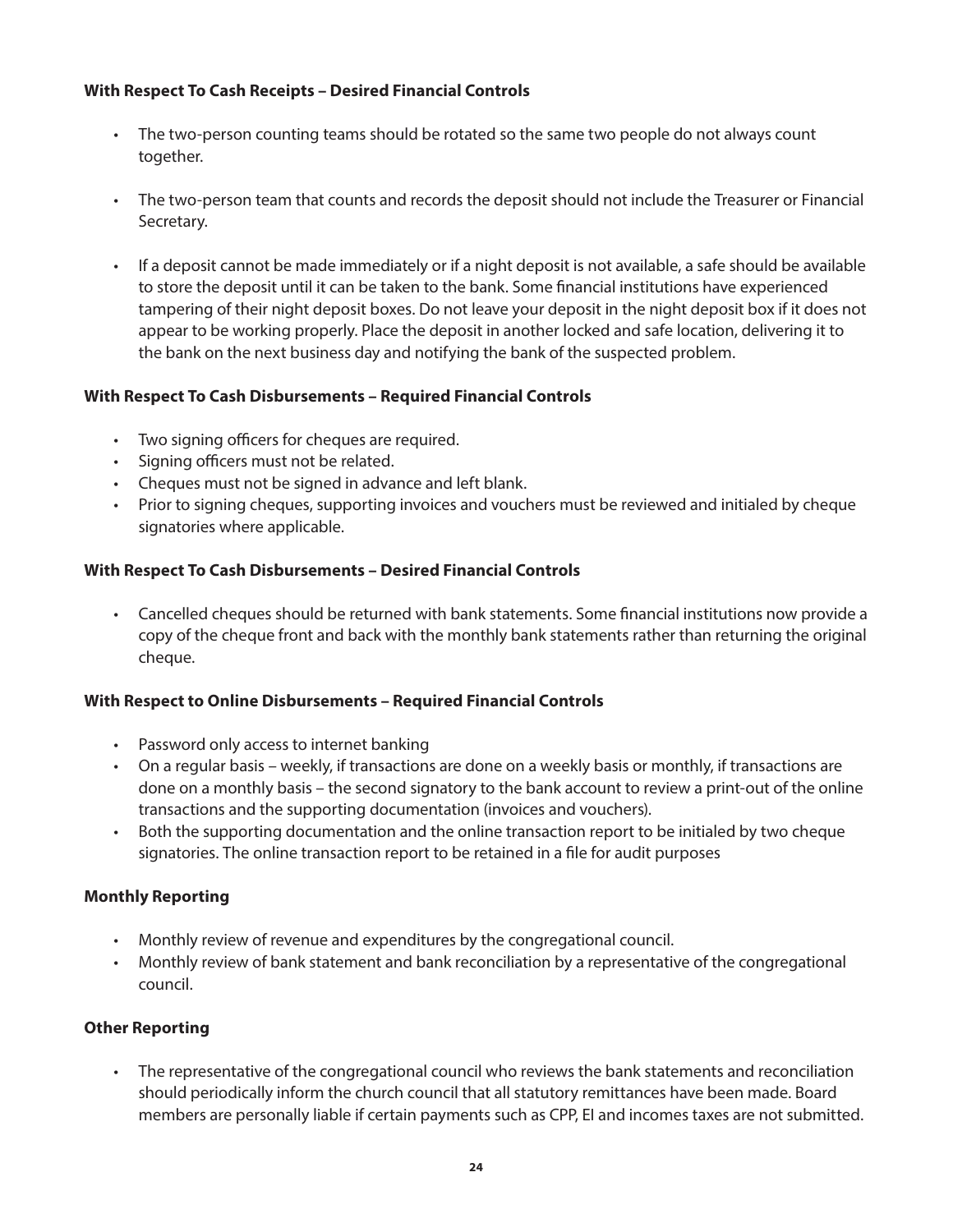#### **Annual Audit**

Congregational councils should consider a formal audit when size and resources allow. However, if not financially feasible, an option is to have two unrelated individuals knowledgeable in finances to review the financial records.

The preparation and review of annual financial statements and records are to be done on a timely basis by persons not involved in the day to day financial administration. The essential areas to be reviewed include the following:

- Cheques reviewed for two signatures, proper payee corresponding to related supporting documents (invoices or expense claims), and cheque endorsement corresponds to payee;
- Bank deposits compared to the bank statements, signed counting records, and monthly bank reconciliations; and
- Financial statements compared to the previous year and budget on a line-by-line basis and any unusual fluctuations explained.

#### **8F. Budgeting**

The church's budget is one of the most effective tools available for proper stewardship of a church's assets and for accomplishment of the church's overall mission. Budgeting is the allocation of the church's resources – in accordance with a plan – to achieve the church's objectives and goals.

The budgeting process is a time for reviewing all programs to determine (or re-determine) whether they fit within the goals of the church and its long-range plans. In this way, new programs may be added and programs no longer needed may be reduced or eliminated. The goal of the final budget should be to support the funding needs related to each program included in the budget to the fullest extent possible.

A good congregational budget does the following:

- Helps build a vision for the year ahead
- Helps the congregation to implement and prioritize current programs or ministries
- Provides a way for the church members to work together
- Gives direction for using available funds
- Encourages accountability and transparency
- Challenges members to provide funds to ensure that the work of the congregation can be carried out
- Authorizes congregational leaders to act within guidelines.

#### **Budget Preparation & Approval**

Preparations for the budget for the upcoming year should begin in the fall. A budget should be prepared for the operating fund, capital expenditures, and any other special purpose funds. The completed budget document should consist of a narrative budget and a line item budget.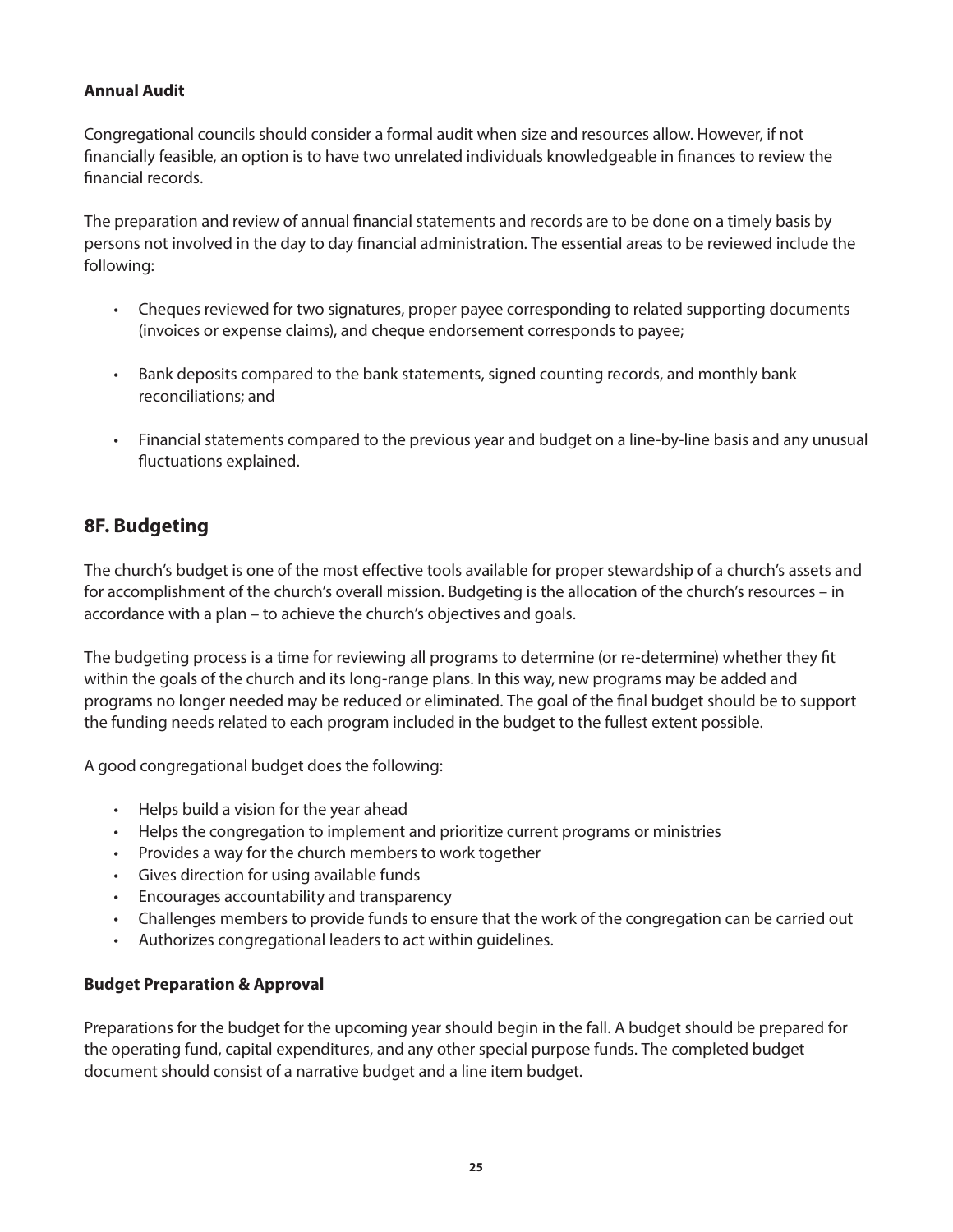The narrative budget is a representation of the line item budget in simple, easy-to-read descriptive terms. It transforms a line item of revenues and expenses into a picture of ministries and missional expressions of the congregation. Consider using a pie chart that uses ministry areas to depict the budget visually. A narrative budget helps the members of the congregation understand what the church is doing.

The line item budget shows anticipated income and anticipated expenditures at a detailed level. Revenue sources could include offerings, donations, investment income, designated giving, and rental income. For expenditures, you will need to include salaries, benefits, occupancy costs (utilities, maintenance, amortization, etc.), insurance, professional fees, office, program, committee and other expenditures required to support congregational ministry.

Capital budget expenses are usually larger items which last for a period longer than one year and include such items as office equipment, furniture and fixtures, construction, a new roof or replacement of the HVAC system. All capital items should be approved by council and purchased through a competitive bidding process to obtain the best price or service. Funds can be allocated from the operating budget or raised through special offerings or fundraising appeals.

Budget figures can be determined by using actual experience from the most recent year as well as any new information. The budget must be attainable but will likely include some stretch goals.

The budget is to be prepared by the Finance Committee with input from staff or program committees, approved by Church Council, and recommended to the congregation for approval.

#### **Monitoring**

Financial statements should be produced monthly and the statement of revenues and expenditures should include a column for the budget. The congregational treasurer should monitor actuals as compared to budget on a monthly basis and highlight significant deviations to Council so that appropriate action can be identified and implemented, if necessary.

#### **8G. Cash Flow Management**

Just as it is important to budget monthly income and expenses, it is equally important to budget cash flow. Because most churches receive income in an uneven stream (for example, a slow-down during the summer due to vacations or perhaps during the winter if many snowbirds go south), budgeting for periods of feast and famine is necessary so that the church can meet its obligations in a timely manner.

The amount of cash the treasurer will want to keep in an account may depend on various factors, including:

- the timing of cash flow, pledge payments, investment income versus expenses, monthly bills and large expenditures;
- the available borrowing power of the church to meet emergencies; and
- the maintenance of a good banking relationship and the minimum balance requirements on the bank accounts.

To prepare a cash flow budget, estimate the amount of revenue coming in either monthly or quarterly and the timing of when expenses are to be paid. The difference between revenues and expenses will be the amount either available to be invested until a later period or needed from credit sources.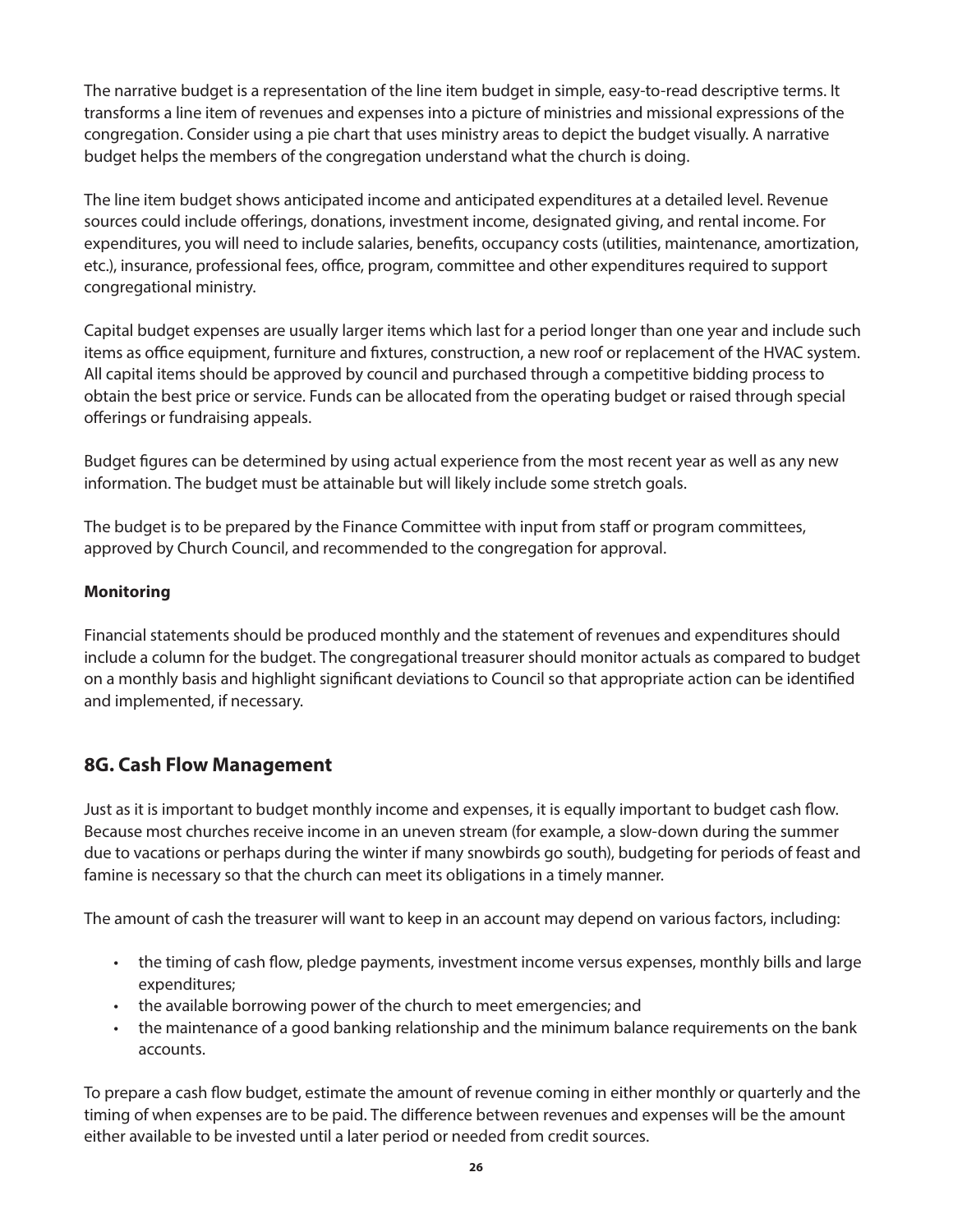#### **8H. Congregation Investments**

There is a standard of care that is imposed on the directors and officers of a charity which affects the actions and activities of individuals who govern the affairs of a charity. The standard of care also addresses the extent to which the directors of a charity may delegate their responsibilities.

The legal landscape for Canadian charities is complex. Canadian registered charities are subject to overlapping legal authorities, which include the Income Tax Act (Canada), common law of charity, and provincial trustee acts.

In Canadian law, trusts are a provincial responsibility. Every province has a trustee act, which is relevant to the management of charitable investments. Charities should seek legal guidance to understand the obligations in their province, as there are distinctions despite many common principles.

One of the key concepts in the modern trustee act is the obligation to be a "prudent investor." In investing trust property, a trustee must exercise the care, skill, diligence and judgment that a prudent person would make in making investments."

The following can be used as a guideline but congregations will have to check that it is compatible with the law in their province. Congregations will have to review the investment criteria and make their own decisions on what the investment policy should be, based on their needs and circumstances (e.g., risk tolerance, percentages invested in equity or bonds). In addition, congregations may wish to limit their investments to those that are socially responsible.

To be a prudent investor, the congregation is required to have an investment policy and a monitoring system to oversee the implementation of such a policy.

#### **Purpose**

Policy is the key instrument for the congregation council to translate applicable laws into good governance. With the advent of modern trustee acts and the concept of the prudent investor, there is a corresponding demand for documentation. Policy is required to show that trustees have a prudent plan, are exercising direction and control over investment managers and have defined key concepts. The development of an investment plan and an agreement with investment manager are required.

The investment policy sets out guidelines for the church council, the investment committee (if applicable) and staff to:

- identify dollars available for investment,
- determine the appropriate investment types and duration,
- measure the acceptable rate of return, and,
- generally assist church council in meeting its fiduciary duty with respect to making informed investment decisions.

The following is a list of seven criteria related to planning the investment of trust property that the congregation should consider when making investment decisions.

- General economic conditions;
- The possible effect of inflation or deflation;
- The expected tax consequences of investment decisions or strategies;
- The role that each investment or course of action plays within the overall investment portfolio;
- The expected total return from income and the appreciation of capital;
- The need for liquidity, regularity of income and preservation or appreciation of capital; and
- **27** • An asset's special relationship or special value to the purposes of the trust or one or more of the beneficiaries.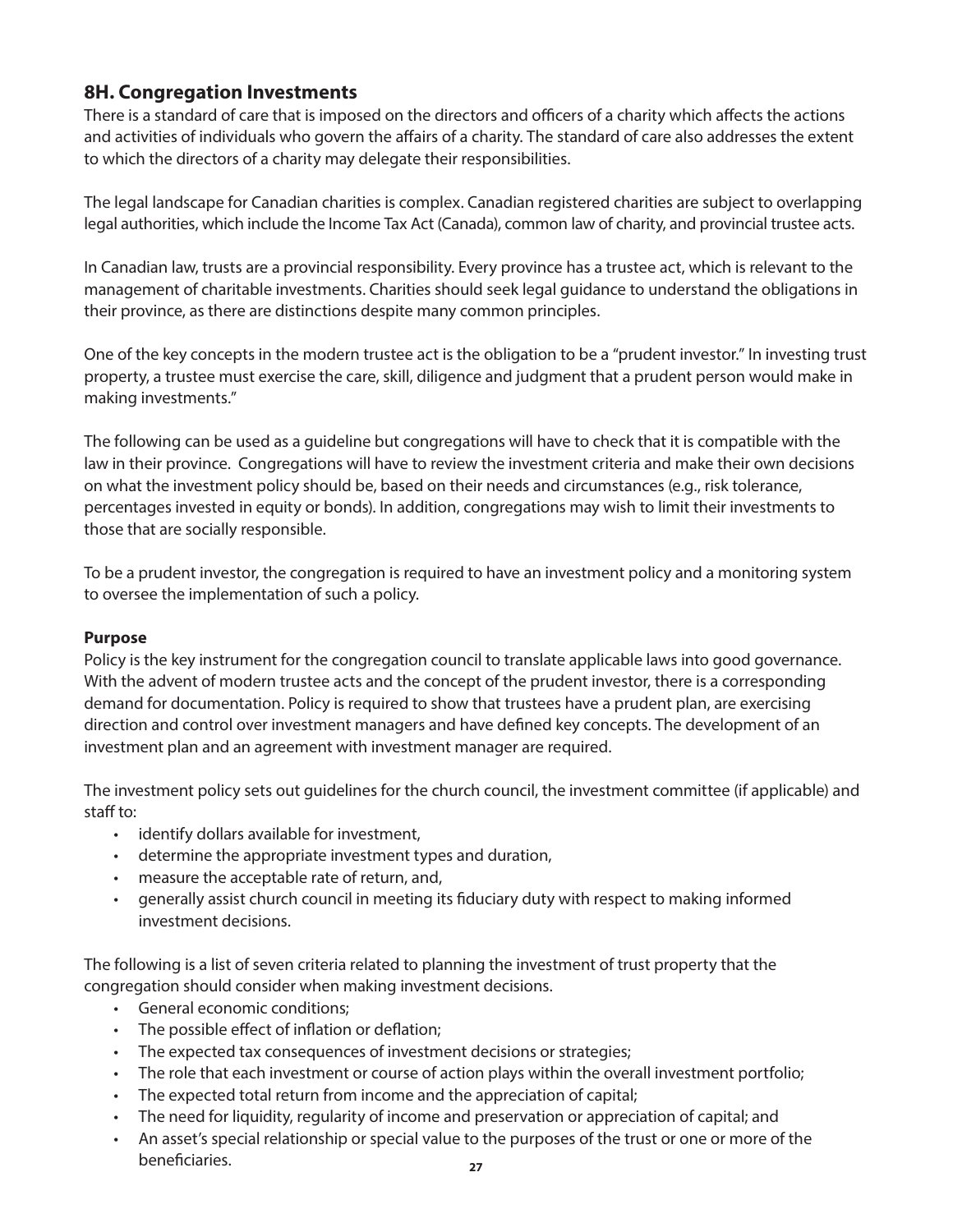#### **Investment Policy**

In practice, the key policy document is an investment policy. The investment policy document is a risk management tool that states goals, responsibilities, and limits of delegated authority from the church council, the investment committee and the investment manager. It also helps articulate expectations. Here are some of the elements typically found in an investment policy:

- Goals for returns based on spending requirements and inflation assumptions. Best to state as a range over a period of a number of years.
- Decision-making process and timetable, i.e. meetings per year, review periods.
- Roles of parties (church council, investment committee, staff and investment manager).
- Approved assets and asset mix by range.
- Constraints, i.e. asset quality rating.
- Benchmarks for evaluating performance.
- Diversification, to the extent appropriate.
- Other criteria for reviewing investments, i.e. social responsibility measures.

The church council is responsible for approving the policy once drafted by church council or the investment committee. Any recommendations for changes to the investment policy by the investment committee or manager need to be approved by church council. Soliciting input of investment managers is important, as sometimes assumptions are made at the drafting stage that may not be practical in implementation.

It is important to ensure that the investment policy document is reviewed regularly. Compliance with the policy is non-negotiable, and typically the policy needs input from the investment manager to ensure both sides are aware of regulatory or investment instrument limitations.

#### **Investment Manager**

The investment manager is a firm who shall invest the funds in accordance with the general directives given to them by the church council. Specific target rates of return will be established with the investment manager at the beginning of their appointment and on an annual basis thereafter. Such rates of return shall be measured against established benchmarks. Prudent selection of a qualified investment manager, a written agreement with the manager and ongoing monitoring of the manager is required.

#### **Reporting**

Monthly investment statements should be received from the investment firm and reviewed by church council to ensure that the investment portfolio and performance is in full compliance with the investment policy.

#### **Review of Performance and Policy**

The church council needs to meet at least annually with the investment firm manager to review the results of the investment portfolio to determine whether the performance benchmarks have been met.

The economy, the investment environment and the investment opportunities/challenges that the organization faces are constantly changing. To that end, the investment policy needs to be reviewed at least every three years at a meeting of church council to ensure that it is still appropriate for the circumstances then present.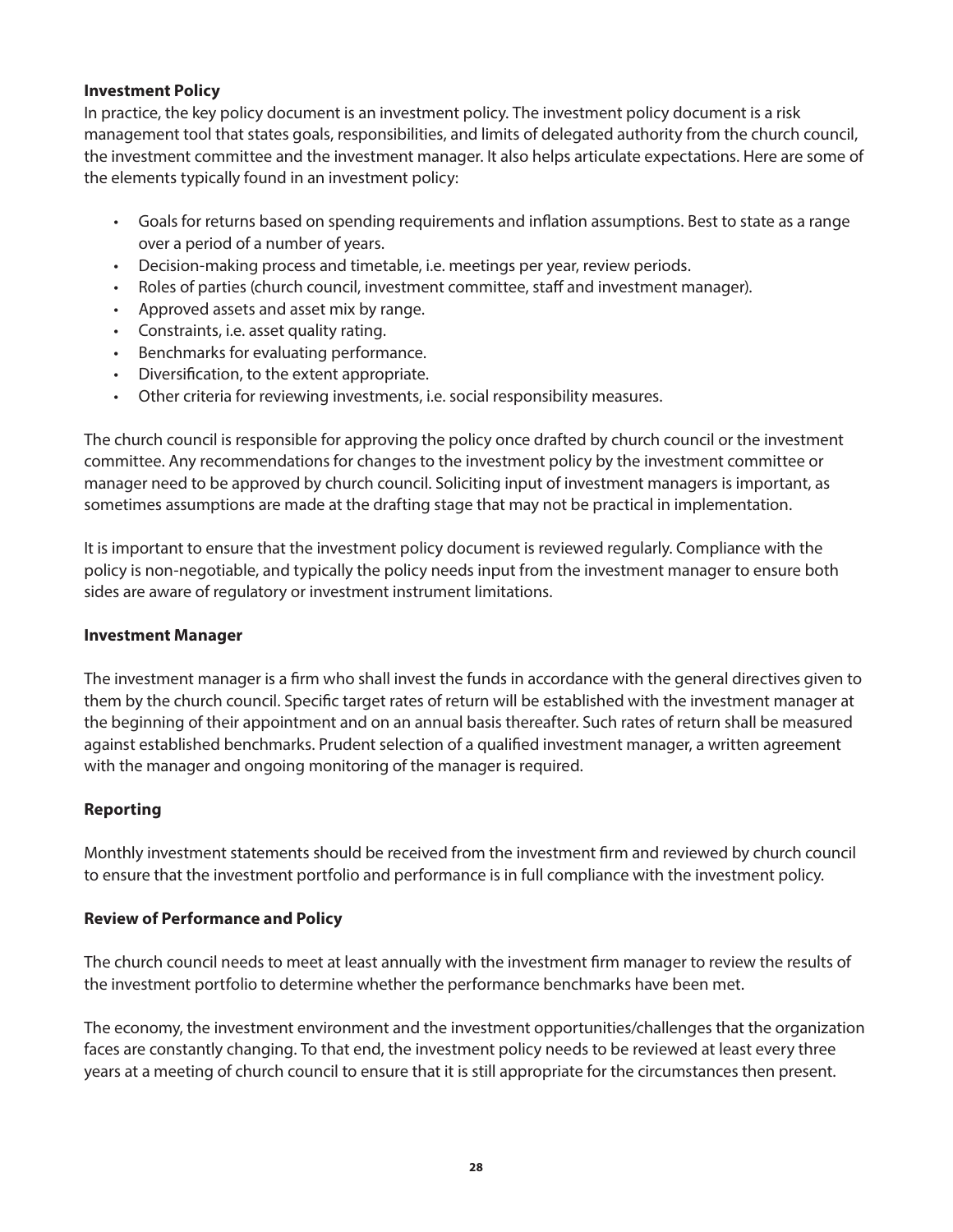#### **Conclusion**

The above is provided as a general guideline to assist congregations. Appropriate modifications are required to suit the facts applicable to each congregation's situation and their province's trustee act.

By having formal policies and procedures, you will demonstrate that your congregation is a prudent investor and a trustee that is dedicated to advancing the charitable purpose.

#### **8I. Hiring a Contractor**

Before hiring a contractor for repairs and maintenance to your church, you need to ensure that you obtain a clearance certificate from your provincial Workers Compensation Board which proves that the business/ contractor is registered with the Workers Compensation Board and that their account is in good standing. Obtaining a clearance certificate will clear you of liability should the contractor default on premiums for WCB. You should obtain a clearance prior to releasing any payments to companies you hire.

Check with your provincial WCB website for further information on what is required in your province.

#### **8J. T5 Summary and Supplementary**

The T5 forms are used to report interest paid to individual investors if the congregation has issued trust certificates on which interest is paid. This does not include interest paid to a bank on a bank loan. These forms are to be filed annually before the last day of February.

If you are required to file these forms, you can download the *T5 – Statement of Investment Income* (slip), the *T5SUM – Return of Investment Income* (summary form), and the *T5 Guide – Return of Investment Income (T4015)* for assisting in the completion of the forms from the CRA website at http://www.cra-arc.gc.ca/tx/bsnss/tpcs/slps/ fnncl/t5/menu-eng.html. CRA also provides PDF and PDF fillable forms for both the T5 slip and the T5 summary which you can download from the above location on their website.

These publications and forms are also available by contacting CRA Forms & Publications at 1-800-959-2221.

You are required to file information returns electronically if you file more than 50 T5 information returns (slips) for a calendar year. Mandatory electronic filing relates to the date of filing, not the tax year of the returns being filed.

#### **8K. GST/HST**

Goods and services tax (GST) or harmonized sales tax (HST) is a tax that applies on most supplies of goods and services made in Canada. Some participating provinces have harmonized their provincial sales tax with GST to create the HST. HST applies to the same base of goods and services as GST. The current GST/HST rates are as follows: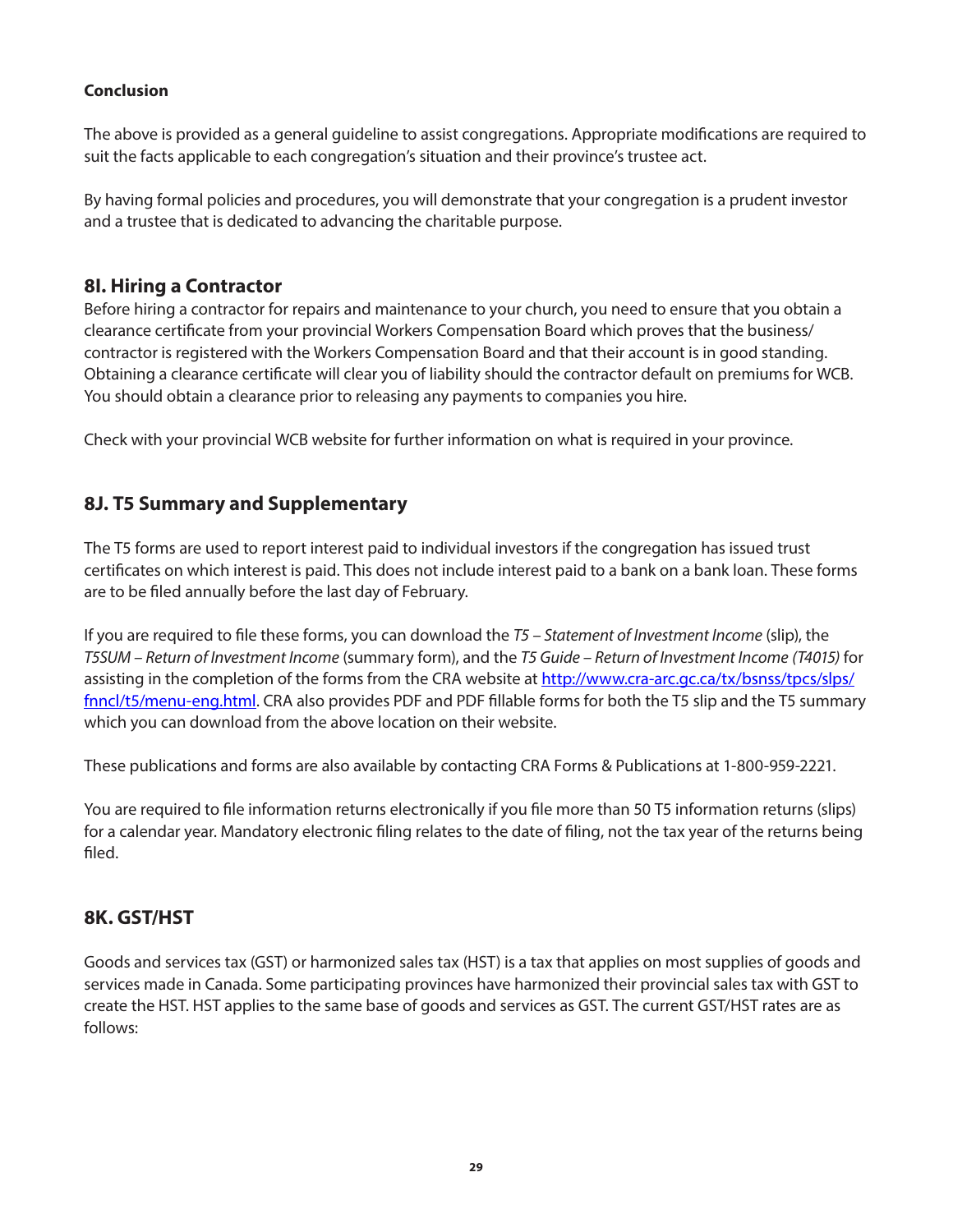|                           | Rate | <b>GST or HST</b> | <b>Federal Part</b> | <b>Provincial Part</b> |
|---------------------------|------|-------------------|---------------------|------------------------|
| Alberta                   | 5%   | <b>GST</b>        | 5%                  | $0\%$                  |
| <b>British Columbia</b>   | 5%   | GST               | 5%                  | $0\%$                  |
| Manitoba                  | 5%   | GST               | 5%                  | 0%                     |
| New Brunswick             | 15%  | <b>HST</b>        | 5%                  | 10%                    |
| Newfoundland and Labrador | 15%  | HST               | 5%                  | 10%                    |
| Northwest Territories     | 5%   | GST               | 5%                  | 0%                     |
| Nova Scotia               | 15%  | <b>HST</b>        | 5%                  | 10%                    |
| Nunavut                   | 5%   | <b>GST</b>        | 5%                  | $0\%$                  |
| Ontario                   | 13%  | <b>HST</b>        | 5%                  | 8%                     |
| Prince Edward Island      | 15%  | <b>HST</b>        | 5%                  | 10%                    |
| Saskatchewan              | 5%   | <b>GST</b>        | 5%                  | $0\%$                  |
| Yukon                     | 5%   | GST               | 5%                  | 0%                     |
| Quebec                    | 5%   | GST               | 5%                  | 0%                     |

Check the CRA website at www.cra-arc.gc.ca/tx/bsnss/tpcs/gst-tps/menu-eng.html for information on GST/HST and http://www.revenuquebec.ca/en/entreprise/taxes/tvq\_tps/default.aspx for the Quebec website.

**GST Public Service Bodies' (PSB) Rebates** - Registered charities are entitled to claim a 50% rebate of the GST paid on eligible purchases and expenses or 50% of the federal part of the HST paid on eligible purchases and expenses.

The GST rate and federal part of the HST is currently 5%. If the expense is one on which GST is normally paid, but the GST is not clearly shown on the receipt as a separate amount, the GST has most likely been included and can be calculated using this formula:

 Total Payment x 5/105. *Example* - \$15.00 x 5/105 = \$0.72 GST included in the \$15

The GST rebate claim Form GST66 or the personalized version Form GST284 (*Application for GST/HTS Public Service Bodies' Rebate and GST Self-Government Refund*) are to be submitted annually unless you have elected to file your GST/HST returns more often than the period initially assigned. To file more frequently, complete and file Form GST20, *Election for GST/HST Reporting Period* or call the CRA at 1-800-959-5525. PDF and PDF fillable rebate forms are available on the CRA website.

If your congregation is resident in a participating province that has the HST, you need to complete a separate form to get the PSB rebate for the provincial part of the HST paid. Complete Form RC7066-SCH, *Provincial Schedule – GST/HST Public Service Bodies' Rebate*, to claim a rebate for the provincial part of the HST. Complete only the lines that apply to your province of residence and your activity type(s). The total provincial amount claimed on the provincial schedule is entered on line B of Part E of the rebate application (Form GST66, *Application for GST/HST Public Service Bodies' Rebate and GST Self-Government Refund*). Attach a copy of the provincial schedule, Form RC7066 SCH or GST284 SCH (personalized rebate application), to your rebate application.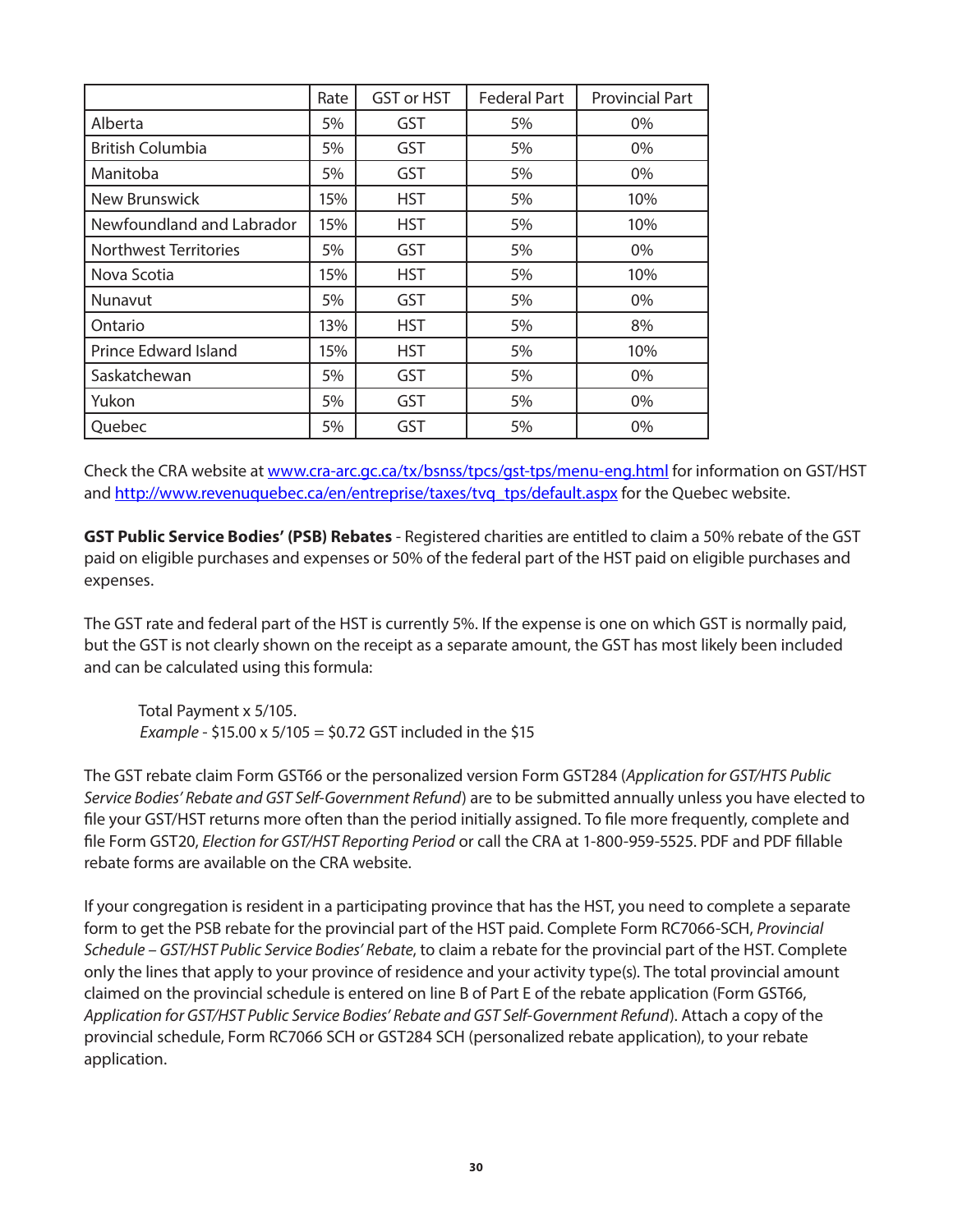In order to claim the PSB rebates for the federal and provincial parts of HST, you will have to separately track the federal and provincial parts of HST to make a PSB rebate claim.

If you are not a resident of a participating province, you are not eligible for a PSB rebate of the provincial part of the HST. PSBs not resident in a participating province can claim a PSB rebate only for the federal part of the HST incurred in participating provinces in addition to any PSB rebate for GST incurred.

For a copy of the GST/HST Public Service Bodies' Rebate guide RC4034 and the rebate forms, check the CRA website at www.cra-arc.gc.ca/tx/bsnss/tpcs/gst-tps/rbts/psb/menu-eng.html.

#### **8L. Federal Gasoline Excise Tax Refund Program**

If a registered charity reimburses volunteers or employees for use of the individual's automobile, a federal gasoline excise tax refund may be claimed. The refund is either \$0.0015 per kilometer driven and reimbursed or \$0.015 per litre of gasoline purchased. The rebate may be applied for using the form "XE8 – *Application for Refund of Federal Excise Tax on Gasoline*". A PDF or PDF fillable form is now available. The form and instructions can be located on the Service Canada website at http://www.servicecanada.gc.ca/eng/goc/gasoline\_tax\_ refund.shtml.

 *Example:* If 50,000 km is reimbursed, the refund would be 50,000 km x  $$0.0015 = $75$  Or If 5,000 litres of gas is purchased, the refund would be 5,000 litres x  $$0.015 = $75$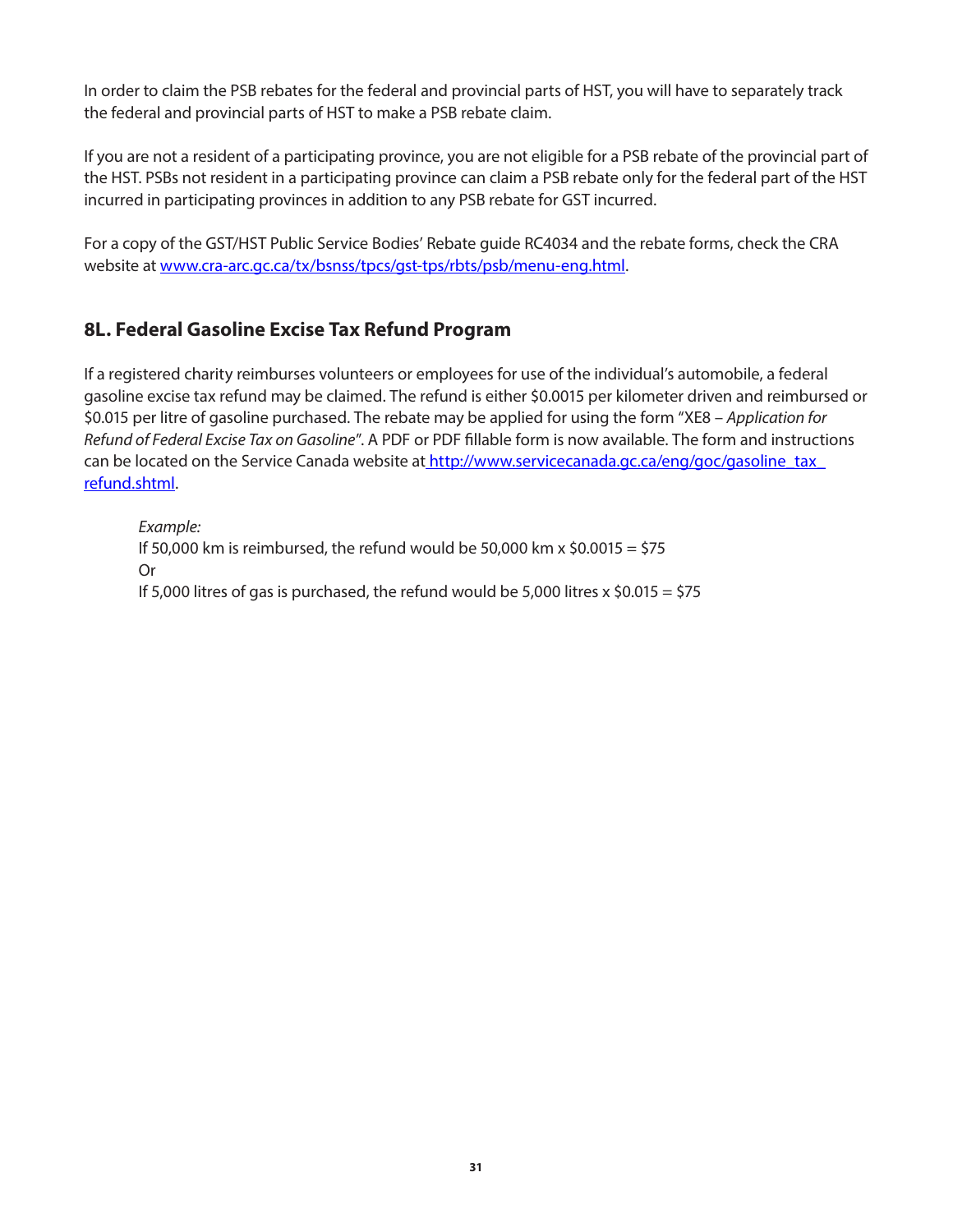## **9. CHARITABLE STATUS**

#### **9A. Basic Guidelines for Maintaining Charitable Registration**

Following is a checklist outlining basic guidelines to help registered charities identify and comply with the legal requirements for maintaining registration. For detailed information on each of these requirements, visit the Canada Revenue Agency (CRA) Web site at www.cra.gc.ca/checklists.

- Engage only in allowable activities
- Keep adequate books and records
- Issue complete and accurate donation receipts
- File annual T3010 information return
- Maintain the charity's status as a legal entity
- Inform the Charities Directorate of any changes to the charity's mode of operation or legal structure

#### **9B. Tax Filing Requirements for a Charitable Organization**

All ELCIC congregations that are registered charities are annually required to complete the Registered Charity Information Return Form T3010. Failure to complete this annual return will result in a \$500 penalty in addition to having your charitable registration status revoked. Your congregation will be required to pay this penalty before a request for re-registration is considered. If a congregation loses its charitable status, the donation receipts issued by the congregation will not be deductible on the income tax returns of the donors.

The T3010 form is to be completed and filed annually within six months of your fiscal year-end and is to be accompanied by the congregation's financial statements. A copy of the return should be kept with the congregation's files for reference in the following year.

It is recommended that church council make a permanent agenda item for the same council meeting each year to approve the T3010 and authorize someone to sign it. This way, the church council will know it has been done and the charity's status is protected.

Be sure to have all important documents and forms mailed to the permanent address of the congregation so that filings won't be missed if the member who usually completes the form is no longer involved with the congregation.

You can find information about the T3010 Registered Charities Information Return at http://www.cra-arc.gc. ca/E/pbg/tf/t3010/.

You can obtain the updated Guide T4033-1, *Completing the Registered Charity Information Return*, and form T3010 on the CRA web site [forms and publications](http://www.cra-arc.gc.ca/chrts-gvng/chrts/formspubs/menu-eng.html) pages. Guide T4033-1 is an important tool that will help you complete Form T3010-1. For a paper copy or help finding or working with the electronic version of the guide, call the Charities Directorate at 1-800-267-2384. For definitions of the key terms used in the guide, please see the CRA website [charities glossary](http://www.cra-arc.gc.ca/chrts-gvng/chrts/glssry-eng.html). If you require further assistance, contact your synod treasurer or the Charities Directorate. See pages A-3 & A-4 for contact information.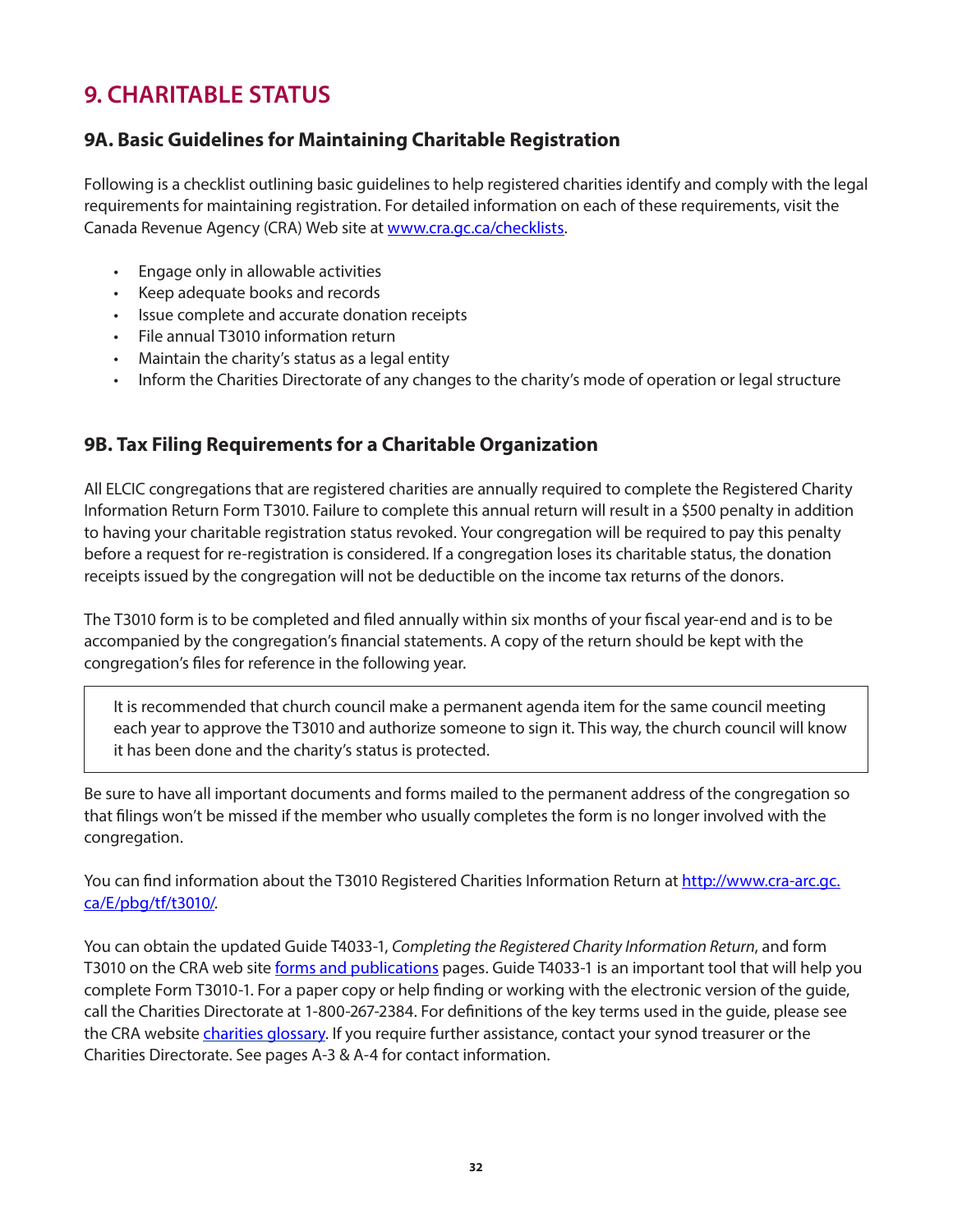#### **Changes to the Registered Charity Information Return**

The 2010 federal budget proposed several measures affecting registered charities. Most significant are the changes to a registered charity's disbursement quota. The *Registered Charity Information Return* has been revised to reflect these changes. See the following [here](https://www.canada.ca/en/revenue-agency/services/charities-giving/charities/operating-a-registered-charity/annual-spending-requirement-disbursement-quota/disbursement-quota-calculation.html) for further details:

#### **Designated Gifts**

The March 2010 federal budget introduced changes to the disbursement quota requirements that apply to all registered charities. Charities that transfer gifts to another charity with whom they do not deal at arm's length trigger time-sensitive spending requirements for the receiving charity. The receiving charity must spend the entire gift on charitable activities, excluding administration, by the end of the following year. If not, the receiving charity could be assessed a financial penalty of 110 percent of the unspent amount. Revocation is also possible. The time limit does not apply if the gift is designated by the gifting charity before the transfer.

The first step in the process is to determine whether the charities are operating at arm's length. The Income Tax definitions are difficult to apply because they are not charity specific and must be applied on a case-by-case basis according to the facts of each situation. Although CRA is aware that there is no simple rule that can be applied by all charities to determine whether or not they are operating at arm's length, CRA intends to provide guidance in the future.

The National Office has sought advice from our legal counsel to determine whether the nature of the relationships between the ELCIC, its synods and its congregations are at "arm's length" or "non-arm's length". This review seems to indicate that the ELCIC's relationships with its synods and its congregations can be characterized as non-arm's length.

The second step in the process is to determine whether the receiving charity will spend the full amount of all inter-charity gifts such as benevolence prior to the end of the following fiscal period. If the receiving charity will spend the full amount in the following fiscal period, then an inter-charity gift designation is unnecessary even if the charities are non-arm's length, and you not need to do step three. Unless the receiving charity has income from sources that are arm's length such as earned income, this possibility may not apply. The Canadian Council of Christian Charities (CCCC) indicates that most charities will not qualify. No undesignated funds received from non-arm's length charities may be used for administrative or other non-charitable activities, like fund raising. The receiving charity will need to keep records confirming the funds have been spent appropriately and on time.

The third step is to designate the inter-charity gifts such as benevolence as designated gifts. Both the giving and receiving charities should agree as to whether an inter-charity gift should be designated.

As congregations generally receive the majority of their income from receipted donations (and receive relatively little or no income in the form of gifts from other registered charities), most should have little difficulty meeting the new requirement. However, one of the unintended consequences of this change is that organizations such as the synod that receive almost all of their income from other charities (e.g. regular benevolence offerings sent from congregations to the synod) have minimal flexibility unless the gifting charity classifies these as "Designated Gifts".

Without a "Designated Gift" classification, the synod would be obligated to spend all money received in the previous year and would not have the option to carry forward even a minimal amount of unspent funds to help cover deficits or additional needs that may be required in subsequent years.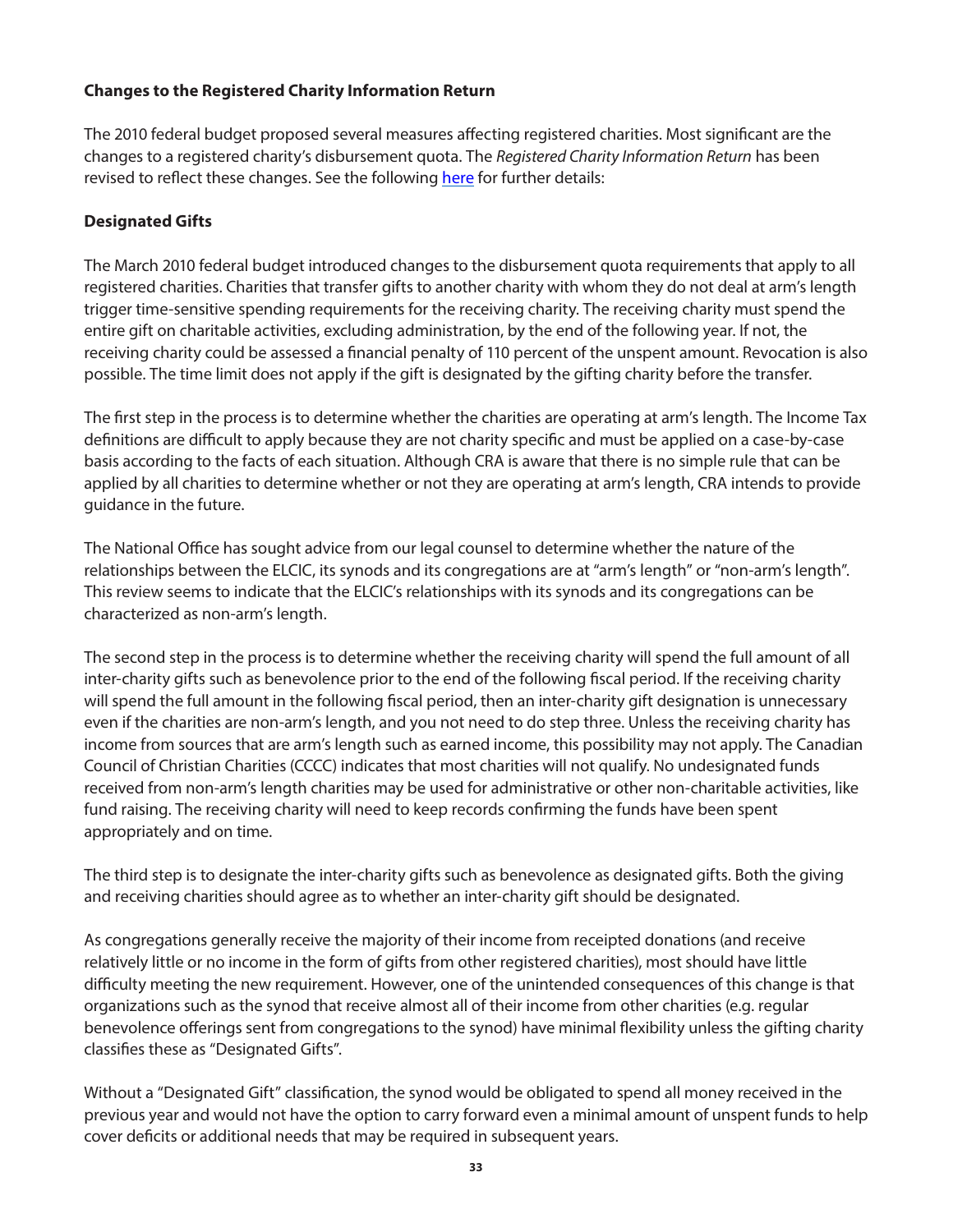Because it is important that the synod and other similar bodies maintain this flexibility, the Canadian Council of Christian Charities, an organization that provides advice on legal and regulatory matters such as this, suggests that congregations make an agreement with their denominational office. In our case, this agreement would classify the regular benevolence offerings that your congregation remits to the synod as "Designated Gifts".

Note that although you will not be able to include these Designated Gifts in the calculation in your yearend T3010 return that is used to determine whether your expenditures exceeded the amounts that were received from other charities in the previous year, this should not affect your congregation's ability to demonstrate that it is satisfying the new requirement (unless your congregation receives most of its income in the form of gifts from other charities and not from donations that are receipted by the congregation).

Following is a sample form based on the CCCC option that your synod may request you to complete and return.

Name of Treasurer Treasurer, [Insert Synod name] Synod Address City, Province, Postal Code

#### **INTER-CHARITY GIFT DESIGNATION AGREEMENT**

The congregation of [Insert name of congregation] located in [Insert city & province of congregation] agrees to classify all offerings to regular benevolence given to the [Insert Receiving Charity Name (Synod)] of the Evangelical Lutheran Church in Canada in [Insert Year] and subsequent years as "Designated Gifts" as defined by the Income Tax Act. It is understood that the congregation has the right to change this designation at any time in the future by providing written notice.

| Signature (1): |                                                |  |
|----------------|------------------------------------------------|--|
|                |                                                |  |
| Date:          |                                                |  |
|                |                                                |  |
| Signature (2): |                                                |  |
|                | Position in Congregation: ———————————————————— |  |
| Date:          |                                                |  |
|                |                                                |  |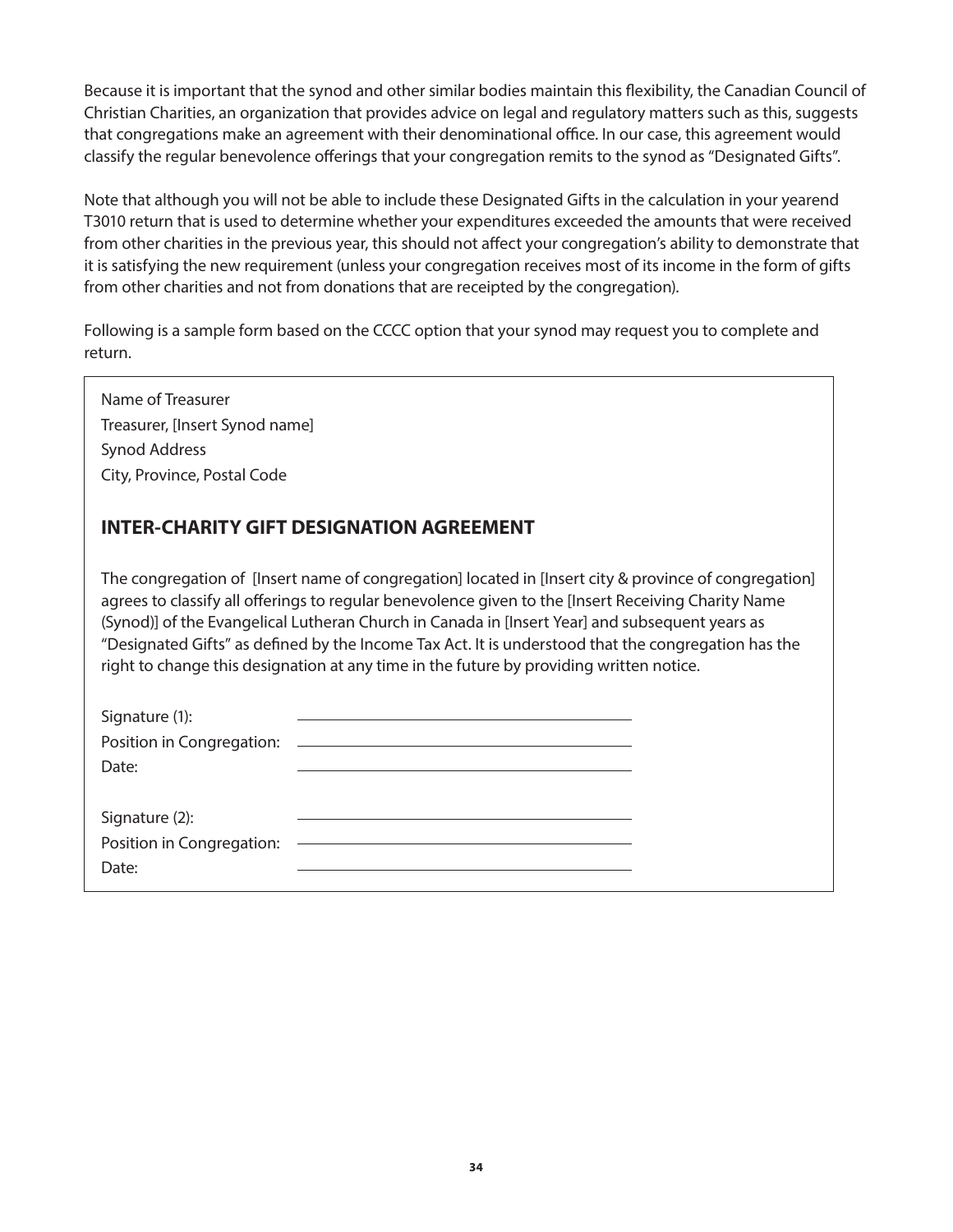#### **9C. Fundraising Activities**

The CRA accepts that registered charities may incur costs in their efforts to raise funds for their charitable work. However, their expectation is that these expenses will be reasonable.

Fundraising is not a charitable activity. A registered charity can raise funds to support its charitable purposes, but:

- If the fundraising activity becomes the primary emphasis of the charity, then it is not operating for exclusively charitable purposes; and
- If a substantial portion of the charity's revenues is devoted to the fundraising activity, it is not considered to be devoting its resources to charitable activities.

Spending excessive amounts on fundraising could also result in the charity not meeting its disbursement quota (spending requirement).

A registered charity that engages in fundraising as a primary activity, or that devotes a substantial portion of its revenue to fundraising activities, is putting its registered status in jeopardy.

For more information on fundraising activities, go to [Guidance CG-013, Fundraising by Registered Charities.](http://www.cra-arc.gc.ca/chrts-gvng/chrts/plcy/cgd/fndrsng-eng.html)

#### **Fundraising Events - General guidelines for issuing receipts applicable to all fundraising events or activities**

The value of any complimentary benefits provided to all participants for attending a fundraising event (for example, pens and key chains) and the value of door and achievement prizes that all attendees could receive by simply attending the event must be totalled and allocated on a pro rata basis to all participants. The allocated value of complimentary benefits must be deducted from the fair market value of the gift before a receipt can be issued for the [eligible amount](http://www.cra-arc.gc.ca/chrts-gvng/chrts/glssry-eng.html#eligamt) of the gift, unless the [de minimis rule](http://www.cra-arc.gc.ca/chrts-gvng/chrts/prtng/rcpts/splt-eng.html#deminimis) can be applied.

For the purpose of applying the de minimis rule, complimentary benefits, such as door prizes and achievement prizes should be calculated separately from "main event" benefits, for example, the meal at a fundraising dinner, concert tickets, the green fees and cart rentals at a golf tournament, etc. The calculation should be done as follows:

- If the complimentary benefits fit within the de minimis threshold, then only the fair market value of the "main event" benefits should be deducted from the fair market value of the gift to determine the eligible amount of the receipt.
- If the complimentary benefits do not fit within the de minimis threshold, then the value of both the complimentary benefits and the main event benefits must be deducted from the fair market value of the gift to determine the eligible amount of the receipt.

For more information on general guidelines on the CRA website, see http://www.cra-arc.gc.ca/chrts-gvng/ chrts/prtng/rcpts/fndrsng-eng.html.

#### **9D. Political Activities**

In 2012, the Government of Canada introduced measures that affect registered charities and political activities as outlined on the CRA website at http://www.cra-arc.gc.ca/chrts-gyng/chrts/cmmnctn/pltcl-ctvts/rcntchngseng.html.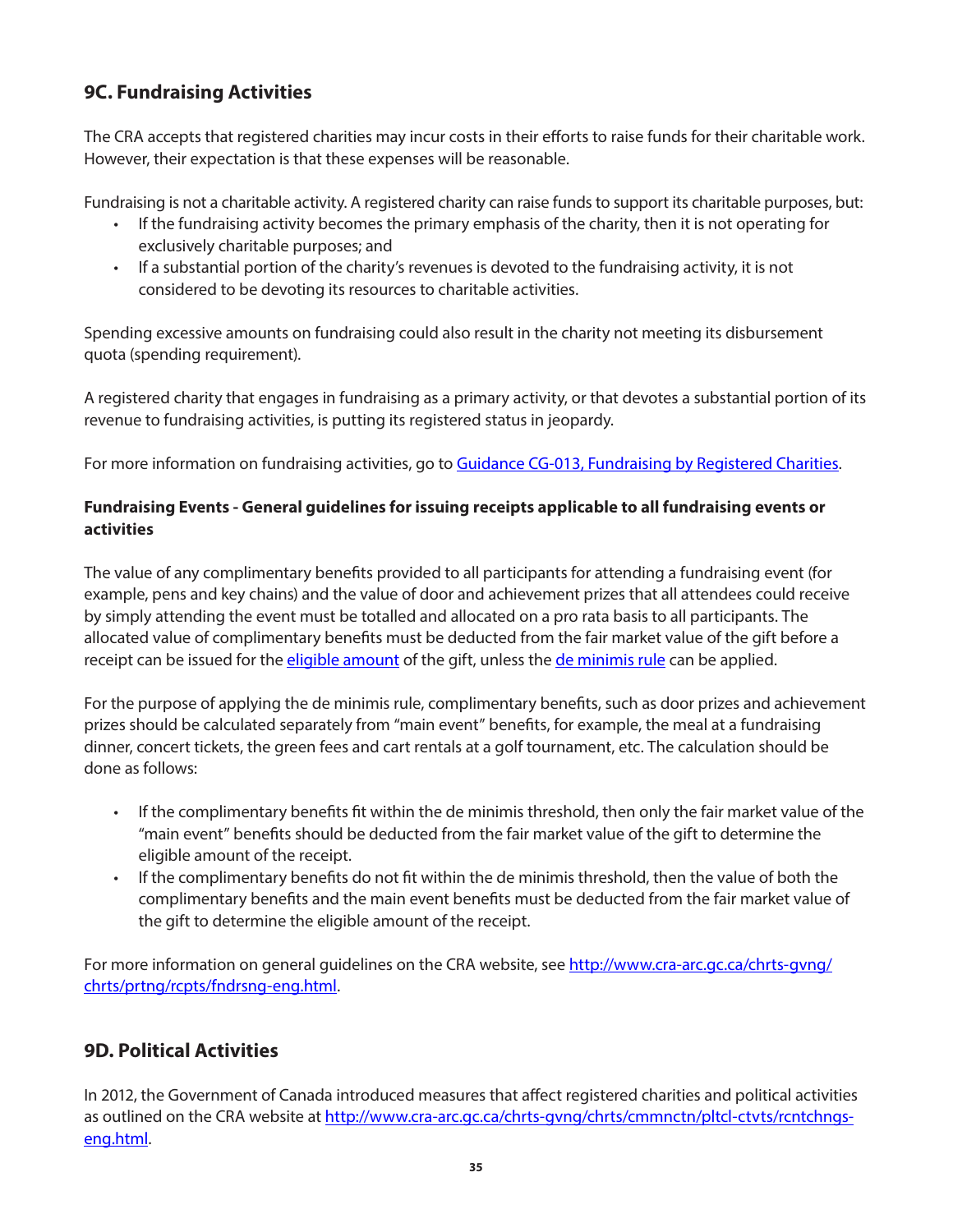#### **Gifts intended to support a qualified donee's political activities**

• Under the *Income Tax Act*, gifts from a registered charity to a qualified donee that are made to support the recipient's political activities must now be reported as a political activity. (A qualified donee is an organization that can issue a receipt to a donor, which can be used to reduce the donor's Canadian income tax.)

#### **When is a gift from a charity to another qualified donee a political activity?**

- A gift from a charity to another qualified donee is a political activity if it can reasonably be considered that a purpose of the gift is to support the political activities of the qualified donee.
- If the donor charity intends the gift to support the recipient's political activities, then the gift is to be considered a political activity by the donor charity, regardless of the ultimate use of the gift.
- This rule applies to gifts made to qualified donees after June 29, 2012.

#### **Sanction**

- Under the *Income Tax Act*, a charity that exceeds the limits for political activities or engages in partisan political activities may have its registration suspended for one year.
- During a suspension, a charity may not issue official donation receipts or receive gifts from other registered charities.
- Charities who engage in serious non-compliance with the rules governing political activities continue to face possible revocation of their registered status.

#### **Reporting requirements**

Form T3010, *Registered Charity Information Return*, has been updated to reflect the changes:

- Section C5 of Form T3010 allows for the reporting of:
	- gifts to qualified donees intended to support political activities; and
	- funding received from outside Canada, that the donor directed the charity to use for political activities.
- Schedule 7, *Political Activities*, is to be completed if a charity reported conducting political activities in Section C5. The schedule collects information on:
	- the type of political activities carried out and how these relate to the charity's charitable purposes, as well as the methods and type of resources used; and
	- the amount, the political activity, and the country of origin for any foreign funding that the charity was directed to use for political activities.
- Form T1236, *Qualified Donees Worksheet / Amounts Provided to Other Organizations*, allows for reporting of specific gifts to qualified donees for their political activities.

#### **9E. Public versus Private Benevolence**

A church must meet the law's public benefit test in order to qualify for registration as a charity. This means that it must show its purposes and activities provide a tangible benefit to the public as a whole or a significant section of it. Canadian registered charities may only engage in public benevolence and not private benevolence.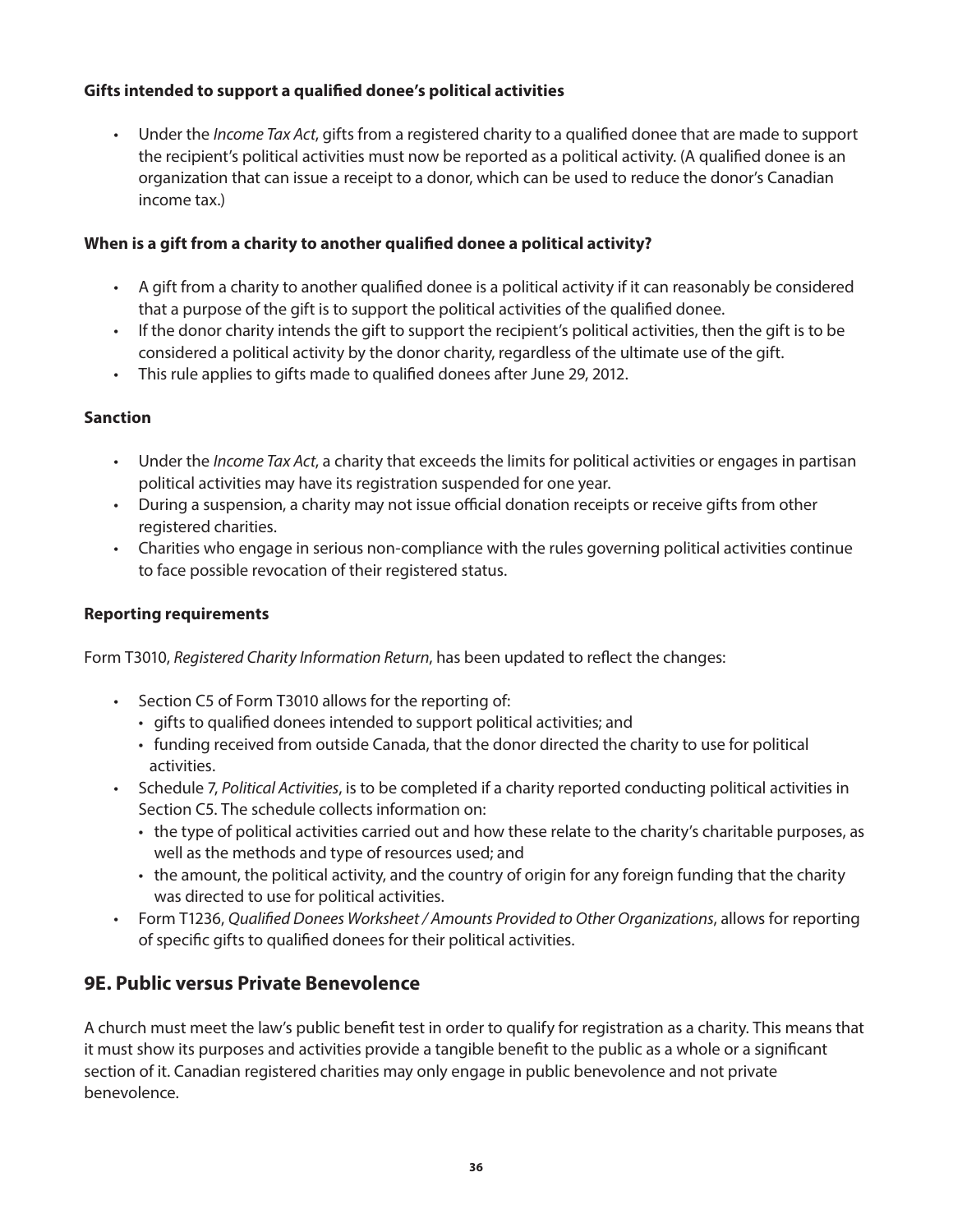The courts have held that an organization established to benefit a named individual or a private group (for example, a professional association) is established for private benevolence and therefore not charitable at law. Even if no receipt is issued, no funds can be given for a named individual. A church should also guard against limiting the help it offers to a narrow group such as providing exclusive assistance to members of the congregation only.

Any church that engages in benevolence programs would benefit by having a clear, written policy. This policy should be approved by church council and should specify what kind of assistance may be provided, in what situations it may be provided, and what approvals are necessary. This will assist in administering the benevolence fund in a fair and consistent manner.

The policy should include the purpose that is consistent with the charitable purposes and objects of the ministry, the assessment of need, the levels of assistance or support, eligibility, funding, and the evaluation of need and documentation.

#### **9F. Foreign Activities**

According to the *Income Tax Act*, a registered charity can only use its resources (for example, funds, personnel, and property) in two ways, whether inside or outside Canada:

- on its own activities (those which are directly under the charity's direction, control and supervision, and for which it can account for any funds expended); and
- on gifts to qualified donees.

#### **Own activities**

A charity usually carries on its activities using its staff (including volunteers, directors, or employees), or through an intermediary (for example, an agent or contractor). However, when using an intermediary, it must still direct and control the use of its resources, although it may generally delegate authority to make day-to-day operating decisions. A charity cannot merely be a conduit to funnel money to an organization that is not a qualified donee.

#### **Direction and control when using intermediaries**

An intermediary is a person or non-qualified donee that is separate from the charity, but that the charity works with to carry out its own activities.

The Canada Revenue Agency (CRA) requires that a charity take all necessary measures to direct and control the use of its resources when carrying out activities through an intermediary. When carrying out activities through an intermediary, the following steps are strongly recommended:

- Create a written agreement with the intermediary, and implement its terms.
- Communicate a clear, complete, and detailed description of the activity to the intermediary.
- Monitor and supervise the activity.
- Provide clear, complete, and detailed instructions to the intermediary on an ongoing basis.
- Arrange for the intermediary to keep the charity's funds separate from its own, and to keep separate books and records.
- Make periodic transfers of resources, based on demonstrated performance.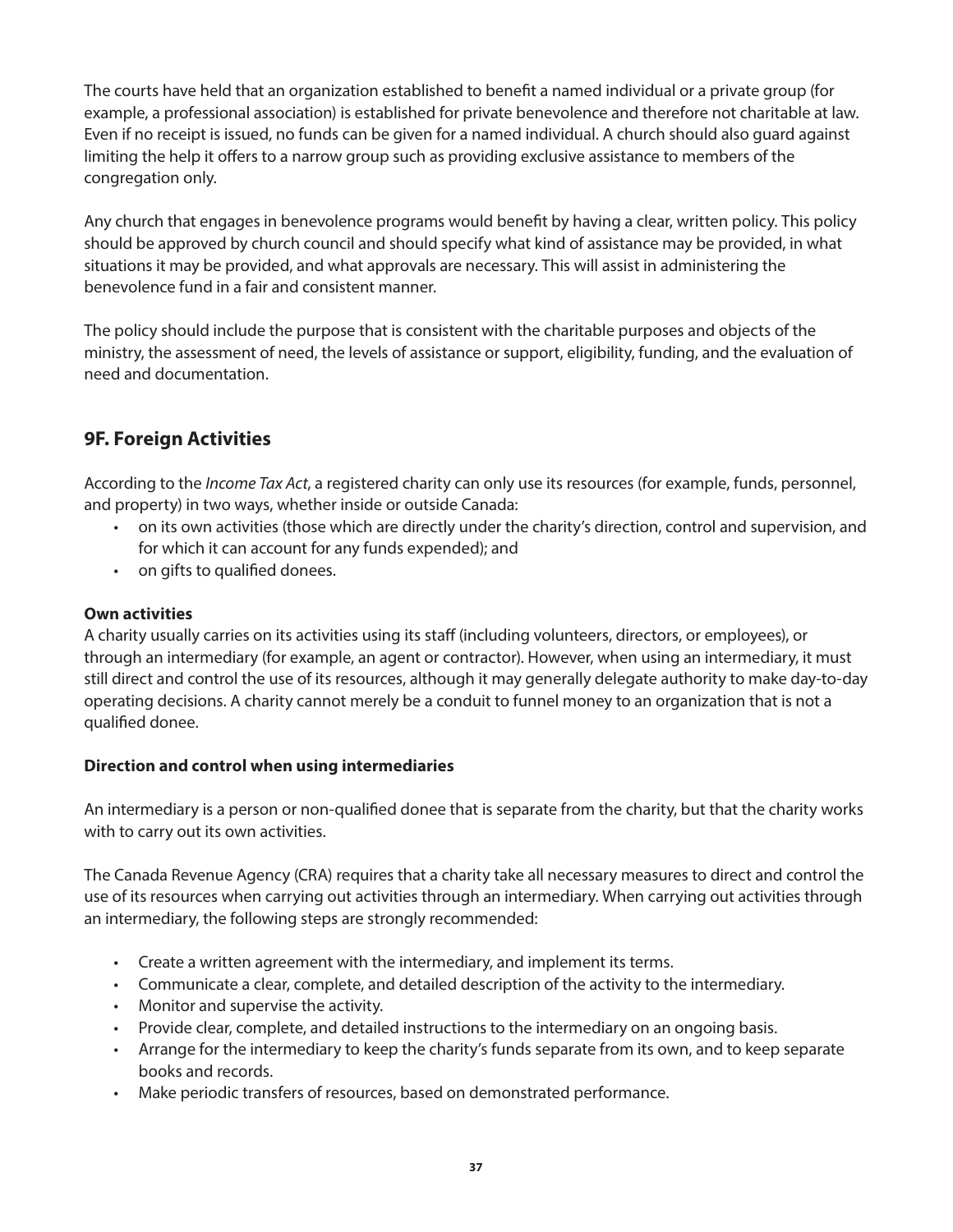A charity must maintain a record of steps taken to direct and control the use of its resources, as part of its books and records, to allow the CRA to verify that all of the charity's resources have been used for its own activities.

For more information on Canadian registered charities carrying out activities outside Canada, see the CRA website at http://www.cra-arc.gc.ca/chrts-gvng/chrts/plcy/cgd/tsd-cnd-eng.html.

## **10. OTHER INFORMATION FOR TREASURERS**

#### **10A. Personal Information Protection and Electronic Documents Act (PIPEDA)**

Effective January 1, 2004, the Personal *Information Protection and Electronic Documents Act* (PIPEDA) came into force for all organizations. In November 2003, National Church Council (NCC) adopted a Policy to Protect Personal Information in the ELCIC. This policy ensures that the personal information provided to us from ELCIC members is collected, used and protected appropriately. To ensure your congregation or organization is properly protected, it is recommended that PIPEDA be followed.

Personal information covers all information an organization collects, retains or uses that can in any way identify or give information about an individual. It does not include the name, title, and business address or business contact information of an organization's employee.

In order to protect personal information, PIPEDA lays out ten principles that an organization's privacy policy should reflect:

- 1. Accountability
- 2. Identifying Purposes
- 3. Consent
- 4. Limiting Collection
- 5. Limiting Use, Disclosure and Retention
- 6. Accuracy
- 7. Safeguards
- 8. Openness
- 9. Individual Access
- 10. Challenging Compliance

The national office privacy policy and compliance practices are located on the ELCIC web site at http://elcic.ca/ About-the-ELCIC/Privacy-default.cfm.

Congregational treasurers, as well as anyone in the congregation that has access to personal information (personnel files, home contact information, donor information, etc.) should be asked to periodically review this information and be aware of the policies and procedures of the ELCIC.

For questions or queries regarding the Policy to Protect Personal Information in the ELCIC, please contact:

Trina Gallop Blank, ELCIC Privacy Officer Evangelical Lutheran Church in Canada Phone: 204-984-9172 Email: tgallop@elcic.ca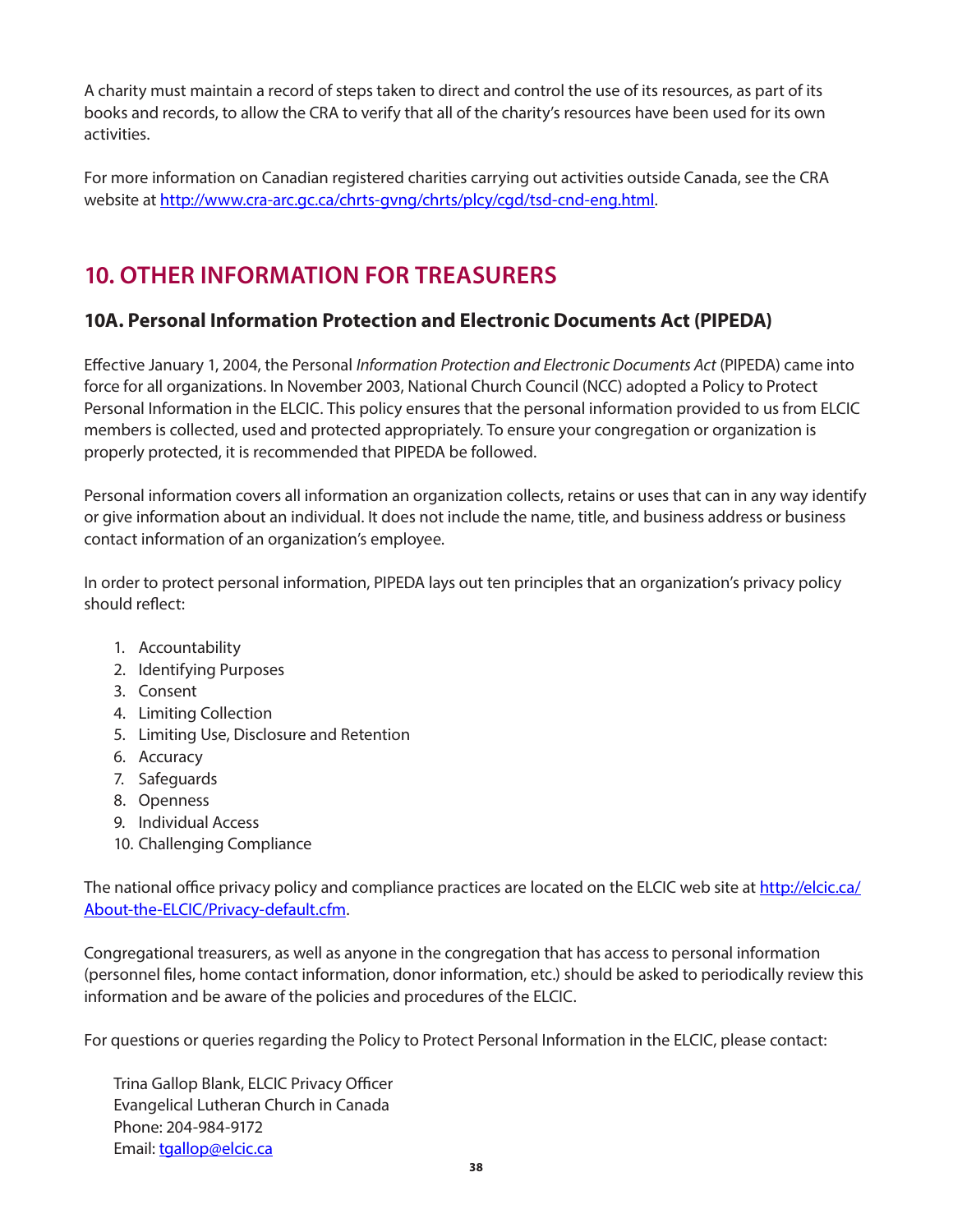#### **10B. Canada's Anti-Spam Legislation**

Canada's new Anti-Spam Legislation (CASL) came into effect on July 1, 2014. This new law assists in protecting Canadians and reducing the effects of spam, while also ensuring that organizations can still communication effectively via electronic means.

There is much confusion about how this legislation impacts non-profits, specifically churches. While the rules may seem daunting, there are some simple steps to ensure you and your electronic communication protocols are in compliance.

As per the legislation, this governs the sending of Commercial Electronic Messages (CEMs) to or from an electronic address in Canada. A CEM is defined as:

*An electronic message that, having regard to its content, or its links, or the contact information provided, would reasonably be determined to have as a purpose encouraging participation in a commercial activity.*

If you are advertising, promoting, marketing or offering a product, good or service, the message would be considered a CEM and must adhere to the anti-spam legislation.

When in doubt, you are encouraged to comply with the CASL requirements.

All messages, whether exempt from the legislation or not, will adhere to CASL requirements by following three steps:

- 1. Obtain consent, either expressed or implied, based on your relationship with the recipient. You can confirm someone's consent by providing an option to subscribe to your communication, and third party services are available to support this process.
- 2. Confirm identity and clearly identify yourself or the person/group the message is being sent on behalf of. Phone numbers and email, web and mailing addresses should all be easy to find on communication you send out electronically.
- 3. Allow unsubscribes by providing an easy way for recipients to unsubscribe from receiving future messages. This may take the form of a button that automatically generates a response, allowing someone to confirm their request on a website, or it could simply be an email address to someone who manages the distribution list. The request must be processed within 10 business days.

Full details and examples on the new Canada Anti-Spam Legislation is available on the ELCIC website at: http:// elcic.ca/Documents/documents/2014CASLOverview-FINAL.pdf

Additional information is available at: www.crtc.gc.ca/eng/casl-lcap.htm

To discuss any concerns you may have about your church's electronic communication and CASL, contact:

Trina Gallop Blank, Director of Communications, ELCIC tgallop@elcic.ca, phone: 1-888-786-6708 (ext. 172)